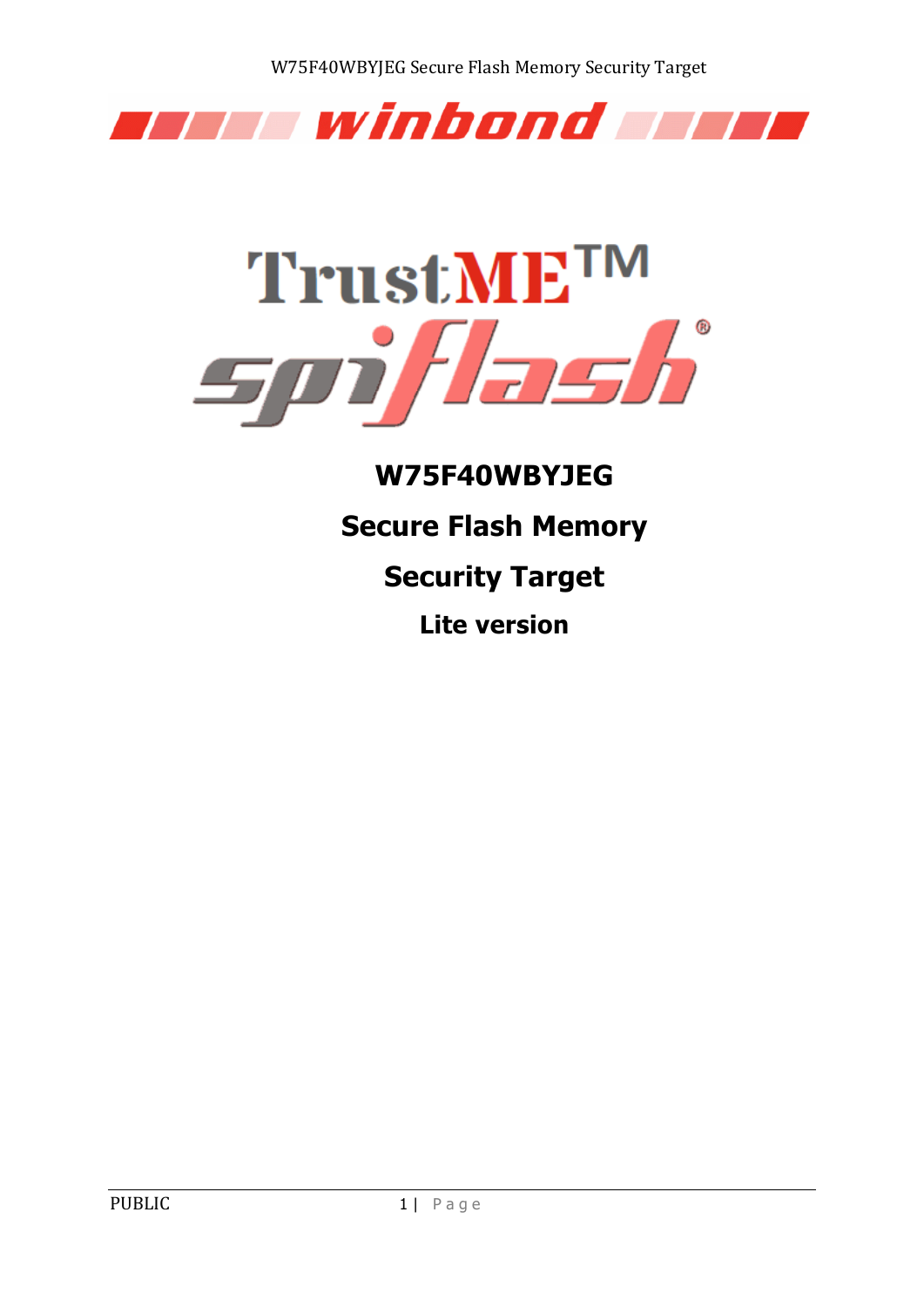

## **Contents**

| $\mathbf{1}$                                                                            |                                                                   |  |
|-----------------------------------------------------------------------------------------|-------------------------------------------------------------------|--|
| 1.1<br>1.2<br>1.3<br>1, 3, 1<br>1, 3, 2<br>1.3.3<br>1.4<br>1.4.1<br>1.4.2<br>1.5<br>1.6 |                                                                   |  |
| $\mathbf{2}$                                                                            |                                                                   |  |
| 2.1<br>2.2                                                                              |                                                                   |  |
| 2.3                                                                                     |                                                                   |  |
| $\overline{\mathbf{3}}$                                                                 |                                                                   |  |
| 3.1                                                                                     |                                                                   |  |
| 3.1.1                                                                                   | 3.1.2                                                             |  |
| 3.2                                                                                     |                                                                   |  |
| 3.3                                                                                     |                                                                   |  |
| 3.4                                                                                     |                                                                   |  |
| 3.5                                                                                     |                                                                   |  |
| $\blacktriangle$                                                                        |                                                                   |  |
| 4.1<br>4.2                                                                              |                                                                   |  |
| 4.3                                                                                     |                                                                   |  |
| 4, 3, 1                                                                                 |                                                                   |  |
| 4, 3, 2                                                                                 |                                                                   |  |
| 4.3.3                                                                                   |                                                                   |  |
| 5                                                                                       |                                                                   |  |
| 5.1                                                                                     | EXTENDED FAMILIES<br>22                                           |  |
| 5.1.1<br>5.1.2                                                                          | Extended Family FMT_LIM - Limited capabilities and availability22 |  |
| 6                                                                                       |                                                                   |  |
|                                                                                         |                                                                   |  |
| 6.1<br>6.2                                                                              |                                                                   |  |
| 6.2.1                                                                                   |                                                                   |  |
| 6.2.2                                                                                   |                                                                   |  |
| 6.2.3<br>6.2.4                                                                          |                                                                   |  |
| 6.2.5                                                                                   |                                                                   |  |
| 6.2.6                                                                                   |                                                                   |  |
| 6.3                                                                                     |                                                                   |  |
| 6.4                                                                                     |                                                                   |  |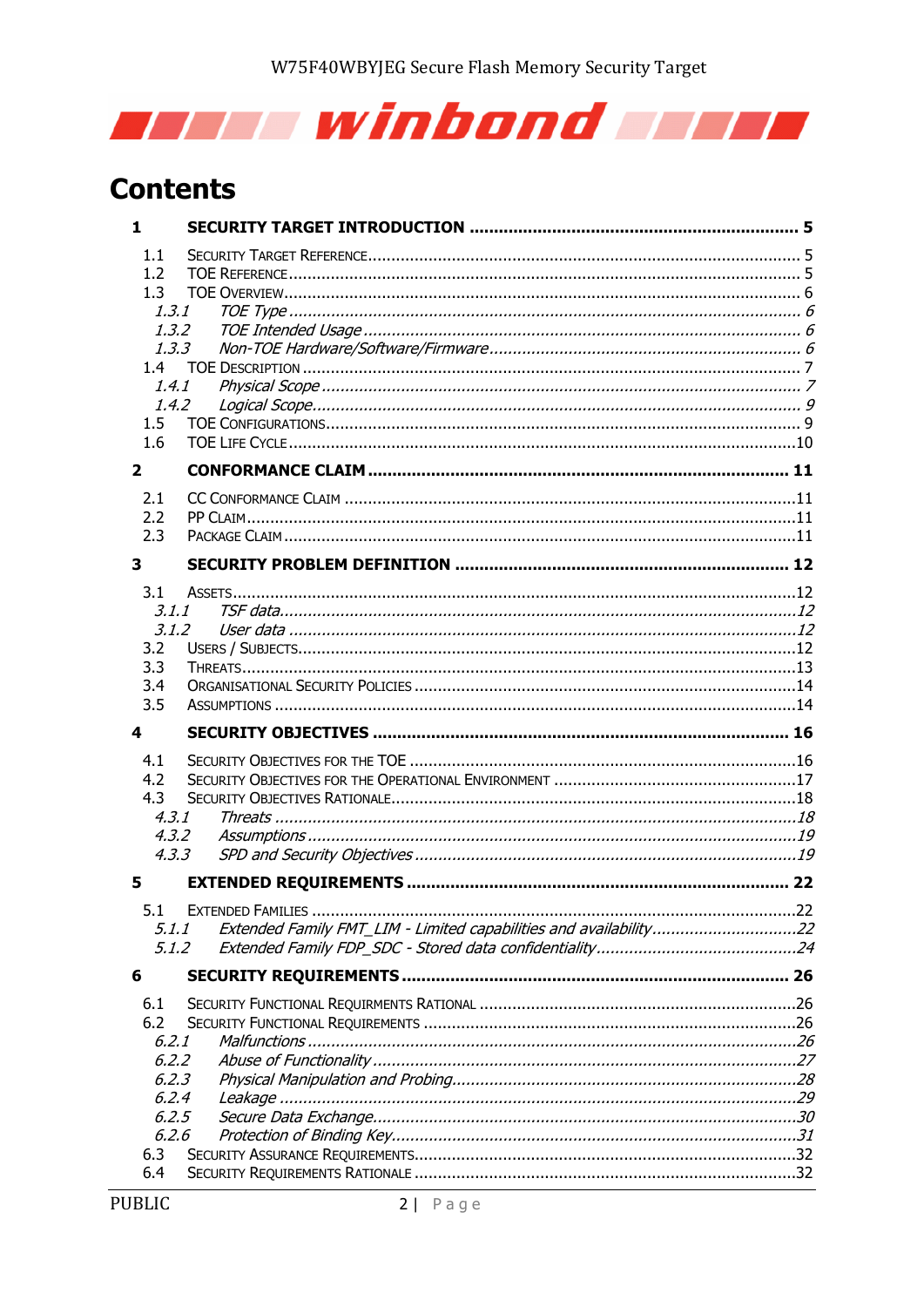

| 6.4.1<br>6.4.2<br>6.4.3<br>6.4.4 |  |
|----------------------------------|--|
| 6.4.5<br>6.4.6                   |  |
| $\overline{\mathbf{z}}$          |  |
| 7.1<br>7.2<br>7.2.1<br>7.2.2     |  |
| 8                                |  |
| 9                                |  |
| 9.1<br>9.2<br>9.3                |  |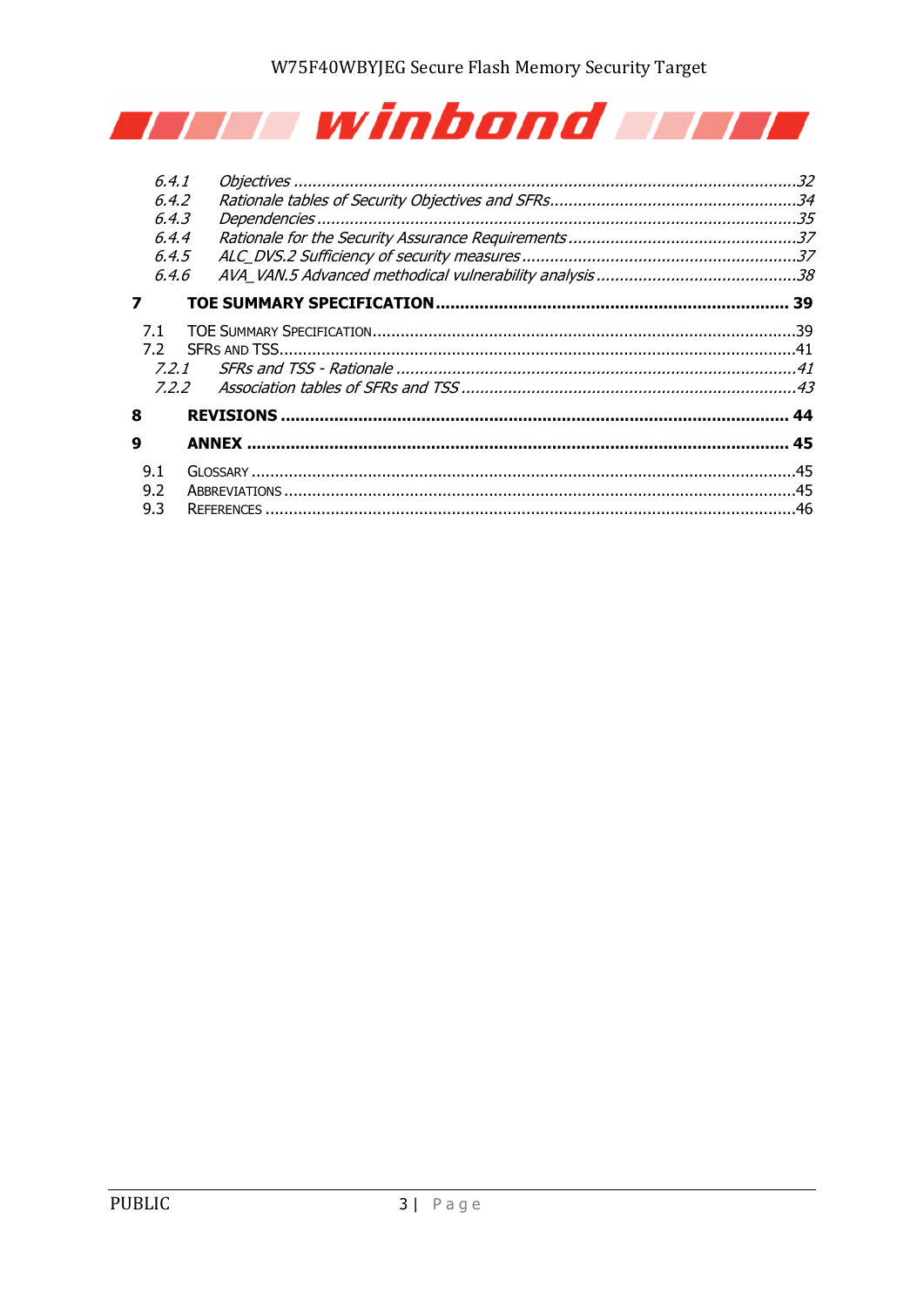

## **Table of Figures**

|--|--|

## **Table of Tables**

| Table 9 Assumptions and Security Objectives for the Operational Environment - Coverage 20 |  |
|-------------------------------------------------------------------------------------------|--|
| Table 10 Security Objectives for the Operational Environment and Assumptions - Coverage21 |  |
|                                                                                           |  |
|                                                                                           |  |
|                                                                                           |  |
|                                                                                           |  |
|                                                                                           |  |
|                                                                                           |  |
|                                                                                           |  |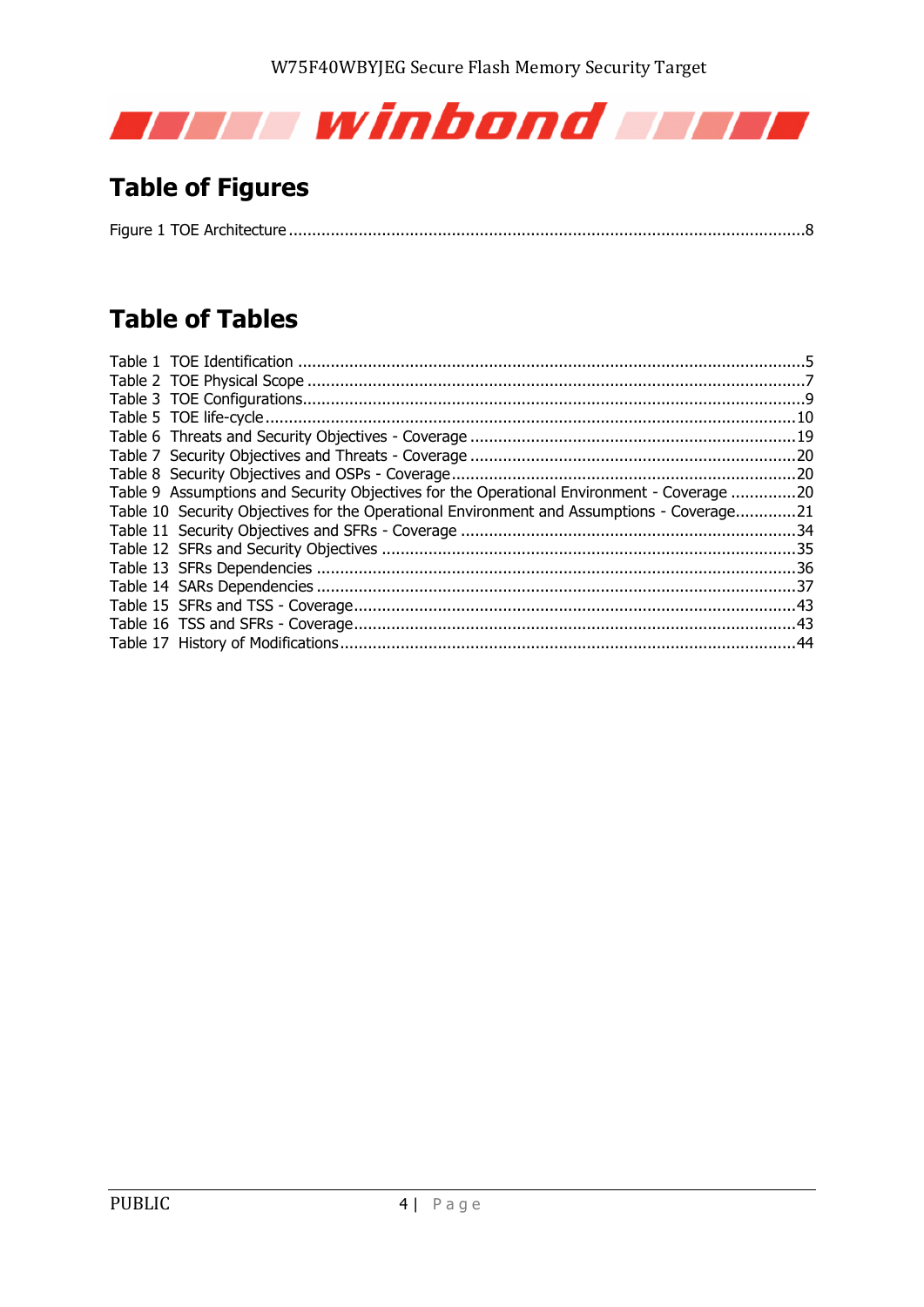

## <span id="page-4-0"></span>**1 Security Target Introduction**

This Security Target is based on the Security IC Platform Protection Profile with Augmentation Packages [5]. However, the Security Target does not include the Random Generation and the IC Identification security objectives. The corresponding assumptions of the Protection Profile are not used and replaced by other assumptions.

On the other hand, the Security Target includes additional elements which are not required by the Protection Profile [5]. Those security elements (threats, security objectives, SFR) are clearly identified in each Chapter of this document.

## <span id="page-4-1"></span>**1.1 Security Target Reference**

**Title:** W75F40WBYJEG Secure Flash Memory Security Target Lite Version

**Version:** E1

**Authors:** Winbond Technology Ltd.

**Evaluator:** Applus

**Certified by:** CCN Organismo de Certificacion

## <span id="page-4-2"></span>**1.2 TOE Reference**

The Target of Evaluation is identified below:

<span id="page-4-3"></span>

| <b>Commercial Name</b> | SpiFlash® TrustME™ Secure Flash Memory |
|------------------------|----------------------------------------|
| <b>Product Name</b>    | W75F40WBYJEG                           |
| <b>Version</b>         |                                        |
| Guidance               | Refer to table 2                       |

**Table 1 TOE Identification**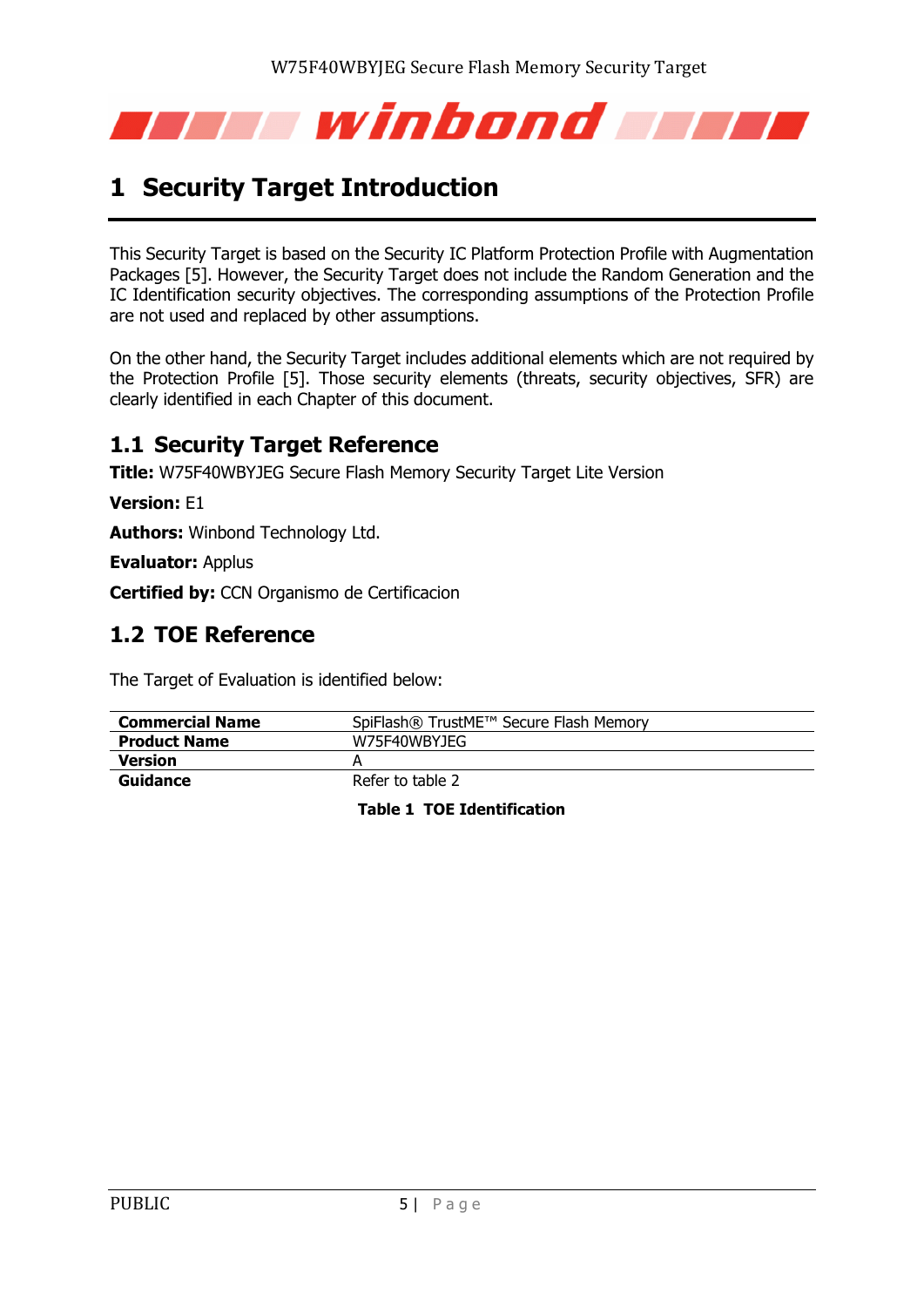

## <span id="page-5-0"></span>**1.3 TOE Overview**

## <span id="page-5-1"></span>**1.3.1 TOE Type**

The Target of Evaluation is a Memory Flash IC.

### <span id="page-5-2"></span>**1.3.2 TOE Intended Usage**

The TOE is dedicated to be embedded into highly critical hardware devices such as smart card, secure element, USB token, secure micro SD, etc. These devices will embed secure applications such as financial, telecommunication, identity (e-Government), etc and will be working in a hostile environment. In particular, the TOE is dedicated to the secure storage of the code and data of critical applications.

The security needs for the TOE consist in:

- Maintaining the integrity of the content of the memories and the confidentiality of the content of protected memory areas as required by the critical HW products (e.g. Security IC) the Memory Flash is built for;
- Providing a secure communication with the Host device that will embed the TOE in a secure HW product such as Security IC;

#### <span id="page-5-3"></span>**1.3.3 Non-TOE Hardware/Software/Firmware**

For the present ST, the TOE is a pure storage hardware device.

The TOE does not comprise:

- a) The Host device that will embed the TOE and will be needed to run the TOE in order to stimulate the TSF
- b) SPI Bus for the communication between the Host device and the TOE
- c) SFI Library enables communication with the Winbond TrustME™ Secure Flash Device over a regular SPI communication channel. The library allows a communication channel with the flash, and perform secure READ/WRITE/ERASE operations by using a typical SPI master interface. The Library must be used by the the Host developer

The ST assumes that all components (Hardware or Software) of the Host Device are appropriately protected in the TOE security environment.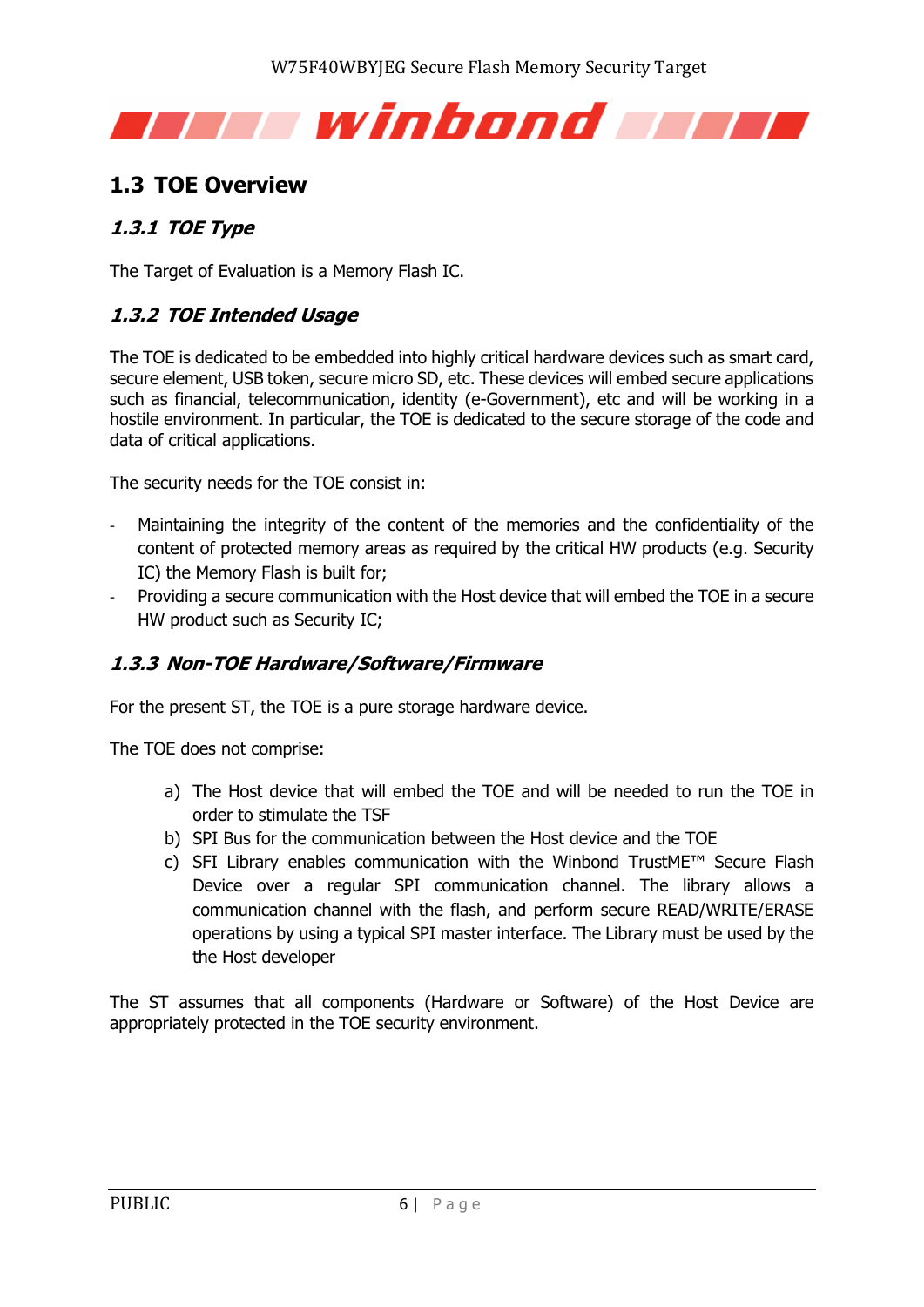

## <span id="page-6-0"></span>**1.4 TOE Description**

#### <span id="page-6-1"></span>**1.4.1 Physical Scope**

The TOE comprises:

All security functionality necessary to ensure the secure execution of the Memory Flash:

|   |            | No   Type   Identifier                                  | <b>Version</b> | <b>Delivery Method</b> |
|---|------------|---------------------------------------------------------|----------------|------------------------|
|   |            | Form of delivery : Packaged Device                      |                |                        |
|   | HW         | IC Part number                                          | W75F40WBYJEG   | Via Courier            |
|   |            | Form of delivery: Associated IC Dedicated Documentation |                |                        |
|   | <b>PDF</b> | W75F40WBYJEG<br><b>Preparative User Guide</b>           | Version I      | Encrypted mail         |
| 2 | <b>PDF</b> | W75F40WBYJEG<br><b>Operational User Guide</b>           | Version F      | Encrypted mail         |
| 3 | <b>PDF</b> | W75F40 Secure Flash<br>Datasheet                        | Version A      | Mail                   |
|   | <b>PDF</b> | <b>SFI Library User Guide</b>                           | Version E      | Encrypted mail         |

#### **Table 2 TOE Physical Scope**

#### <span id="page-6-2"></span>**1.4.1.1 TOE Physical Characteristics**

The TOE physical characteristics are described as follows.

#### **Performance**

50MHz Standard/ /Dual SPI clocks

20.5 MB/S continuous encrypted and authenticated data transfer rate

More than 100,000 erase/program cycles

More than 20-year data retention

#### **Efficiency**

16-byte burst read

Data Integrity Check

#### **Allows secure execution in place (S-XIP) operation**

#### **Operating conditions**

- o Single 1.55 to 2.00V supply
- o 20mA active current, <1μA Power-down (typ.)
- $\circ$  -40°C to +105°C operating range

#### **1Mb-block Architecture**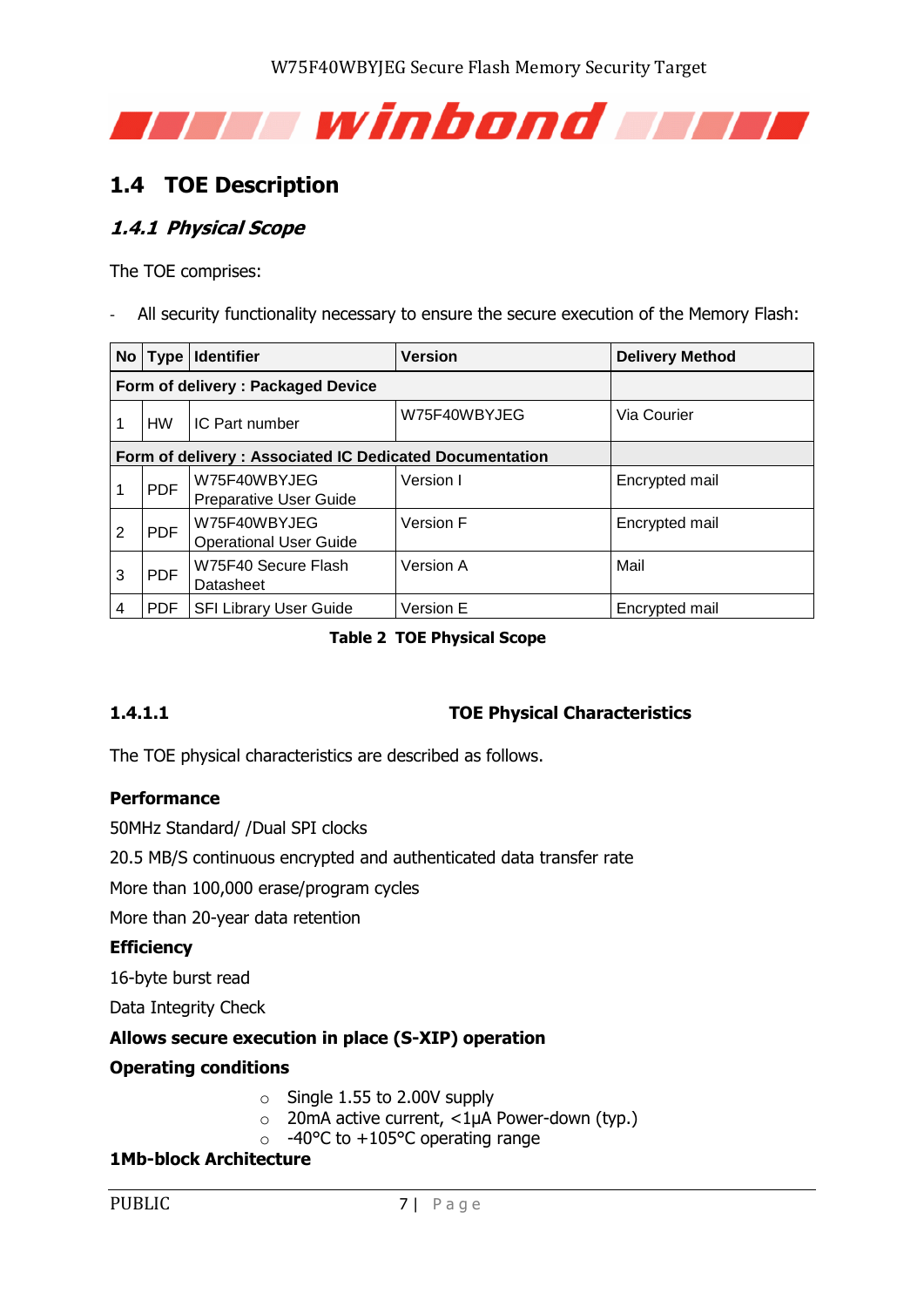

**Uniform Block Erase (4K-bytes) Program 1 to 16 byte in a single command Erase/Program Suspend & Resume**

#### **1.4.1.2 TOE Architecture**

The architecture of the Memory Flash is described in **Figure 1**. The TOE is delimited by the Red box.



**Figure 1 TOE Architecture**

<span id="page-7-0"></span>The TOE consists of the following Hardware components

- Auxiliary array contains the flash specific data: the binding key (and its digest value), the failure and session counters;
- Flash array stores the User data (i.e. the mass data including executable codes) and translates SPI commands into Flash operations;
- SFF (Secure Flash Front-end) which implements encrypted and authenticated interface for Flash operation and supports Flash memories up to 4GB;
- Detectors of abnormal operating conditions;

#### **1.4.1.3 Interfaces of the TOE**

- The physical interface of the TOE with the external environment is the entire surface of the Memory Flash module.
- The electrical interface of the TOE with the external environment is made of the chip's pads including the data pins for SPI bus:
	- o Standard SPI: CLK, /CS, DI IO0, DO IO1
	- o Dual SPI: CLK, /CS, DI\_IO0, DO\_IO1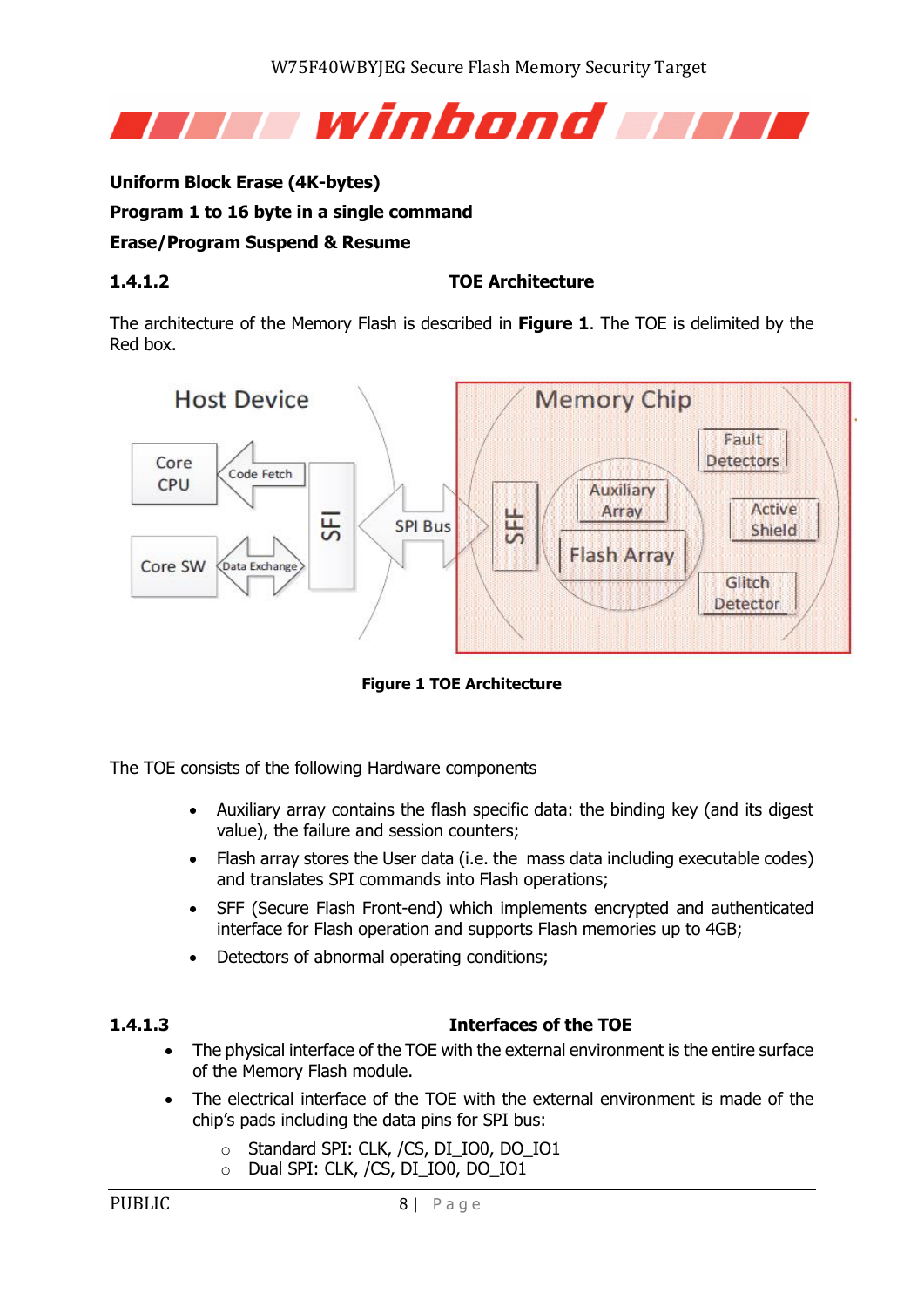

#### <span id="page-8-0"></span>**1.4.2 Logical Scope**

The main security features of the TOE are described as follows:

- Secure separation between Test mode and User mode. More precisely,
	- The switch from User mode to Test mode can only be done after completely erasing the flash content.
	- The confidentiality and the integrity of the flash content are protected in both Test mode and User mode.
- ⚫ The confidentiality and the integrity of the transmitted data from/to the Host device are protected by a secure channel;
- Integrity protection of the flash content by error detection codes (CRC-32);
- Confidentiality protection of the flash content by memory scrambling with diversified key;
- ⚫ Security sensors or detectors including power glitch detector and out-of-specified operating conditions (voltage, temperature, clock frequency);
- ⚫ Active Shields against physical intrusive attacks (e.g. reverse-engineering, probing);
- ⚫ State machine protection to counter fault injection;
- ⚫ Dual Flip-Flops and bus encoding to counter fault injection and information leakage;
- Failure counter to detect and react to tamper attempts;

The logical interface of the TOE is made of Flash commands.

## <span id="page-8-1"></span>**1.5 TOE Configurations**

| <b>Part Number</b> | <b>Density</b> | <b>Binding Method</b> | <b>Note</b>                                                            |
|--------------------|----------------|-----------------------|------------------------------------------------------------------------|
| W75F40WBYJEG       | 4 Mbit         | Two-Phase             | Support secure binding to be<br>completed in non-secure<br>environment |

#### <span id="page-8-2"></span>**Table 3 TOE Configurations**

For guidance on the usage of the TOE, see Table 2.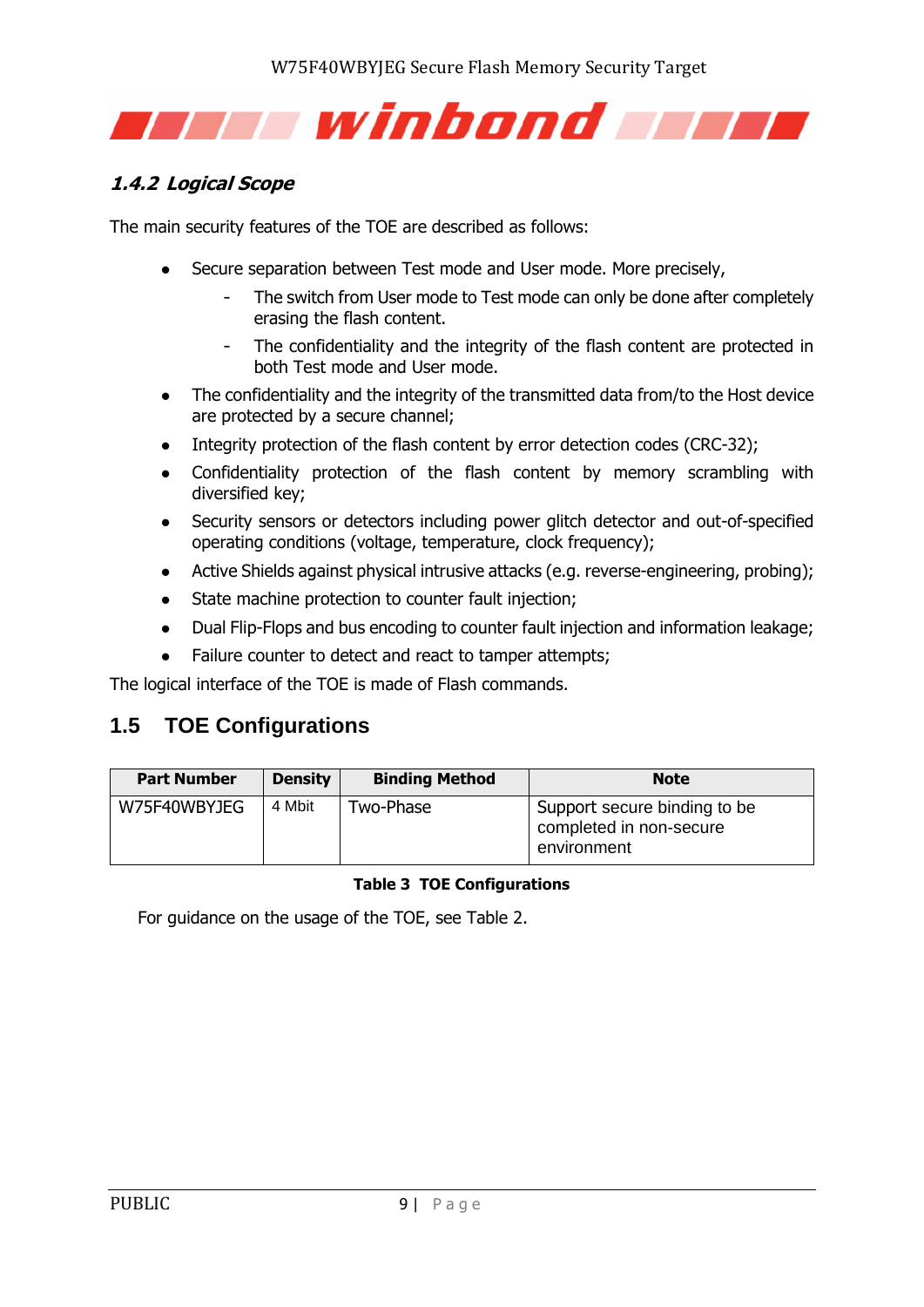

## <span id="page-9-0"></span>**1.6 TOE Life Cycle**

The development, manufacturing and integration processes of the TOE into a composite product can be separated into two distinct phases.

| <b>Phase</b> | <b>Title</b>                            | <b>Description</b>                                                       |
|--------------|-----------------------------------------|--------------------------------------------------------------------------|
| 1            | <b>TOE Development</b>                  | Memory flash designer is responsible for:<br>TOE (HW) development        |
| 2            | <b>TOE Manufacturing and</b><br>Testing | Memory flash Manufacturer is responsible for:<br>Photomask manufacturing |
|              |                                         | wafer manufacturing and                                                  |
|              |                                         | testing                                                                  |
| 3            | TOE Packaging and Final<br>Testing      | Memory flash packaging                                                   |
|              |                                         | Memory flash final test                                                  |

#### **Table 5 TOE life-cycle**

<span id="page-9-1"></span>The TOE is delivered as in after the phase 3 in WLCSP packaging form.

The TOE user is responsible for developing the Host-based dedicated driver and for generating a random and unique binding key (Kb) for binding the TOE to a unique Host.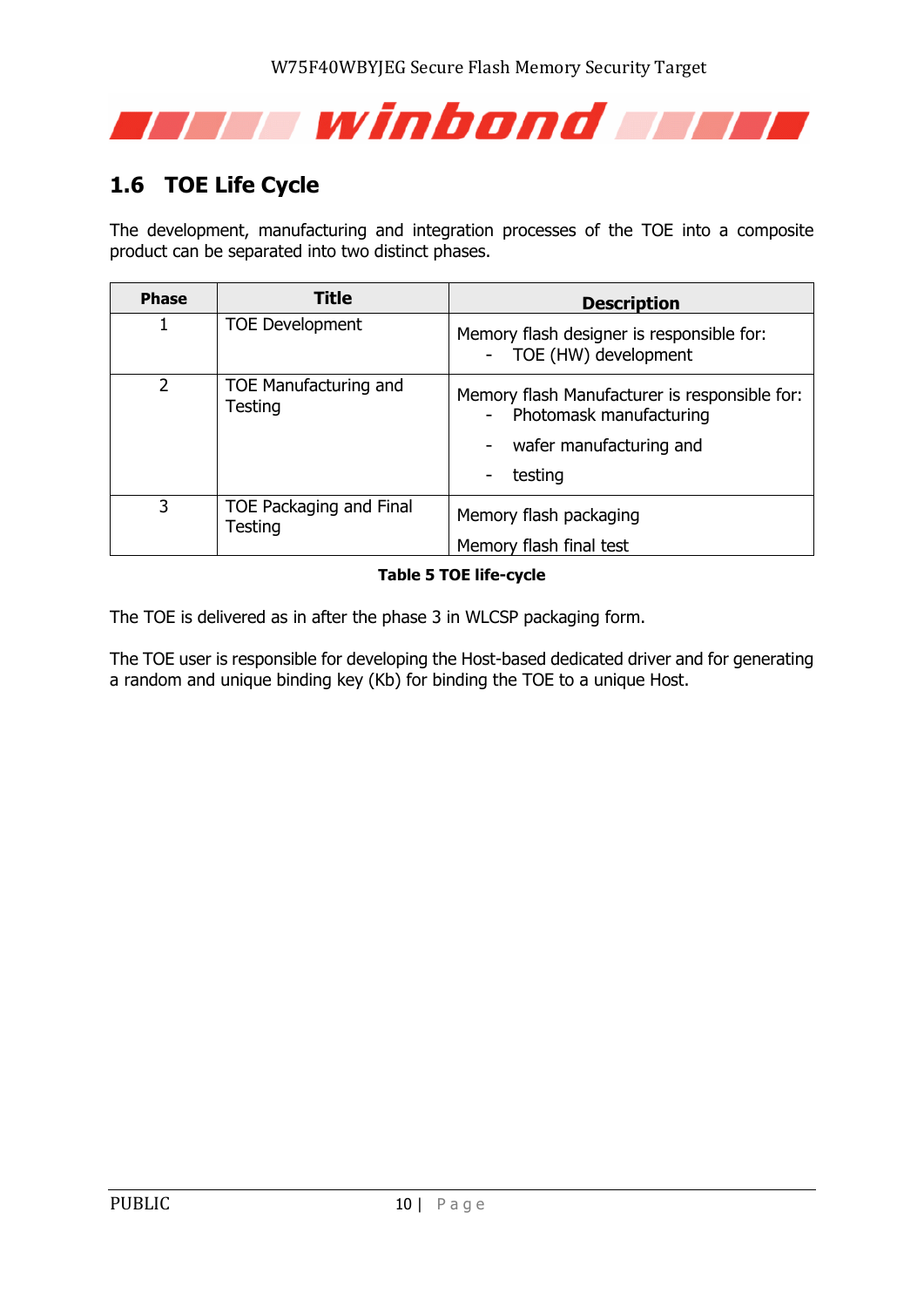

## <span id="page-10-0"></span>**2 Conformance Claim**

## <span id="page-10-1"></span>**2.1 CC Conformance Claim**

This Security target claims to be conformant to the Common Criteria version 3.1 Release 5.

Furthermore it claims to be CC Part 2 extended and CC Part 3 conformant.

## <span id="page-10-2"></span>**2.2 PP Claim**

This Security Target does not claim conformance to any Protection Profile.

## <span id="page-10-3"></span>**2.3 Package Claim**

The assurance level for this Security Target is EAL5 augmented with ALC\_DVS.2 and AVA\_VAN.5 because the TOE is dedicated to store highly critical applications and data which are submitted to advanced logical and physical attacks.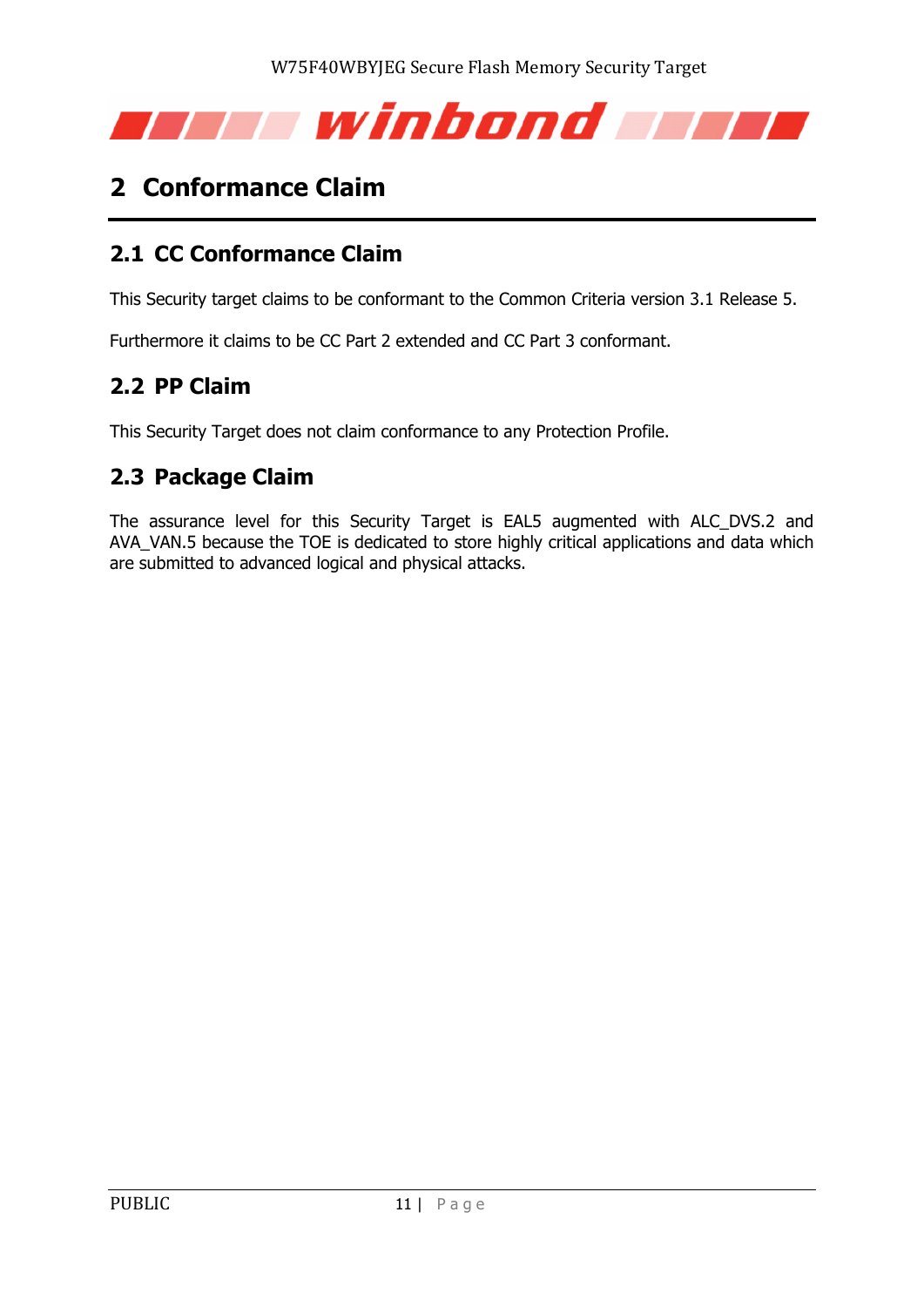

## <span id="page-11-0"></span>**3 Security Problem Definition**

## <span id="page-11-1"></span>**3.1 Assets**

Assets include all data stored in the TOE (including executable code of the applications). They include:

- User data, that is typically stored in the "flash array" part of the memory chip;
- TSF data, that is relied upon for the enforcement of the TOE security functionality.
	- o TSF data contains only sensitive data stored in registers or in the auxiliary array of the memory chip. Legacy registers are not part of the TSF (i.e. non-TSF).
	- o The TOE does not include any software, however the logic of the TOE security mechanisms is still part of the TSF data. This logic is hardcoded in SFF.

#### <span id="page-11-2"></span>*3.1.1 TSF data*

#### **TSF logic**

The TSF logic is the functionality of the TSF, and is hardcoded in the SFF component. The TSF logic is protected in terms of integrity and confidentiality.

#### **Binding key (Kb)**

A unique 256-bit key that is shared between the TOE and the Host. This key is protected in terms of integrity and confidentiality.

#### **Runtime data**

The internal runtime data necessary for the execution of the SFF: session key, memory scrambling keys, Integrity Checking Engine register, stream-ciphering buffer, Bit mixing key, Failure counter, session counter, etc. All runtime data shall be protected in terms of integrity. All runtime data (except for the session counter) shall be protected in terms of confidentiality.

#### <span id="page-11-3"></span>*3.1.2 User data*

User data corresponds to all data stored inside the memory flash (including executable code of the applications).

#### **User Data**

Mass data (including executable codes) stored in the "flash array" part of the memory chip. User data is protected in terms of integrity and confidentiality.

## <span id="page-11-4"></span>**3.2 Users / Subjects**

#### **U.Host-Device**

The host device communicates with the TOE through a SPI Bus.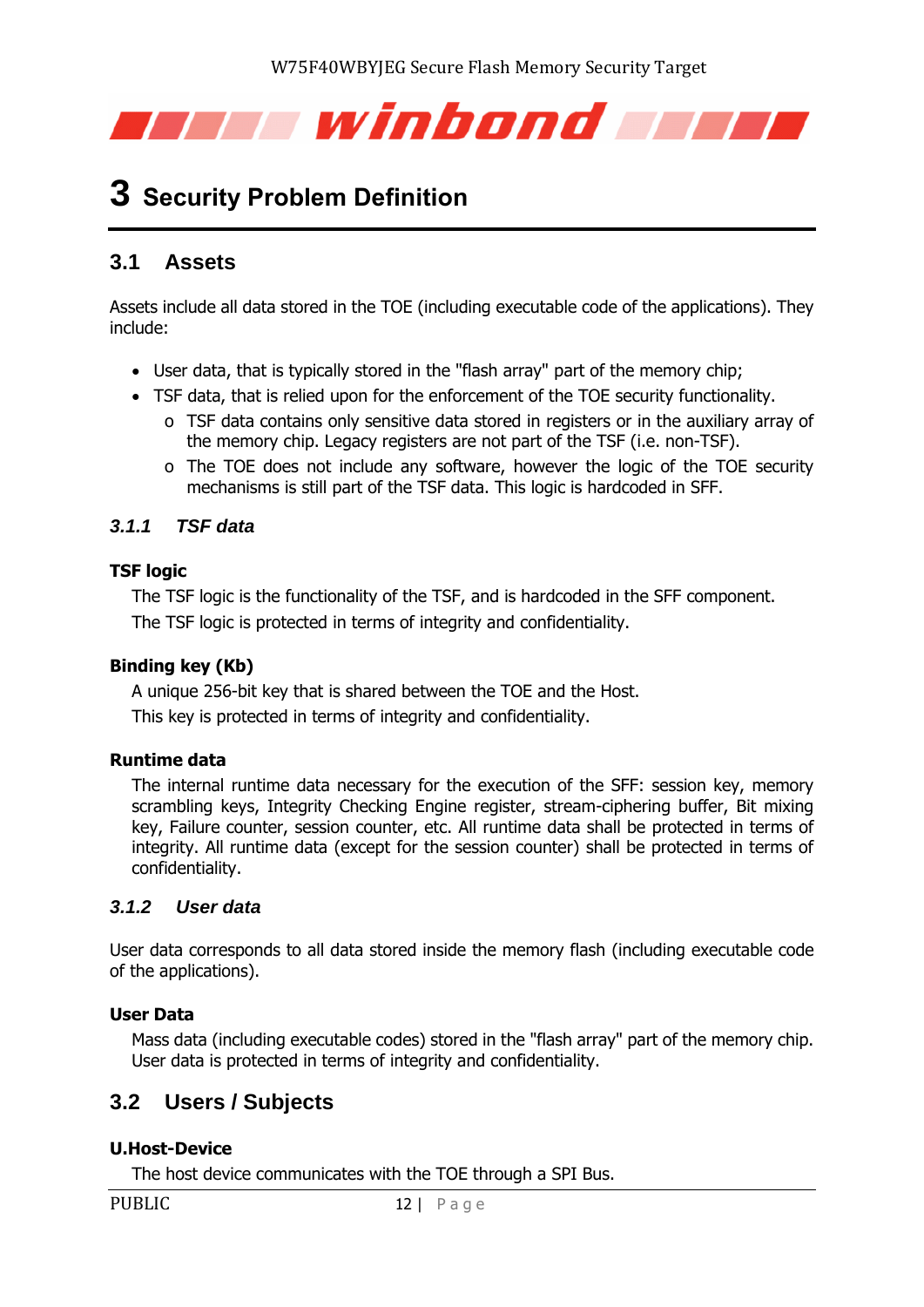

### <span id="page-12-0"></span>**3.3 Threats**

#### <span id="page-12-1"></span>**T.Phys-Manipulation**

#### **Physical Manipulation**

An attacker may physically modify the Memory Flash in order to

- o modify User Data stored in the TOE;
- o modify *TSF Data* stored in the TOE;
- o modify or deactivate the security services of the TOE (provided by TSF logic);
- o modify the security mechanisms of the TOE (provided by TSF logic) to enable attacks disclosing or manipulating *User Data*, for example the integrity protection mechanism.

#### <span id="page-12-2"></span>**T.Phys-Probing**

#### **Physical Probing**

An attacker may perform physical probing of the TOE in order to disclose User Data and TSF Data while stored in Memory Flash.

#### <span id="page-12-3"></span>**T.Malfunction**

#### **Malfunction due to Environmental Stress**

An attacker may cause a malfunction of TSF logic by applying environmental stress in order to deactivate or affect security mechanisms of the TOE. This enables attacks disclosing or manipulating User Data.

This may be achieved by operating the Memory Flash outside the normal operating conditions.

#### <span id="page-12-4"></span>**T.Abuse-Func**

#### **Abuse of Functionality**

An attacker may use functions of the TOE which may not be used after TOE Delivery in order to

- o disclose or manipulate User Data (user data or code stored in the TOE) or
- o enable an attack disclosing or manipulating User Data.

#### <span id="page-12-5"></span>**T.Leak-Inherent**

#### **Inherent Information Leakage**

An attacker may exploit information which is leaked from the TOE during usage of the Memory Flash in order to disclose confidential User Data.

#### <span id="page-12-6"></span>**T.Leak-Forced**

#### **Forced Information Leakage**

An attacker may exploit information which is leaked from the TOE during usage of the Memory Flash in order to disclose confidential *User Data* even if the information leakage is not inherent but caused by the attacker.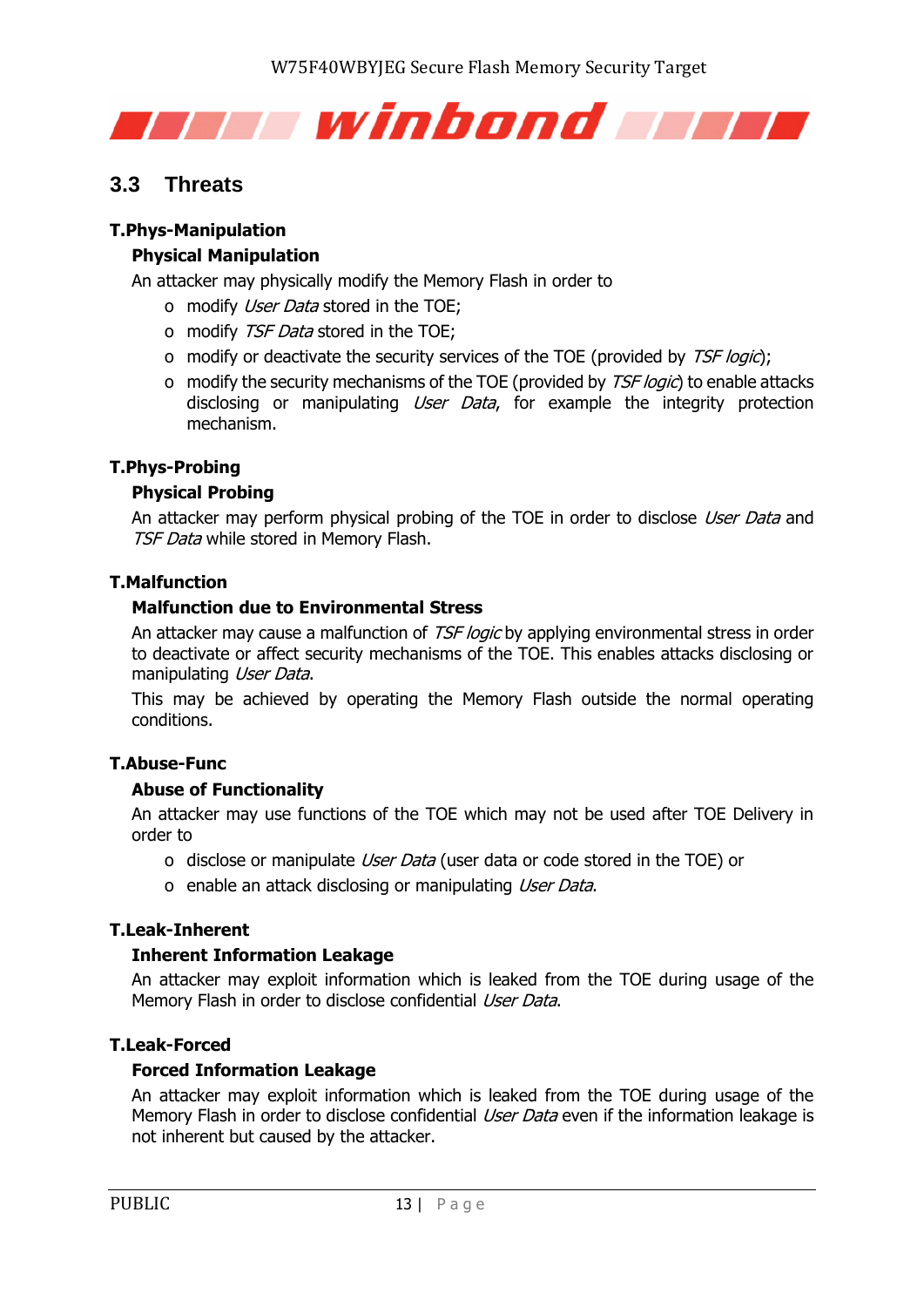

#### <span id="page-13-2"></span>**T.Abuse-Communication**

#### **Communication Probing and Manipulation**

An attacker may probe and modify the communication between the TOE and **U.Host-Device** in order to manipulate *User/TSF Data* or disclose *User/TSF Data* read from the TOE.

#### <span id="page-13-3"></span>**T.Host-Forging**

#### **Forge the functionality of an authorized Host device**

An attacker may access to the User data currently stored in the TOE by:

- o illegaly establishing a secure channel with the TOE (e.g. by tampering the Binding key or by forging the secure channel without knowing the Binding key) in order to execute the Flash commands;
- o binding the TOE with another Host device in order to execute the Flash commands;

#### <span id="page-13-0"></span>**3.4 Organisational Security Policies**

<span id="page-13-1"></span>N/A, there is no OSP.

#### **3.5 Assumptions**

#### <span id="page-13-4"></span>**A.Secure-Channel**

#### **External protection during the secure channel**

It is assumed that **U.Host-Device** supports the trusted communication channel with the TOE by protecting the confidentiality and the integrity of the transmitted data.

In particular, **U.Host-Device** is assumed to correctly protect the secure channel in order to prevent data modification, disclosure, insertion, deletion and replaying.

#### <span id="page-13-5"></span>**A.Binding-Process**

#### **Protection during Binding process**

It is assumed that security procedures are used after delivery of the TOE by the TOE Manufacturer to maintain confidentiality and integrity of the TOE (to prevent any possible copy, modification, or unauthorised use).

This means that the binding process (i.e. generating a unique and random key Kb for **U.Host-Device** and the TOE) or the first stage of the two-stage binding, is assumed to be done in a secure environment where the communication between **U.Host-Device** and the TOE is protected.

Furthermore, **U.Host-Device** is assumed to provide a secure random source for generating a fresh Binding key (Kb) for the TOE.

The confidentiality and authenticity of the binding process is guarentied by uniqe prebinding process during TOE manufacturing.

#### **A.Host\_SFI-Lib SFI-Lib correct implementation**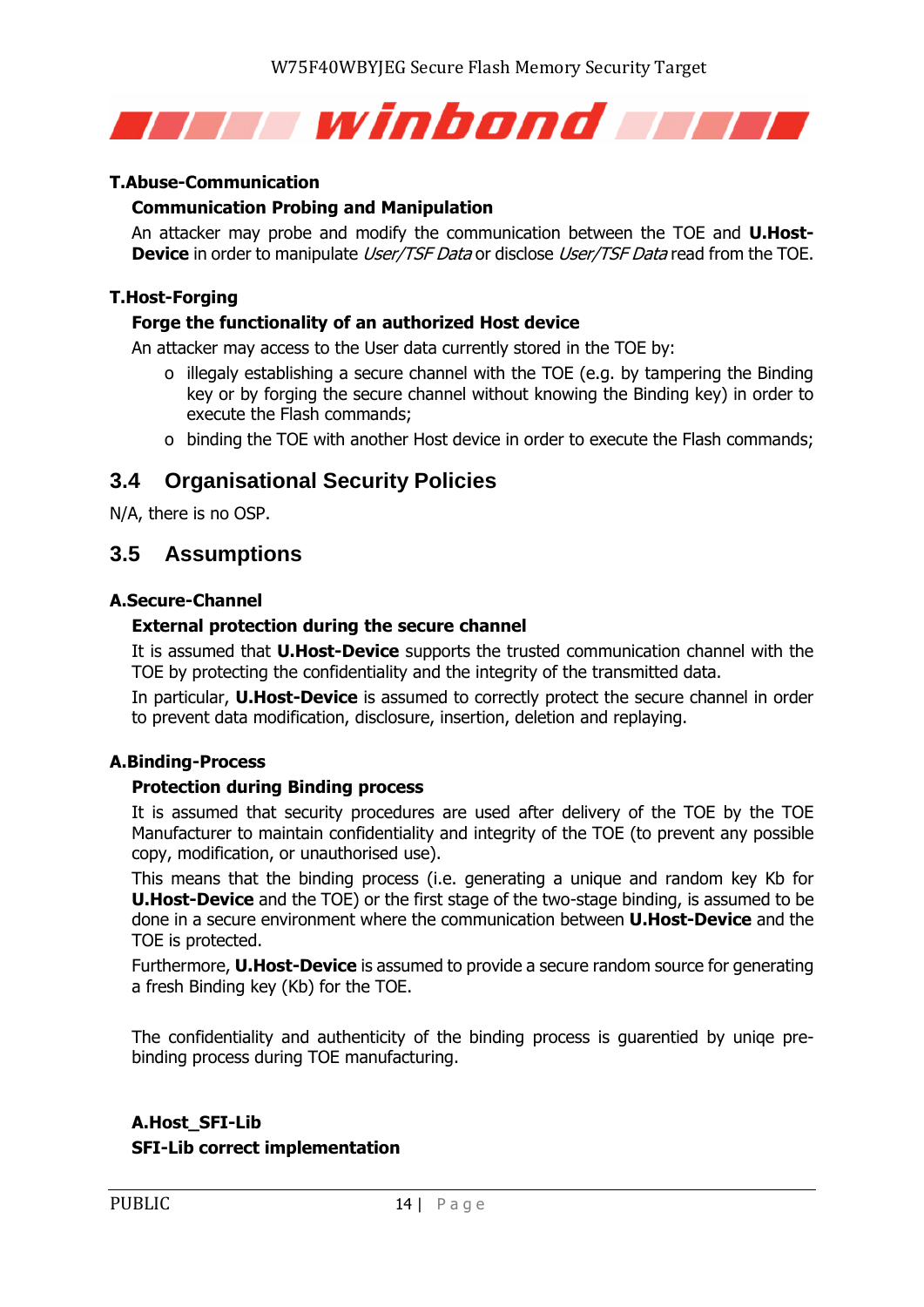

The TOE is operated by the Host device through the SFI-Lib. The SFI-Lib is developed by the TOE Manufacturer and delivered to the Host developer. The SFI\_Lib is well-developed by properly parsing high-level API commands into the appropriate sequence of TOE commands of its functional specification.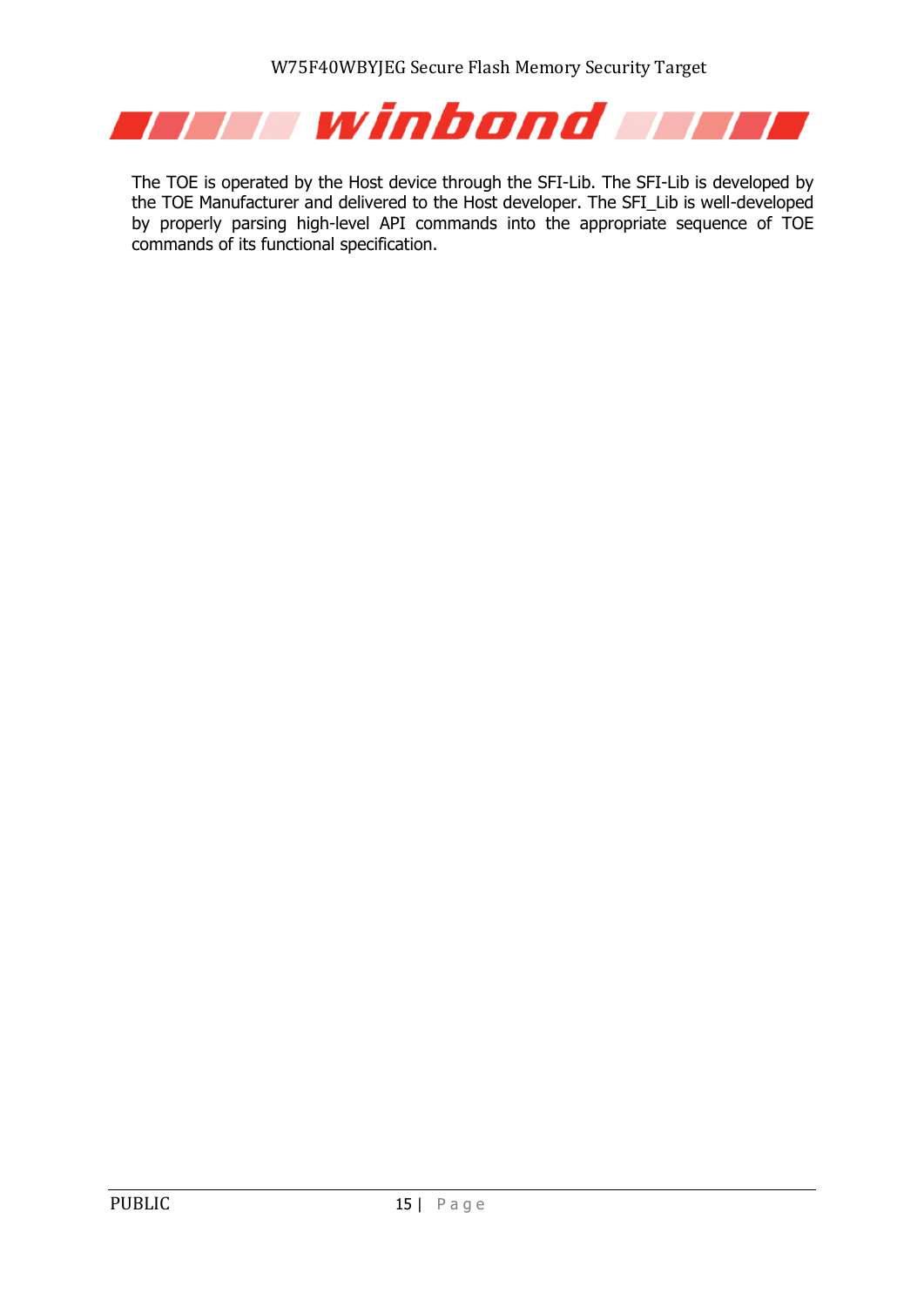

## <span id="page-15-0"></span>**4 Security Objectives**

## <span id="page-15-1"></span>**4.1 Security Objectives for the TOE**

#### <span id="page-15-3"></span>**O.Phys-Probing**

#### **Protection against Physical Probing**

The TOE must provide protection against disclosure/reconstruction of *User Data* and TSF Data while stored in the Flash.

This includes protection against

- o measuring through galvanic contacts which is direct physical probing on the chips surface except on pads being bonded (using standard tools for measuring voltage and current) or
- o measuring not using galvanic contacts but other types of physical interaction between charges (using tools used in solid-state physics research and IC failure analysis) with a prior reverse-engineering to understand the design and its properties and functions.

The TOE must be designed and fabricated so that it requires a high combination of complex equipment, knowledge, skill, and time to be able to derive detailed design information or other information which could be used to compromise security through such a physical attack.

#### <span id="page-15-4"></span>**O.Malfunction**

#### **Protection against Malfunctions**

The TOE must ensure its correct operation. The TOE must indicate and prevent its operation outside the normal operating conditions where reliability and secure operation has not been proven or tested. This is to prevent malfunctions. Examples of environmental conditions are voltage, and clock frequency, temperature, or external energy fields.

#### <span id="page-15-2"></span>**O.Phys-Manipulation**

#### **Protection against Physical Manipulation**

The TOE must provide protection against manipulation of User Data (the user data stored in the TOE) and *TSF data*. This includes protection against

- o reverse-engineering (understanding the design and its properties and functions),
- o manipulation of the hardware and TSF data, as well as
- o undetected manipulation of User data (i.e. Flash array).

#### <span id="page-15-5"></span>**O.Abuse-Func**

#### **Protection against Abuse of Functionality**

The TOE must prevent that functions of the TOE which may not be used after TOE Delivery can be abused in order to (i) disclose sensitive user data stored in the TOE, (ii) manipulate sensitive user data stored in the TOE.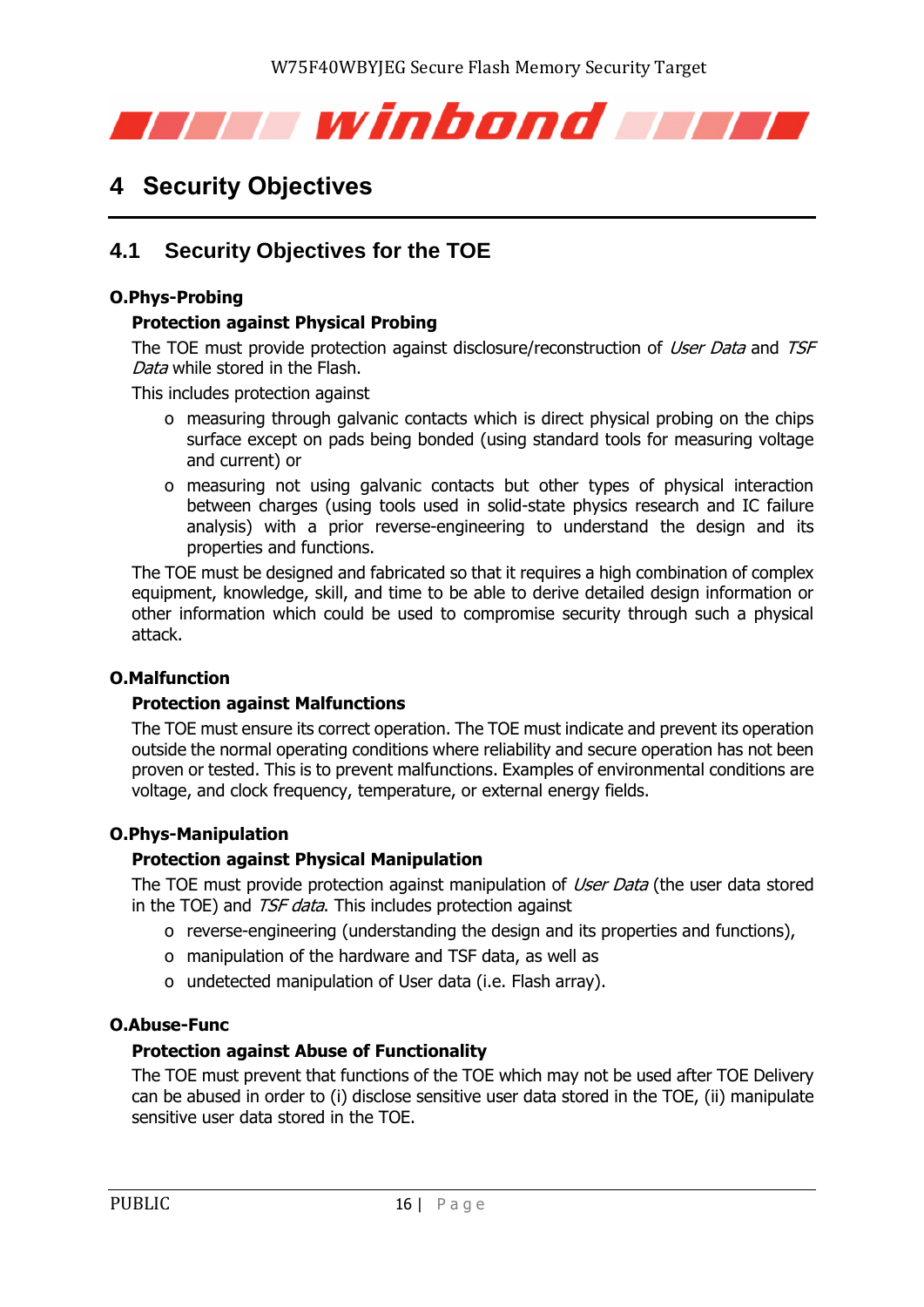

#### <span id="page-16-1"></span>**O.Leak-Inherent**

#### **Protection against Inherent Information Leakage**

The TOE must provide protection against disclosure of confidential data stored and processed in the TOE

- o by measurement and analysis of the shape and amplitude of signals (for example on the power, clock, or I/O lines) and
- o by measurement and analysis of the time between events found by measuring signals (for instance on the power, clock, or I/O lines).

#### <span id="page-16-2"></span>**O.Leak-Forced**

#### **Protection against Forced Information Leakage**

The TOE must be protected against disclosure of confidential data processed in the TOE (using methods as described under O.Leak-Inherent) even if the information leakage is not inherent but caused by the attacker

- o by forcing a malfunction (refer to "Protection against Malfunction due to Environmental Stress O.Malfunction") and/or
- o by a physical manipulation (refer to "Protection against Physical Manipulation O.Phys-Manipulation").

If this is not the case, signals which normally do not contain significant information about secrets could become an information channel for a leakage attack.

#### <span id="page-16-4"></span>**O.Sec-Binding**

#### **Protection of residual information at Re-binding**

This objective protects against the disclosure of the User data when the TOE is re-bound to another Host device.

This includes protection against:

- o integrity failure on Binding Key
- o illegal modification on Binding Key
- o illegal attempt to erase the Binding key

#### <span id="page-16-3"></span>**O.Trusted-Path**

#### **Trusted communication with authorized Host**

The TSF provides a trusted path only with authorized **U.Host-Device** (based on the shared Binding key), and protects the confidentiality and the integrity of the User data /TSF data to be communicated with **U.Host-Device**.

#### <span id="page-16-0"></span>**4.2 Security Objectives for the Operational Environment**

#### <span id="page-16-5"></span>**OE.Secure-Channel**

#### **Secure communication with the TOE**

The authorized **U.Host-Device** shall support the trusted communication channel with the TOE by protecting the confidentiality and the integrity of the transmitted data.

In particular, **U.Host-Device** shall correctly protect the secure channel in order to prevent data modification, disclosure, insertion, deletion and replaying.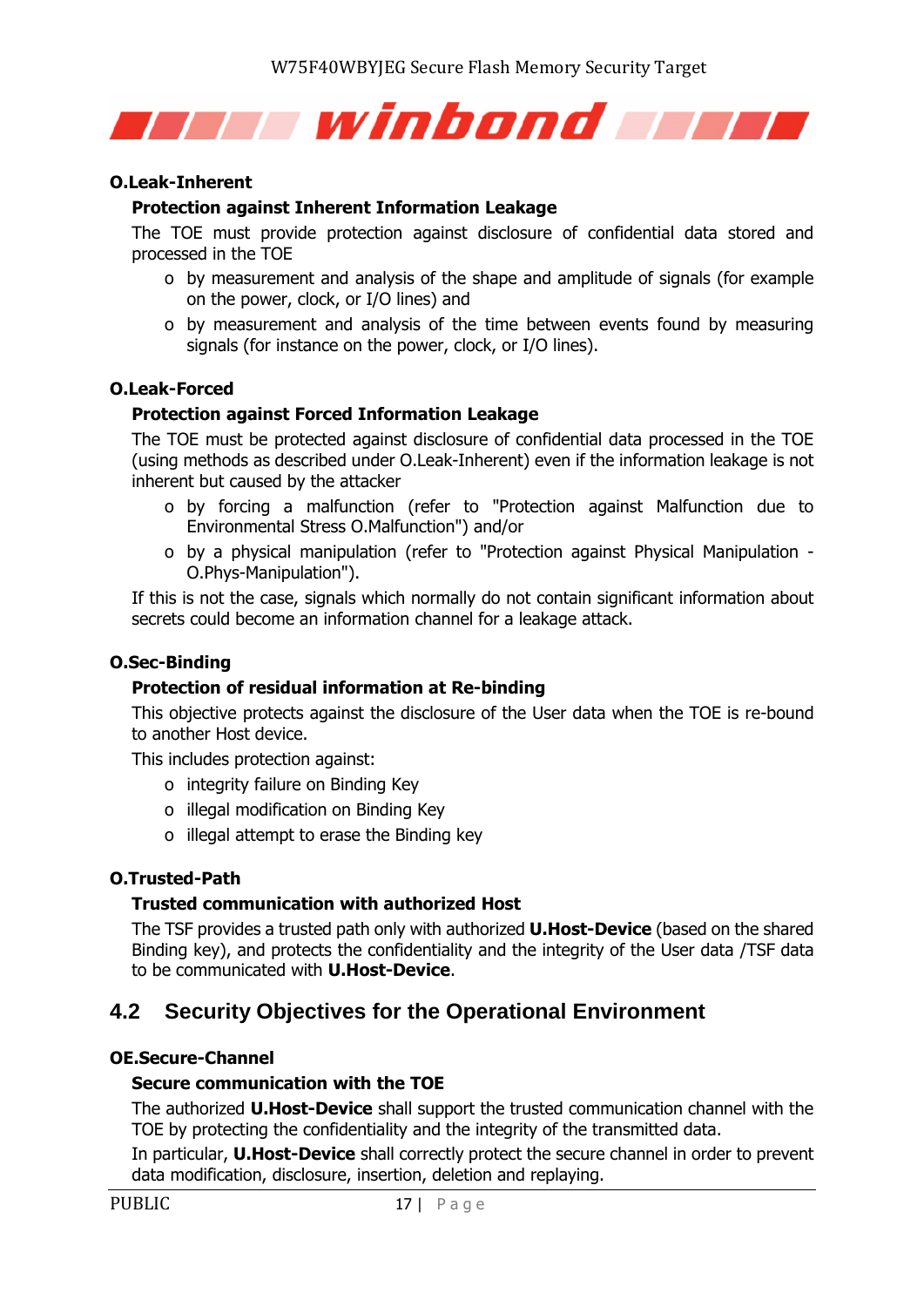

#### <span id="page-17-8"></span>**OE.Binding-Process**

#### **Protection during Binding process**

Security procedures shall be used after the TOE delivery to maintain confidentiality and integrity of the TOE (to prevent any possible copy, modification, retention, theft or unauthorised use).

In addition, **U.Host-Device** shall provide a secure random source for generating a fresh Binding key (Kb) for the TOE.

#### **OE.Host\_SFI-Lib**

#### **SFI-Lib correct implementation**

The TOE Manufacturer must develop according to the TOE functional specification for the secure operation of the TOE. The Host must operate the TOE through the SFI\_Lib provided by the TOE Manufacturer.

## <span id="page-17-0"></span>**4.3 Security Objectives Rationale**

#### <span id="page-17-1"></span>*4.3.1 Threats*

- <span id="page-17-2"></span>**T.Phys-Manipulation** This threat is countered by the security objectives O.Phys-Manipulation. This objective ensures that the protection against manipulation of the user data is provided by the TOE.
- <span id="page-17-3"></span>**T.Phys-Probing** This threat is countered by the security objectives O.Phys-Probing. This objective ensures that the protection against disclosure/reconstruction of User Data and TSF Data while stored in the Flash is provided by the TOE.
- <span id="page-17-4"></span>**T.Malfunction** This threat is countered by the security objectives O.Malfunction. This objective ensures the correct operation of the TOE outside the normal operating conditions.
- <span id="page-17-5"></span>**T.Abuse-Func** This threat is countered by the security objectives O.Abuse-Func. This objective prevents that functions of the TOE which may not be used after TOE Delivery can be abused in order to manipulate/disclose sensitive user data stored in the TOE.
- <span id="page-17-6"></span>**T.Leak-Inherent** This threat is countered by the security objectives O.Leak-Inherent. This objective ensures the protection against disclosure of confidential data stored and processed in the TOE.
- <span id="page-17-7"></span>**T.Leak-Forced** This threat is countered by the security objectives O.Leak-Forced. This objective ensures the protection against disclosure of confidential data stored and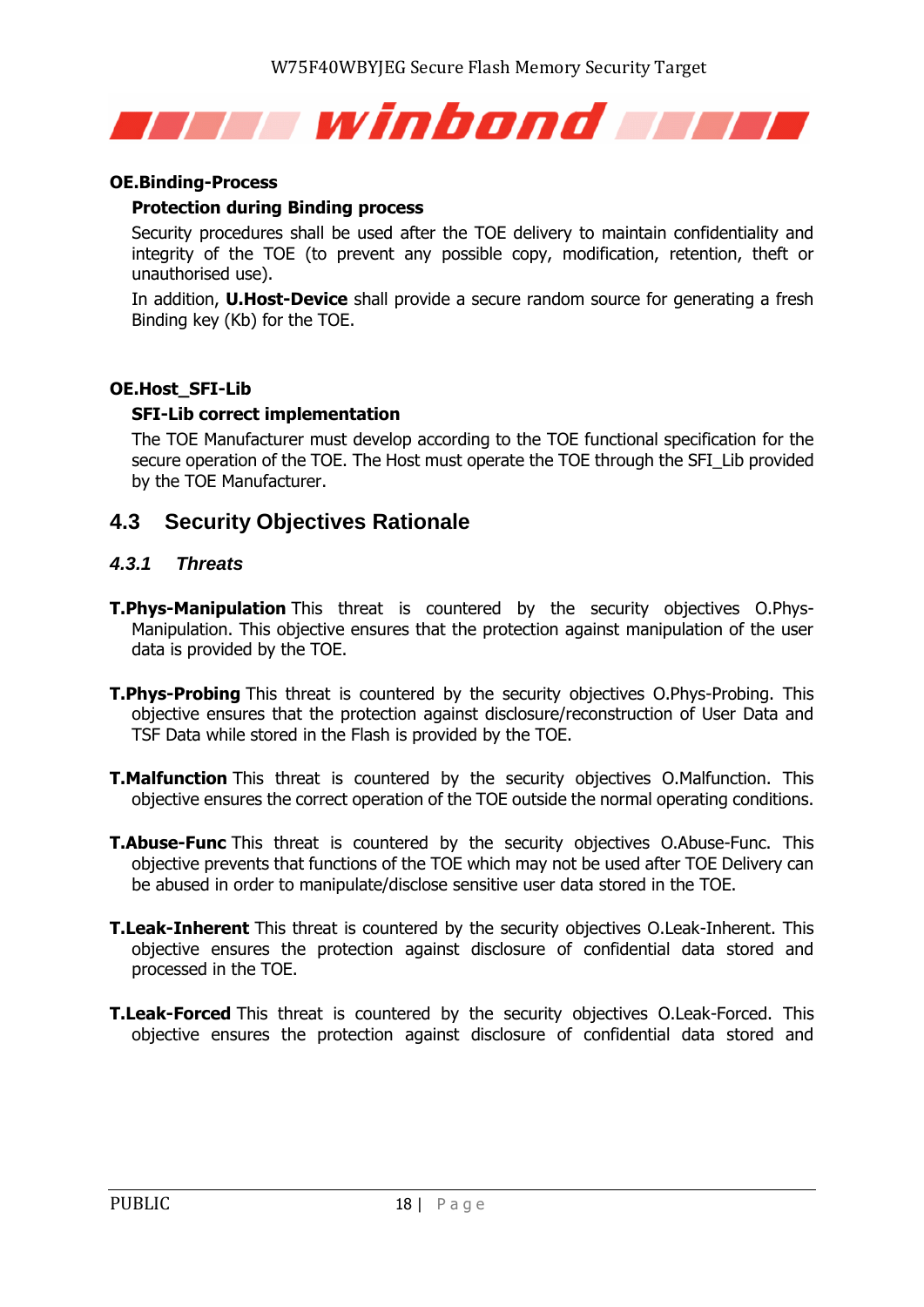

processed in the TOE even if the information leakage is not inherent but caused by the attacker.

<span id="page-18-3"></span>**T.Abuse-Communication** This threat is countered by the security objective O.Trusted-Path. This objective protects the confidentiality and the integrity of the User/TSF data to be communicated with U.Host-Device.

<span id="page-18-4"></span>**T.Host-Forging** This threat is countered by the security objectives:

- o O.Trusted-Path to protect the confidentiality and the integrity of the User data to be communicated with U.Host-Device.
- o O.Sec-Binding to protect against the disclosure of the User data when the TOE is re-bound to another Host device

#### <span id="page-18-0"></span>*4.3.2 Assumptions*

- <span id="page-18-5"></span>**A.Secure-Channel** Since OE.Secure-Channel requires the Host device to implement the protection assumed in A.Secure-Channel, the assumption is covered by this objective.
- <span id="page-18-6"></span>**A.Binding-Process** Since OE.Binding-Process requires the Composite Product Manufacturer to implement those measures assumed in A.Binding-Process, the assumption is covered by this objective.
- **A.Host SFI-Lib** Since OE.Host SFI-Lib is described in a way that directly meets the described assumption, the assumption A.Host\_SFI-Lib is covered by this objective.

#### <span id="page-18-1"></span>*4.3.3 SPD and Security Objectives*

| Threats                      | Security Objectives           | Rationale            |
|------------------------------|-------------------------------|----------------------|
| T. Phys-Manipulation         | O.Phys-Manipulation           | <b>Section 4.3.1</b> |
| T.Phys-Probing               | O.Phys-Probing                | Section 4.3.1        |
| <b>T.Malfunction</b>         | O.Malfunction                 | Section 4.3.1        |
| <b>T.Abuse-Func</b>          | O.Abuse-Func                  | Section 4.3.1        |
| T.Leak-Inherent              | O.Leak-Inherent               | Section 4.3.1        |
| T.Leak-Forced                | O.Leak-Forced                 | Section 4.3.1        |
| <b>T.Abuse-Communication</b> | O.Trusted-Path                | Section 4.3.1        |
| <b>T.Host-Forging</b>        | O.Trusted-Path, O.Sec-Binding | Section 4.3.1        |

#### <span id="page-18-2"></span>**Table 6 Threats and Security Objectives - Coverage**

| Security Objectives        | Threats             |
|----------------------------|---------------------|
| <b>O.Phys-Probing</b>      | T.Phys-Probing      |
| <b>O.Malfunction</b>       | T.Malfunction       |
| <b>O.Phys-Manipulation</b> | T.Phys-Manipulation |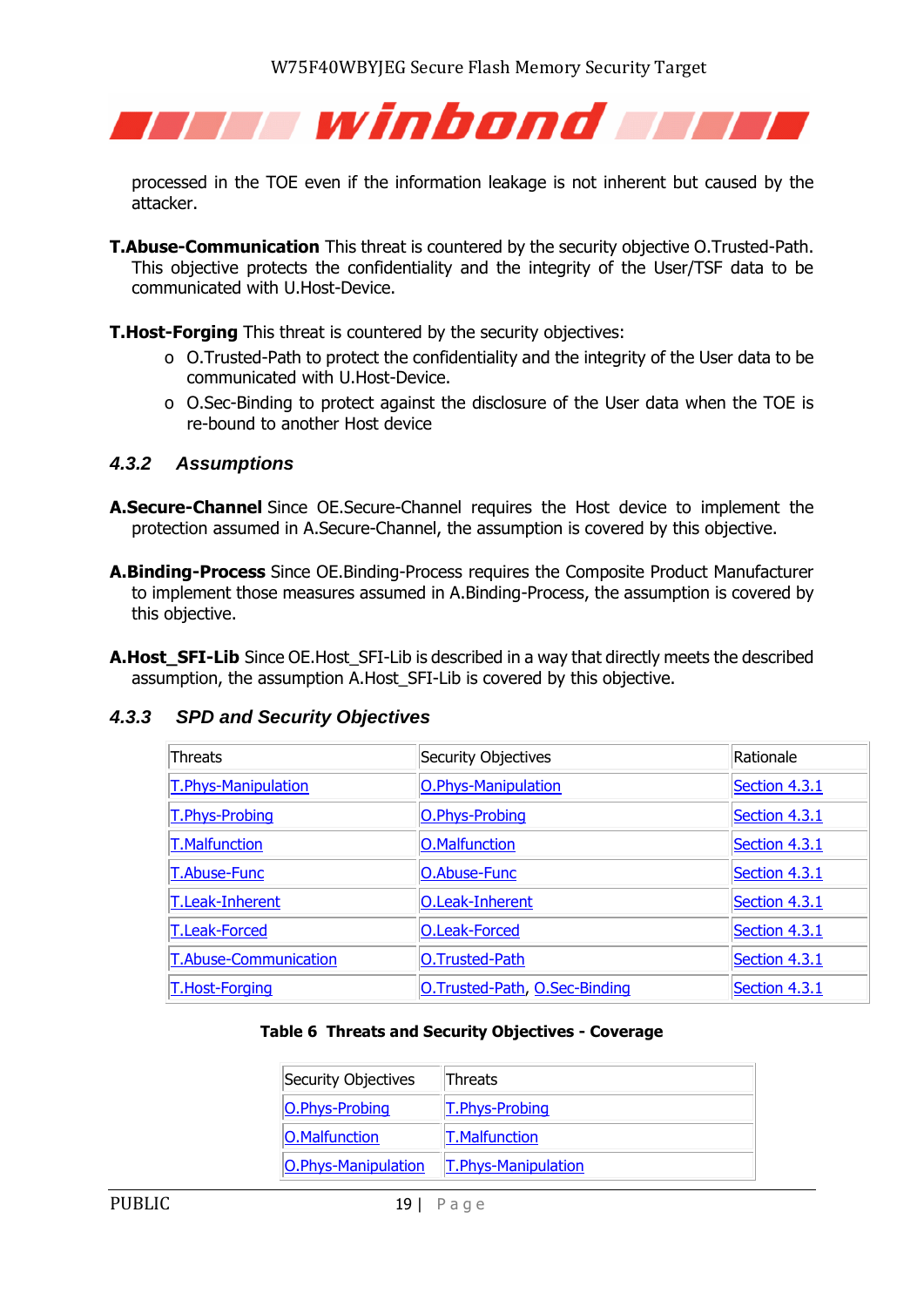

| Security Objectives       | <b>Threats</b>                               |
|---------------------------|----------------------------------------------|
| O.Abuse-Func              | <b>T.Abuse-Func</b>                          |
| O.Leak-Inherent           | T.Leak-Inherent                              |
| O.Leak-Forced             | <b>T.Leak-Forced</b>                         |
| <b>O.Sec-Binding</b>      | <b>T.Host-Forging</b>                        |
| O.Trusted-Path            | <b>T.Abuse-Communication, T.Host-Forging</b> |
| <b>OE.Secure-Channel</b>  |                                              |
| <b>OE.Binding-Process</b> |                                              |

#### <span id="page-19-0"></span>**Table 7 Security Objectives and Threats - Coverage**

| Security Objectives        |
|----------------------------|
| <b>O.Phys-Probing</b>      |
| <b>O.Malfunction</b>       |
| <b>O.Phys-Manipulation</b> |
| O.Abuse-Func               |
| <b>O.Leak-Inherent</b>     |
| O.Leak-Forced              |
| <b>O.Sec-Binding</b>       |
| O.Trusted-Path             |
| OE.Secure-Channel          |
| <b>OE.Binding-Process</b>  |

#### **Table 8 Security Objectives and OSPs - Coverage**

<span id="page-19-1"></span>

| Assumptions       | Security Objectives for the Operational Environment | Rationale     |
|-------------------|-----------------------------------------------------|---------------|
| A.Secure-Channel  | <b>IOE.Secure-Channel</b>                           | Section 4.3.2 |
| A.Binding-Process | <b>OE.Binding-Process</b>                           | Section 4.3.2 |

#### <span id="page-19-2"></span>**Table 9 Assumptions and Security Objectives for the Operational Environment - Coverage**

| Security Objectives for the Operational Environment | Assumptions      |
|-----------------------------------------------------|------------------|
| <b>OE.Secure-Channel</b>                            | A.Secure-Channel |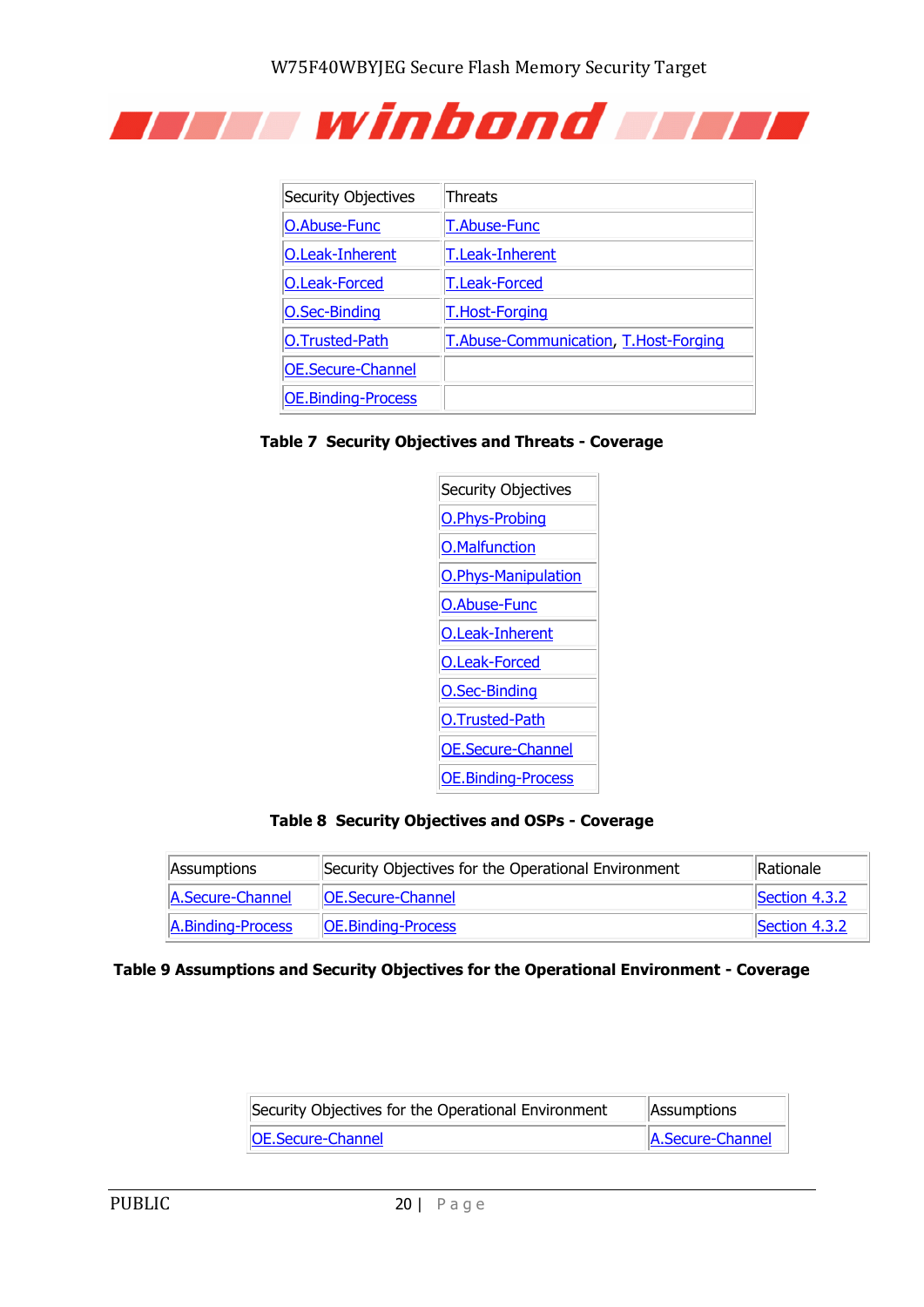W75F40WBYJEG Secure Flash Memory Security Target



| Security Objectives for the Operational Environment | Assumptions       |
|-----------------------------------------------------|-------------------|
| <b>OE.Binding-Process</b>                           | A.Binding-Process |

<span id="page-20-0"></span>**Table 10 Security Objectives for the Operational Environment and Assumptions- Coverage**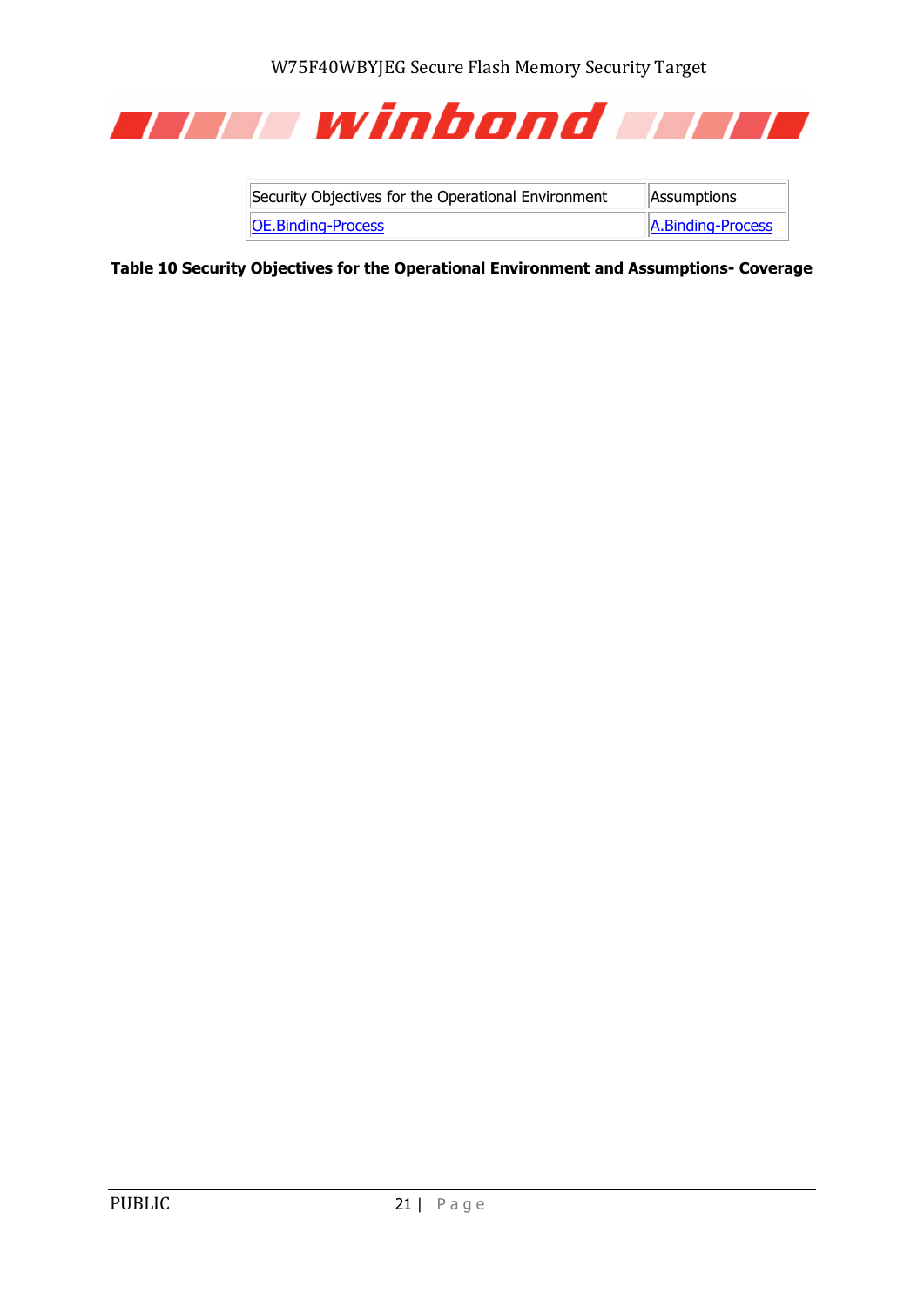

## <span id="page-21-0"></span>**5 Extended Requirements**

## <span id="page-21-1"></span>**5.1 Extended Families**

#### <span id="page-21-2"></span>*5.1.1 Extended Family FMT\_LIM - Limited capabilities and availability*

#### **5.1.1.1 Description**

To define the IT security functional requirements of the TOE an additional family (FMT\_LIM) of the Class FMT (Security Management) is defined here. This family describes the functional requirements for the Test Features of the TOE. The new functional requirements were defined in the class FMT because this class addresses the management of functions of the TSF. The examples of the technical mechanism used in the TOE (refer to Section 6.2) appropriate to address the specific issues of preventing the abuse of functions by limiting the capabilities of the functions and by limiting their availability.

The family "Limited capabilities and availability (FMT\_LIM)" is specified as follows.

#### **FMT\_LIM Limited capabilities and availability**

Family behaviour

This family defines requirements that limit the capabilities and availability of functions in a combined manner. Note that FDP\_ACF restricts the access to functions whereas the component Limited Capability of this family requires the functions themselves to be designed in a specific manner.

Component levelling:



FMT LIM.1 Limited capabilities requires that the TSF is built to provide only the capabilities (perform action, gather information) necessary for its genuine purpose.

FMT\_LIM.2 Limited availability requires that the TSF restrict the use of functions (refer to Limited capabilities (FMT LIM.1)). This can be achieved, for instance, by removing or by disabling functions in a specific phase of the TOE's life-cycle.

Management: FMT\_LIM.1, FMT\_LIM.2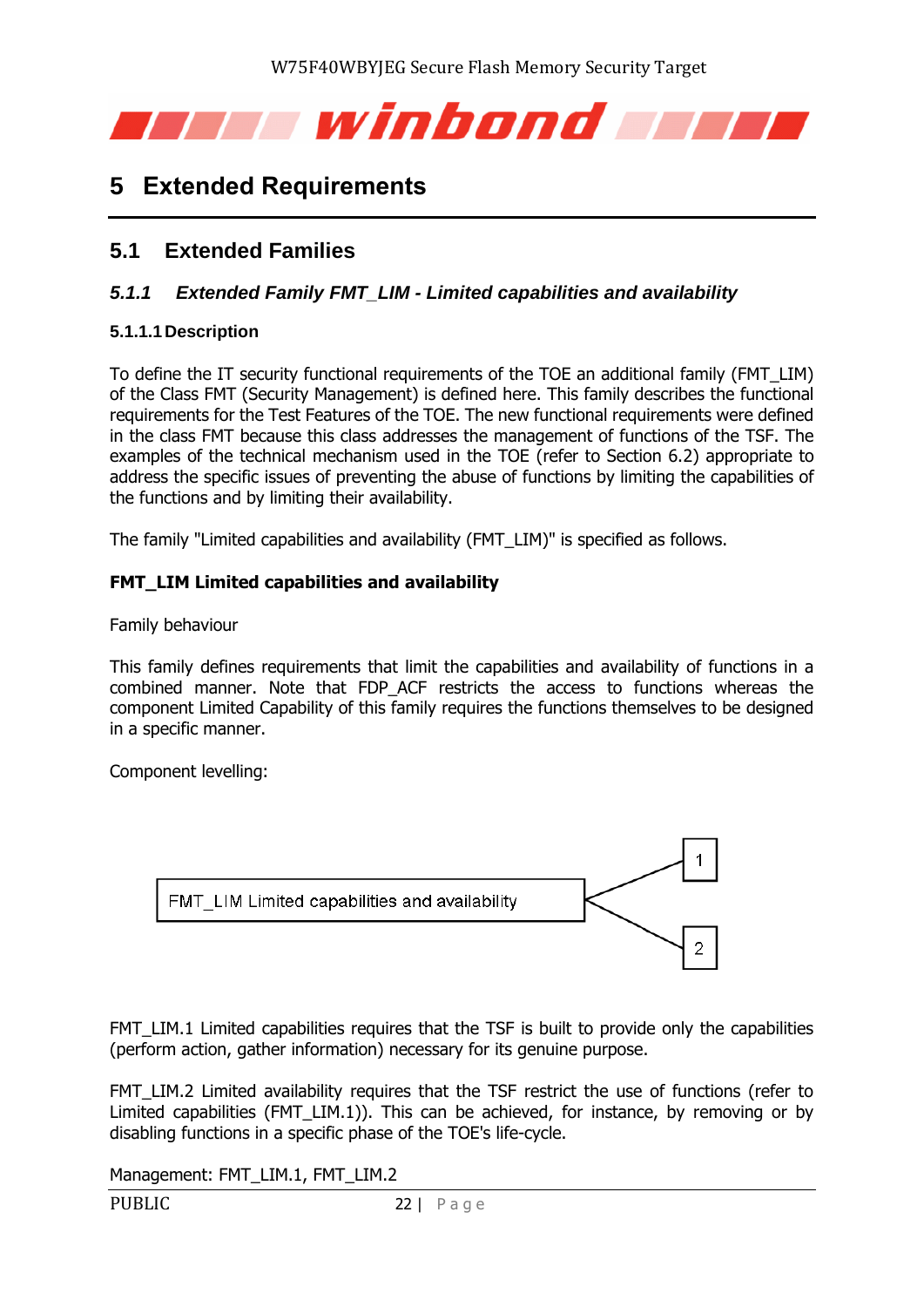

There are no management activities foreseen.

Audit: FMT\_LIM.1, FMT\_LIM.2

There are no actions defined to be auditable.

#### **5.1.1.2Extended Components**

#### **Extended Component FMT\_LIM.1**

#### **Description**

Limited capabilities requires that the TSF is built to provide only the capabilities (perform action, gather information) necessary for its genuine purpose.

Hierarchical to: No other components.

Definition

#### **FMT\_LIM.1 Limited capabilities**

**FMT\_LIM.1.1** The TSF shall be designed and implemented in a manner that limits its capabilities so that in conjunction with "Limited availability (FMT\_LIM.2)" the following policy is enforced [assignment: Limited capability policy].

Dependencies: (FMT\_LIM.2)

#### **Extended Component FMT\_LIM.2**

#### **Description**

Limited availability requires that the TSF restrict the use of functions (refer to Limited capabilities (FMT\_LIM.1)). This can be achieved, for instance, by removing or by disabling functions in a specific phase of the TOE's life-cycle.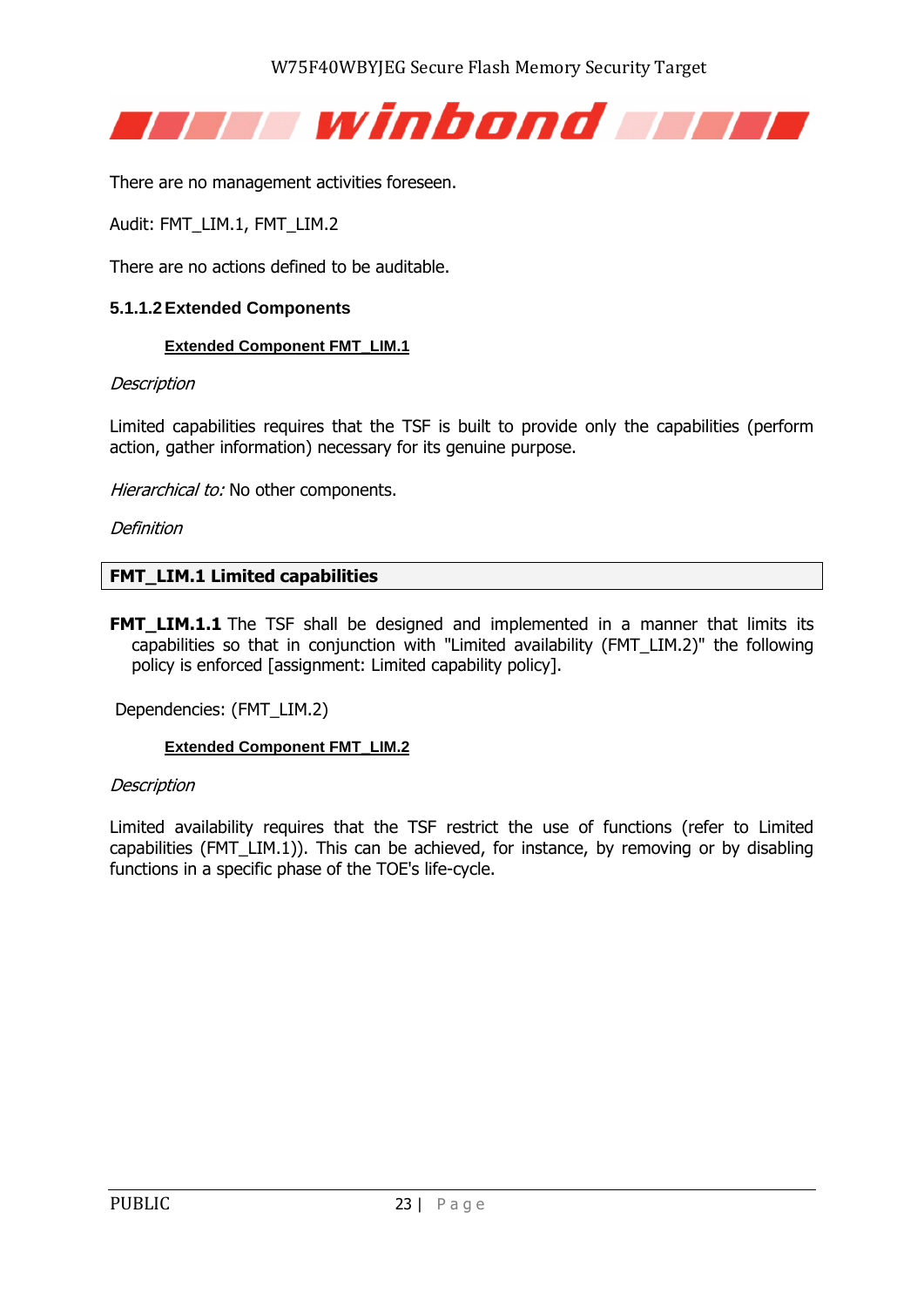

Hierarchical to: No other components.

**Definition** 

#### **FMT\_LIM.2 Limited availability**

**FMT LIM.2.1** The TSF shall be designed in a manner that limits its availability so that in conjunction with "Limited capabilities (FMT\_LIM.1)" the following policy is enforced [assignment: Limited availability policy].

Dependencies: (FMT\_LIM.1)

#### Application Note:

The functional requirements FMT\_LIM.1 and FMT\_LIM.2 assume that there are two types of mechanisms (limitation of capabilities and limitation of availability) which together shall provide protection in order to enforce the same policy or two mutual supportive policies related to the same functionality. This allows e.g. that

(i) the TSF is provided without restrictions in the product in its user environment but its capabilities are so limited that the policy is enforced or conversely

(ii) the TSF is designed with high functionality but is removed or disabled in the product in its user environment.

#### <span id="page-23-0"></span>*5.1.2 Extended Family FDP\_SDC - Stored data confidentiality*

#### **5.1.2.1 Description**

To define the security functional requirements of the TOE an additional family (FDP\_SDC.1) of the Class FDP (User data protection) is defined here.

The family "Stored data confidentiality (FDP\_SDC)" is specified as follows.

#### **FDP\_SDC Stored data confidentiality**

Family behaviour

This family provides requirements that address protection of user data confidentiality while these data are stored within memory areas protected by the TSF. The TSF provides access to the data in the memory through the specified interfaces only and prevents compromise of their information bypassing these interfaces. It complements the family Stored data integrity (FDP SDI) which protects the user data from integrity errors while being stored in the memory.

Component levelling: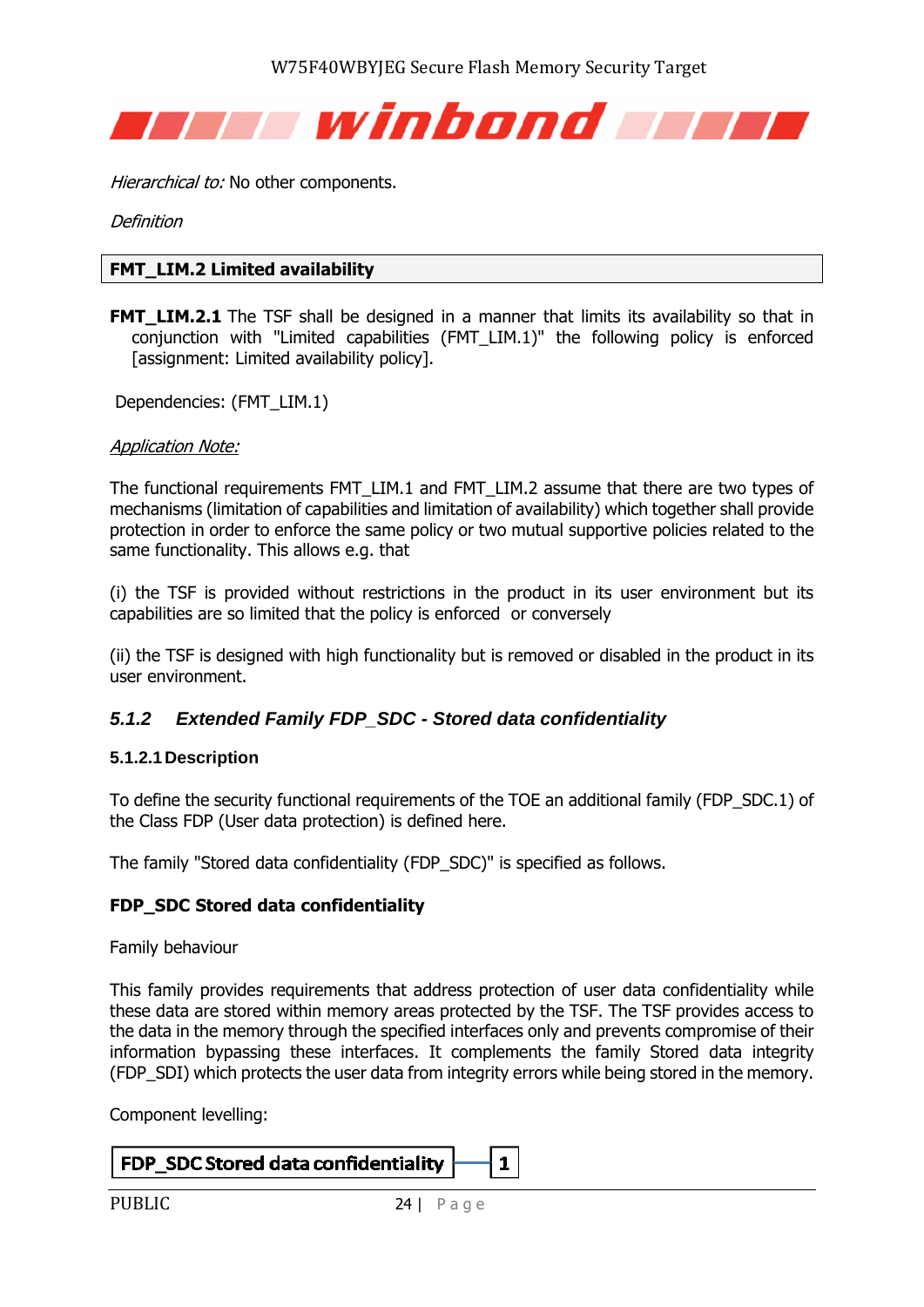

FDP\_SDC.1 Requires the TOE to protect the confidentiality of information of the user data in specified memory areas.

Management: FDP\_SDC.1

There are no management activities foreseen.

Audit: FDP\_SDC.1

There are no actions defined to be auditable.

#### **5.1.2.2Extended Components**

#### **Extended Component FDP\_SDC.1**

**Description** 

Requires the TOE to protect the confidentiality of information of the user data in specified memory areas.

Hierarchical to: No other components.

**Definition** 

#### **FDP\_SDC.1 Stored data confidentiality**

**FDP\_SDC.1.1** The TSF shall ensure the confidentiality of the information of the user data while it is stored in the **[assignment: memory areas]**.

Dependencies: No dependencies.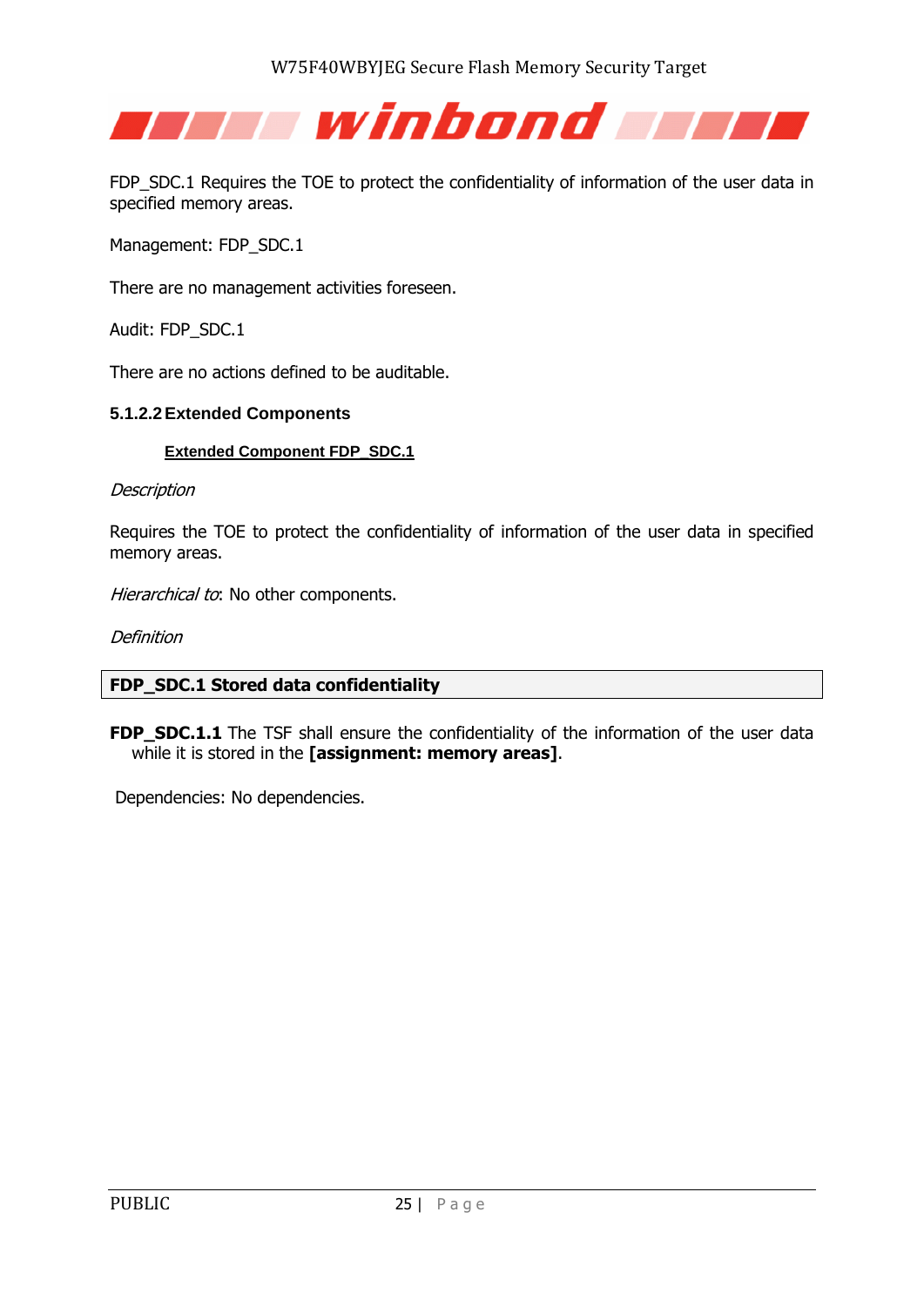<span id="page-25-4"></span>

## <span id="page-25-0"></span>**6 Security Requirements**

## <span id="page-25-1"></span>**6.1 Security Functional Requirments Rational**

In order to define the Security Functional Requirements Part 2 of the Common Criteria was used. However, some Security Functional Requirements have been refined.

The refinements are described below the associated SFR:

The refinement operation is used to add detail to a requirement, and, thus, further restricts a requirement. In such a case a extra paragraph starting with "Refinement" may be given.

The selection operation is used to select one or more options provided by the CC in stating a requirement. Selections having been made by the ST author are denoted as bold and italicized.

The assignment operation is used to assign a specific value to an unspecified parameter, such as the length of a password. Assignments having been made by the ST author appear in bold text. The iteration operation is used when a component is repeated with varying operations. Iteration is denoted by showing a slash "/", and the iteration indicator after the component identifier.

## <span id="page-25-2"></span>**6.2 Security Functional Requirements**

#### <span id="page-25-3"></span>*6.2.1 Malfunctions*

#### **FRU\_FLT.2 Limited fault tolerance**

**FRU\_FLT.2.1** The TSF shall ensure the operation of all the TOE's capabilities when the following failures occur: [assignment: list of type of failures].

The TSF shall ensure the operation of all the TOE's capabilities when the following failures occur: **exposure to operating conditions which are not detected according to the requirement Failure with preservation of secure state (FPT\_FLS.1/Detectors)**.

#### Application Note:

The term "failure" above means "circumstances". The TOE prevents failures for the "circumstance" defined above.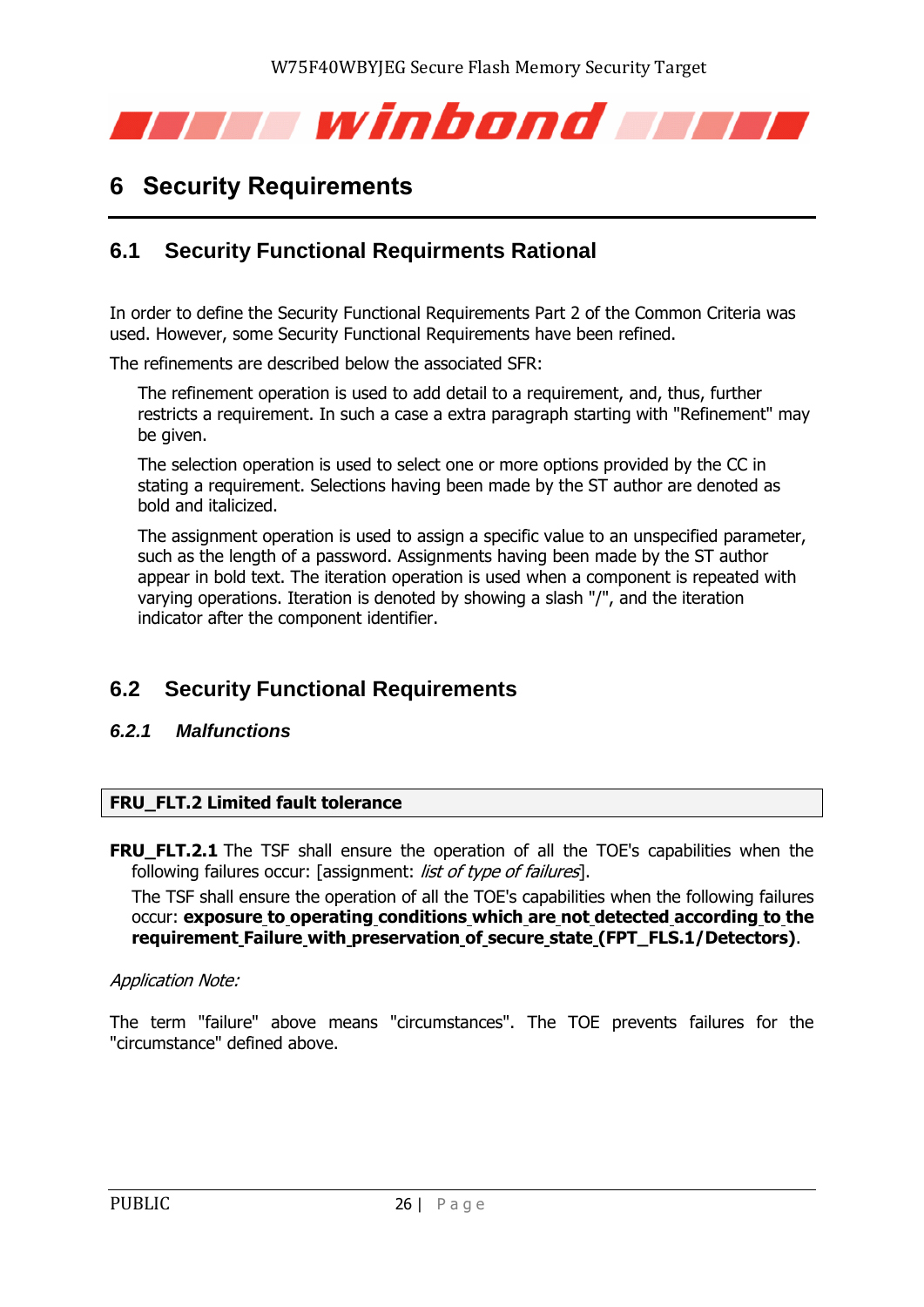<span id="page-26-1"></span>

#### **FPT\_FLS.1/Detectors Failure with preservation of secure state**

**FPT\_FLS.1.1/Detectors** The TSF shall preserve a secure state when the following types of failures occur: [assignment**:** list of types of failures in the TSF].

The TSF shall preserve a secure state when the following types of failures occur:

- o **Out-of-specified range voltage**
- o **Out-of-specified range temperature**
- o **Out-of specified range clock frequency**
- o **Power glitch.**

#### Application Note:

The term "failure" above means "circumstances". The TOE prevents failures for the "circumstance" defined above.

The secure state is maintained by TSF's detectors. The TSF's detectors monitor the failures. If a failure happens, the TSF disturbs the cryptographic computations, interrupts data interchange and inform **U.Host-Device**.

#### <span id="page-26-0"></span>*6.2.2 Abuse of Functionality*

#### **FMT\_LIM.1 Limited capabilities**

**FMT LIM.1.1** The TSF shall be designed and implemented in a manner that limits its capabilities so that in conjunction with "Limited availability (FMT\_LIM.2)" the following policy is enforced [assignment**:** Limited capability policy**].**

The TSF shall be designed and implemented in a manner that limits its capabilities so that in conjunction with "Limited availability (FMT\_LIM.2)" the following policy is enforced **Deploying Test Features after TOE Delivery does not allow user data to be disclosed or manipulated, TSF data to be disclosed or manipulated, and no substantial information about construction of TSF to be gathered which may enable other attacks.**

#### Application Note:

In the Test mode, the following restrictions are enforced by the TSF:

- The Binding Key (Kb) cannot be read out by the Flash commands;
- The Binding key cannot be erased unless a complete erase has been done after the last reset;
- The read and write commands do not read and write effective values of the flash array;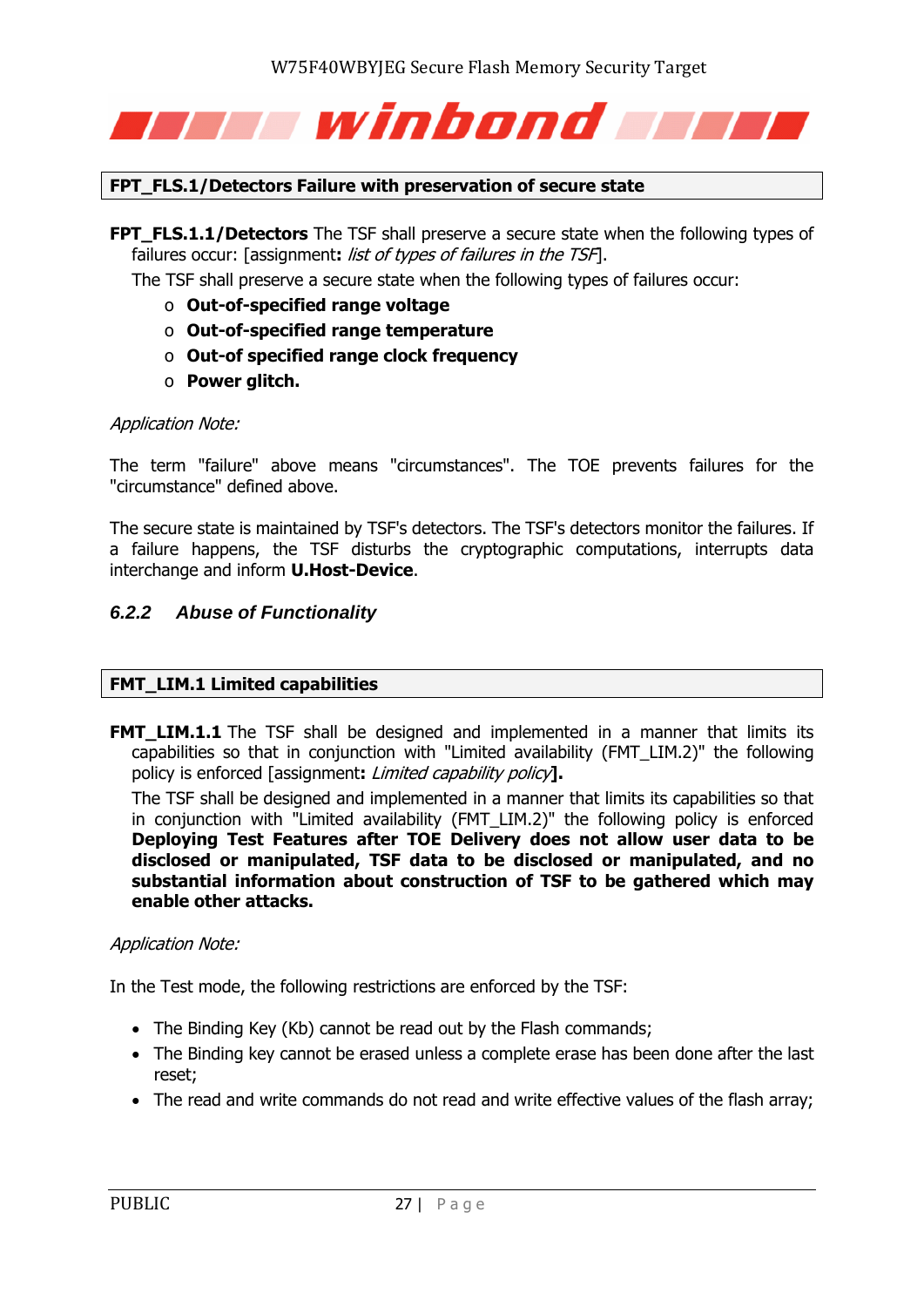<span id="page-27-1"></span>

#### **FMT\_LIM.2 Limited availability**

**FMT\_LIM.2.1** The TSF shall be designed in a manner that limits its availability so that in conjunction with "Limited capabilities (FMT\_LIM.1)" the following policy is enforced [assignment: Limited availability policy]**.**

The TSF shall be designed in a manner that limits its availability so that in conjunction with "Limited capabilities (FMT\_LIM.1)" the following policy is enforced **Deploying Test Features after TOE Delivery does not allow user data to be disclosed or manipulated, TSF data to be disclosed or manipulated, and no substantial information about construction of TSF to be gathered which may enable other attacks.**

#### Application Note:

The switch from User mode to Test mode is allowed after TOE delivery but after the flash array is completely erased.

#### <span id="page-27-0"></span>*6.2.3 Physical Manipulation and Probing*

#### **FDP\_SDC.1 Stored data confidentiality**

**FDP\_SDC.1.1** The TSF shall ensure the confidentiality of the information of the user data while it is stored in the [assignment**:** memory areas**]**.

The TSF shall ensure the confidentiality of the information of the user data while it is stored in the **Flash array**.

#### **FDP\_SDI.2 Stored data integrity monitoring and action**

**FDP\_SDI.2.1** The TSF shall monitor user data stored in containers controlled by the TSF for [assignment**:** integrity errors] on all objects, based on the following attributes: [assignment**:**  user data attributes**]**.

The TSF shall monitor user data stored in containers controlled by the TSF for **CRC-32 error detecting code** on all objects, based on the following attributes: **stored in the Flash array with CRC-32 and read via authenticated read**.

**FDP SDI.2.2** Upon detection of a data integrity error, the TSF shall [assignment: *action to* be taken**]**.

Upon detection of a data integrity error, the TSF shall **inform U.Host-Device about the error. In addition, the TSF also sends a pseudo-randomly chosen part of the CRC-32 error detecting bits to U.Host-Device in a secure manner so that data integrity can be independently verified by U.Host-Device.**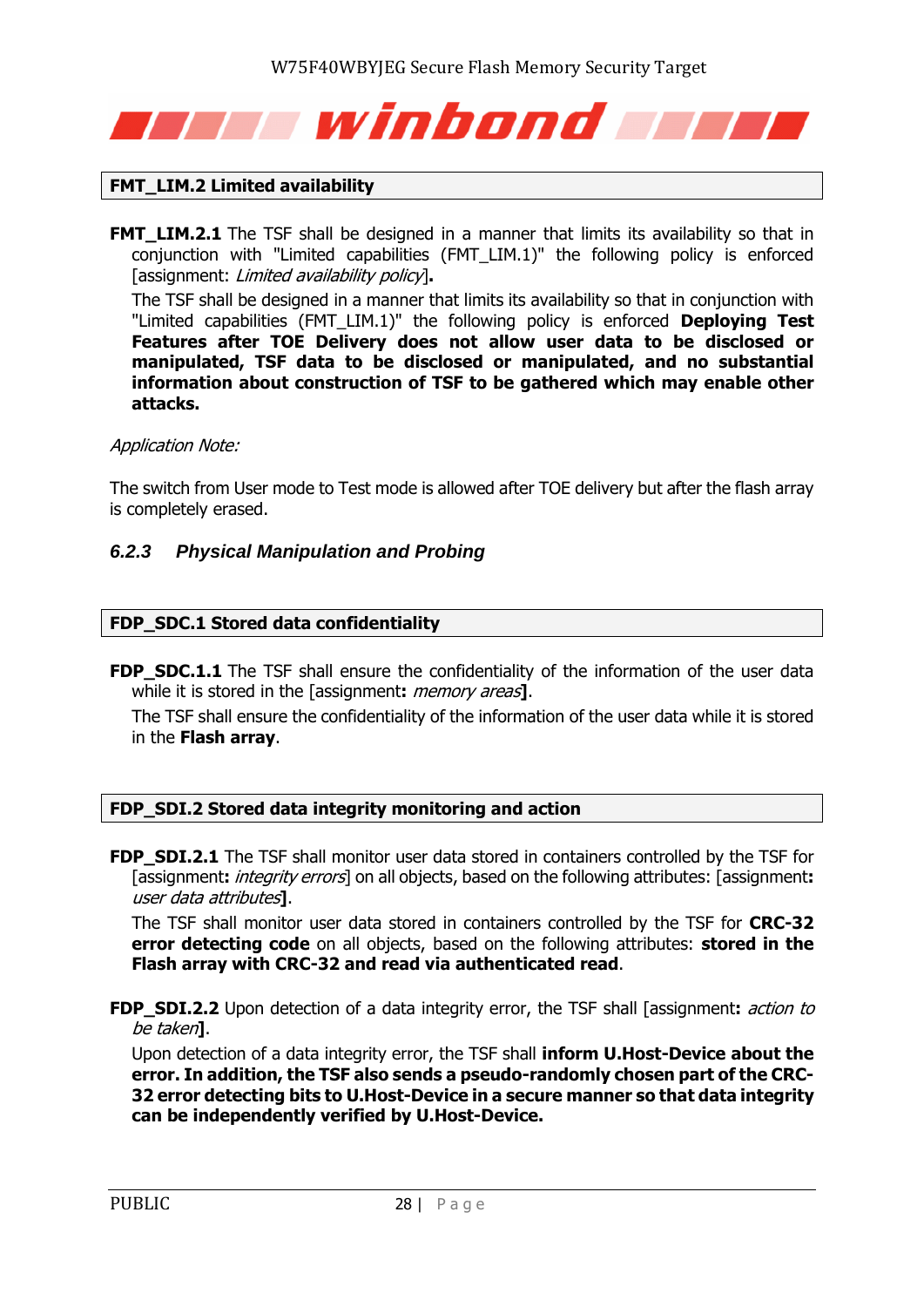<span id="page-28-1"></span>

#### **FPT\_PHP.3 Resistance to physical attack**

**FPT PHP.3.1** The TSF shall resist [assignment: *physical tampering scenarios*] to the [assignment**:** list of TSF devices/elements**]** by responding automatically such that the SFRs are always enforced.

The TSF shall resist **physical manipulation and physical probing** to the **TSF** by responding automatically such that the SFRs are always enforced.

#### Application Note:

The TSF will implement appropriate mechanisms to continuously counter physical manipulation and physical probing. Due to the nature of these attacks (especially manipulation) the TSF can by no means detect attacks on all of its elements. Therefore, permanent protection against these attacks is required ensuring that security functional requirements are enforced. Hence, "automatic response" means here (i) assuming that there might be an attack at any time and (ii) countermeasures are provided at any time.

#### <span id="page-28-0"></span>*6.2.4 Leakage*

#### **FDP\_ITT.1 Basic internal transfer protection**

**FDP\_ITT.1.1** The TSF shall enforce the [assignment**:** access control SFP(s) and/or information flow control SFP(s)] to prevent the [selection: disclosure, modification, loss of use] of user data when it is transmitted between physically-separated parts of the TOE. The TSF shall enforce the **Data Processing Policy** to prevent the **disclosure** of user data when it is transmitted between physically-separated parts of the TOE.

#### Application Note:

The Flash array and the SFF are seen as physically-separated parts of the TOE.

#### **FPT\_ITT.1 Basic internal TSF data transfer protection**

**FPT\_ITT.1.1** The TSF shall protect TSF data from [selection: disclosure, modification] when it is transmitted between separate parts of the TOE.

The TSF shall protect TSF data from **disclosure** when it is transmitted between separate parts of the TOE.

#### Application Note:

The Flash array and the SFF are seen as physically-separated parts of the TOE.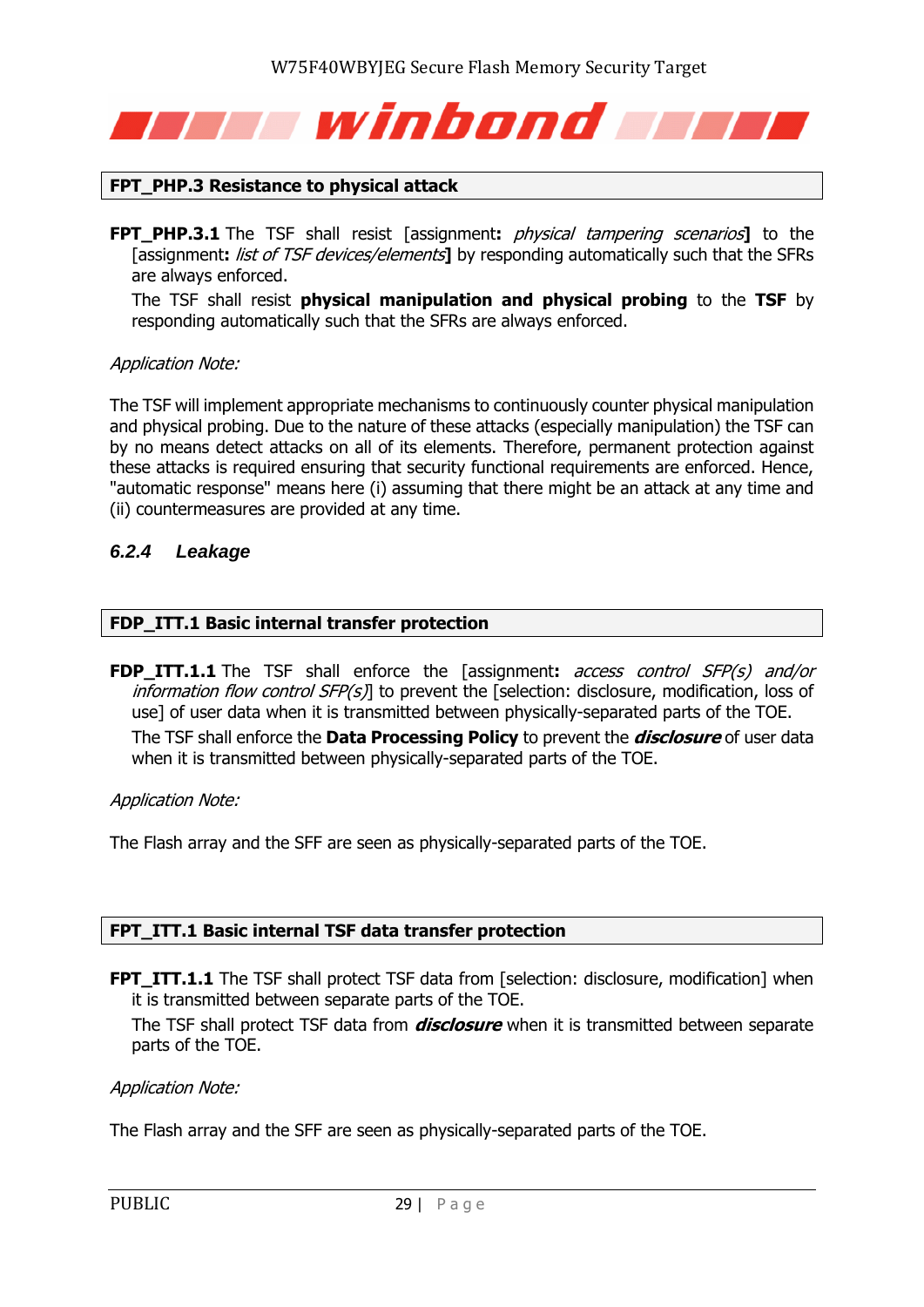<span id="page-29-1"></span>

#### **FDP\_IFC.1 Subset information flow control**

**FDP IFC.1.1** The TSF shall enforce the [assignment: *information flow control SFP*] on [assignment: list of subjects, information, and operations that cause controlled information to flow to and from controlled subjects covered by the SFP**]**.

The TSF shall enforce the **Data Processing Policy** on **User data that is processed or transferred by the TOE or by U.Host-Device**.

#### Application Note:

The following Security Function Policy (SFP) Data Processing Policy is defined for the requirement "Subset information flow control (FDP\_IFC.1)"

"User data and TSF data shall not be accessible from the TOE except when the U.Host-Device decides to communicate the User data via an external interface".

#### <span id="page-29-0"></span>*6.2.5 Secure Data Exchange*

#### **FDP\_UCT.1 Basic data exchange confidentiality**

**FDP\_UCT.1.1** The TSF shall enforce the [assignment: *access control SFP(s) and/or* information flow control SFP(s) to [selection: transmit, receive] user data in a manner protected from unauthorised disclosure.

The TSF shall enforce the **Data Processing Policy** to **receive** and **transmit** user data in a manner protected from unauthorised disclosure.

#### **FDP\_UIT.1 Data exchange integrity**

**FDP UIT.1.1** The TSF shall enforce the [assignment: *access control SFP(s) and/or* information flow control SFP(s) to [selection: transmit, receive] user data in a manner protected from [selection: modification, deletion, insertion, replay] errors.

The TSF shall enforce the **Data Processing Policy** to **transmit** and **receive** user data in a manner protected from **replay, modification, deletion** and **insertion** errors.

**FDP\_UIT.1.2** The TSF shall be able to determine on receipt of user data, whether [selection: modification, deletion, insertion, replay] has occurred.

The TSF shall be able to determine on receipt of user data, whether **replay, modification, deletion** and **insertion** has occurred.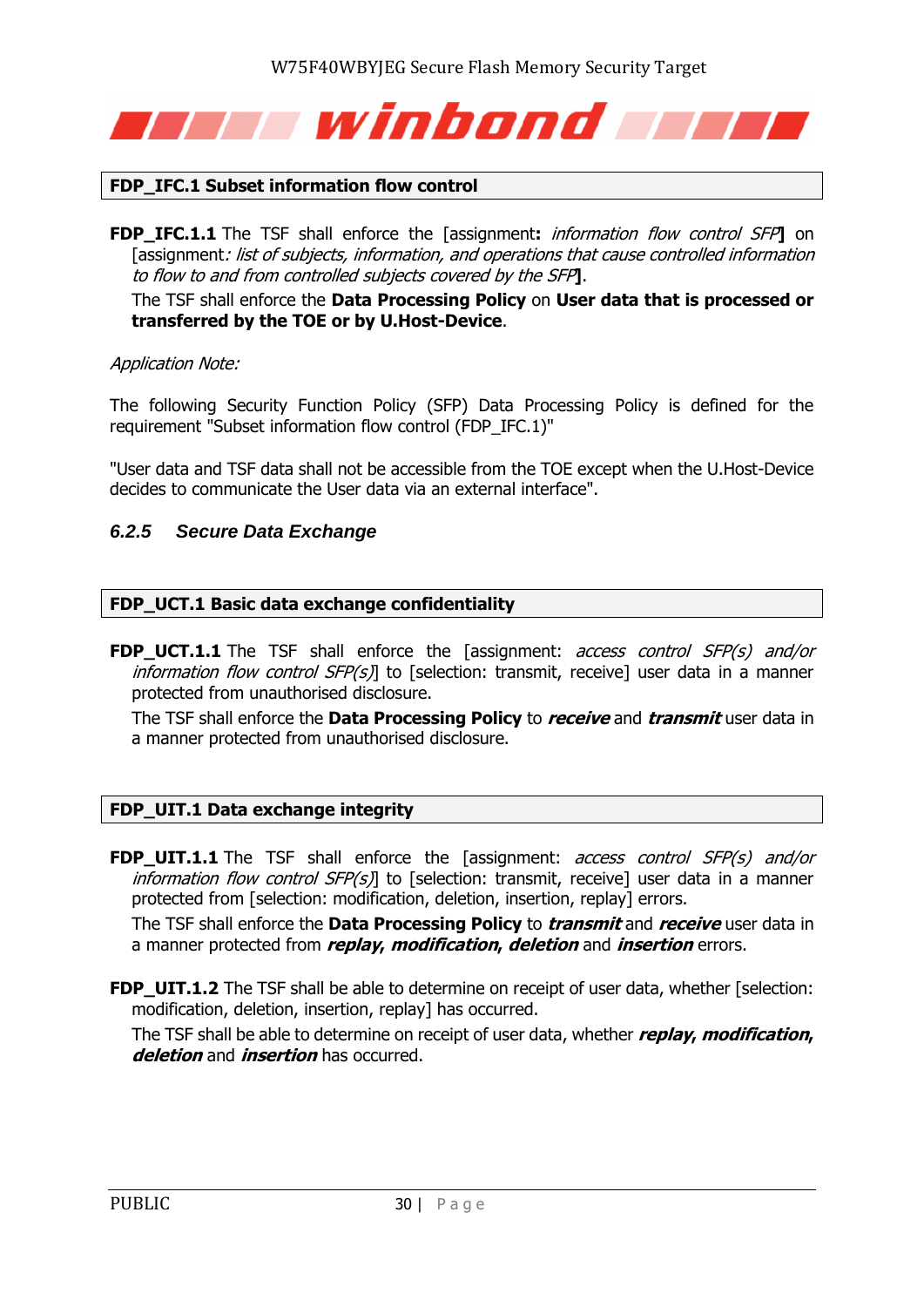# <span id="page-30-1"></span>aan a winbond aan ah

#### **FTP\_TRP.1 Trusted path**

**FTP\_TRP.1.1** The TSF shall provide a communication path between itself and [selection: remote, local] users that is logically distinct from other communication paths and provides assured identification of its end points and protection of the communicated data from [selection: modification, disclosure, [assignment: other types of integrity or confidentiality violation**]**].

The TSF shall provide a communication path between itself and **remote** users that is logically distinct from other communication paths and provides assured identification of its end points and protection of the communicated data from **modification** and **disclosure**.

**FTP\_TRP.1.2** The TSF shall permit [selection: the TSF, local users, remote users] to initiate communication via the trusted path.

The TSF shall permit **remote users** to initiate communication via the trusted path.

**FTP\_TRP.1.3** The TSF shall require the use of the trusted path for [selection: initial user authentication, [assignment: *other services for which trusted path is required*]]. The TSF shall require the use of the trusted path for **any access to User data stored in**

**the Flash array**.

#### <span id="page-30-0"></span>*6.2.6 Protection of Binding Key*

#### **FPT\_FLS.1/Binding\_Key Failure with preservation of secure state**

**FPT\_FLS.1.1/Binding\_Key** The TSF shall preserve a secure state when the following types of failures occur: [assignment: list of types of failures in the TSF**]**.

The TSF shall preserve a secure state when the following types of failures occur: **integrity failure on Binding Key**.

#### Application Note:

The secure state is defined as follows:

- if the Binding key is illegaly modified, then the TOE is locked;
- if the Binding key is erased, then the TOE User data (stored in the Flash array) is also erased;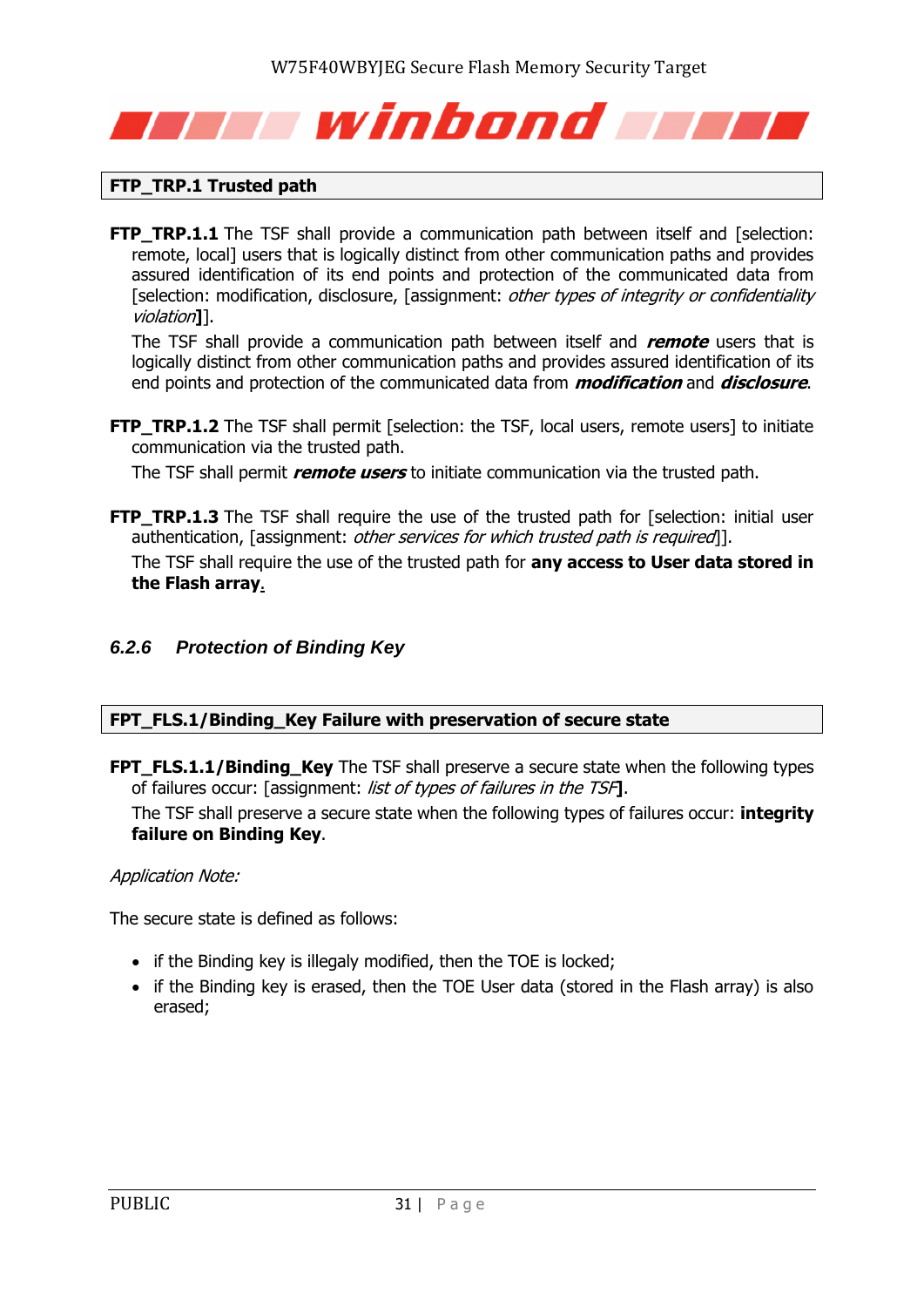

#### **FDP\_RIP.1 Subset residual information protection**

**FDP\_RIP.1.1** The TSF shall ensure that any previous information content of a resource is made unavailable upon the [selection: allocation of the resource to, deallocation of the resource from] the following objects: [assignment: list of objects**].** Refinement:

The TSF shall ensure that any previous information content of the Flash array is made unavailable upon the **allocation of the resource** to and **deallocation of the resource** from the following objects: the **Binding key (Kb)**.

#### Application Note:

- "Object Allocation" means that a new Binding key is set in order to replace the current Binding key.
- "Object Deallocation" means that the current Binding key is erased from the TSF (more precisely, from the auxiliary array).

### <span id="page-31-0"></span>**6.3 Security Assurance Requirements**

The Evaluation Assurance Level is EAL5 augmented with ALC\_DVS.2 and AVA\_VAN.5.

#### <span id="page-31-1"></span>**6.4 Security Requirements Rationale**

#### <span id="page-31-2"></span>*6.4.1 Objectives*

#### **6.4.1.1Security Objectives for the TOE**

- <span id="page-31-3"></span>**O.Phys-Probing** The SFR FDP SDC.1 requires the TSF to protect the confidentiality of the user data stored in specified memory areas and prevent its compromise by physical attacks bypassing the specified interfaces for memory access. The scenario of physical probing as described for this objective is explicitly included in the assignment chosen for the physical tampering scenarios in FPT PHP.3. Therefore, it is clear that this security functional requirement supports the objective.
- **O.Malfunction** The definition of this objective shows that it covers a situation, where malfunction of the TOE might be caused by the operating conditions of the TOE (while direct manipulation of the TOE is covered O.Phys-Manipulation). There are two possibilities in this situation: Either the operating conditions are inside the tolerated range or at least one of them is outside of this range. The second case is covered by FPT\_FLS.1/Detectors, because it states that a secure state is preserved in this case. The first case is covered by FRU FLT.2 because it states that the TOE operates correctly under normal (tolerated) conditions.
- **O.Phys-Manipulation** The SFR FDP\_SDI.2 requires the TSF to detect the integrity errors of the stored user data and react in case of detected errors. More precisely, FDP\_SDI.2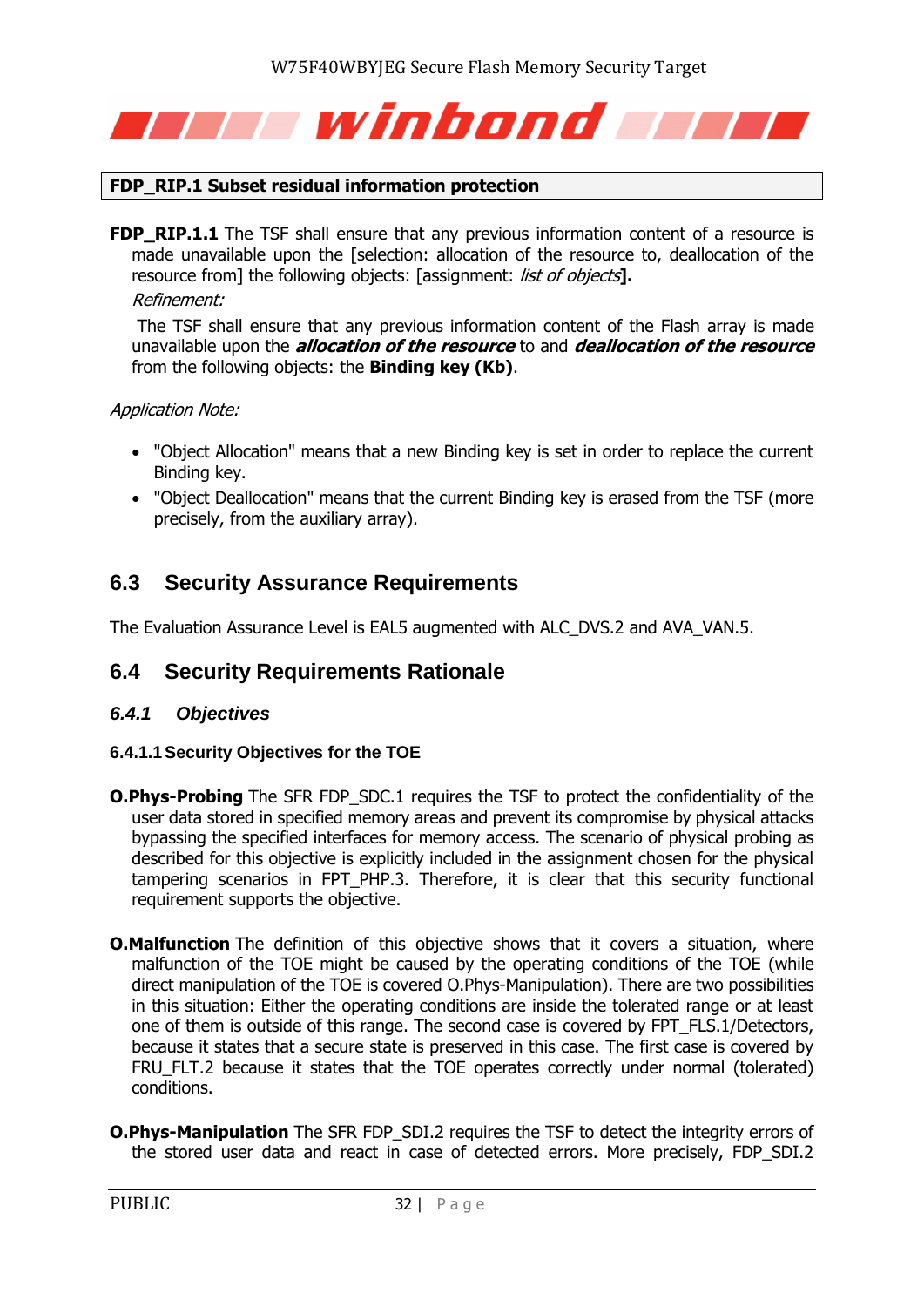# aan winbond and a

prevents manipulation of memory contents by ensuring detection and response from the TSF (use of a filure counter and capability to lock the session or the TOE itself).

The scenario of physical manipulation as described for this objective is explicitly included in the assignment chosen for the physical tampering scenarios in FPT\_PHP.3. Therefore, it is clear that this security functional requirement supports the objective.

- **O.Abuse-Func** This objective states that abuse of functions (especially provided by the IC Dedicated Test Software, for instance in order to read secret data) must not be possible when TOE is used by the final user. There are two possibilities to achieve this: (i) They cannot be used by an attacker (i. e. its availability is limited) or (ii) using them would not be of relevant use for an attacker (i. e. its capabilities are limited) since the functions are designed in a specific way. The first possibility is specified by FMT\_LIM.2 and the second one by FMT LIM.1. Since these requirements are combined to support the policy, which is suitable to fulfil O.Abuse-Func, both security functional requirements together are suitable to meet the objective. Other security functional requirements (FPT\_ITT.1, FDP\_ITT.1, FPT\_PHP.3, FRU\_FLT.2, FPT\_FLS.1/Detectors and FDP\_IFC.1) which prevent attackers from circumventing the functions implementing these two security functional requirements (for instance by manipulating the hardware) also support the objective. The relevant objectives are O.Leak-Inherent, O.Phys-Probing, O.Malfunction, O.Phys-Manipulation, O.Leak-Forced.
- **O.Leak-Inherent** The security functional requirements FPT ITT.1 and FDP ITT.1 together with the policy statement in FDP IFC.1 explicitly require the prevention of disclosure of secret data (TSF data as well as user data) when while being processed. This includes that attackers cannot reveal such data by measurements of emanations, power consumption or other behaviour of the TOE while data is processed by TOE parts.
- **O.Leak-Forced** This objective is directed against attacks, where an attacker wants to force an information leakage, which would not occur under normal conditions. In order to achieve this the attacker has to combine a first attack step, which modifies the behaviour of the TOE (either by exposing it to extreme operating conditions or by directly manipulating it) with a second attack step measuring and analysing some output produced by the TOE. The first step is prevented by the same mechanisms which support O.Malfunction (FPT\_FLS.1/Detectors, FRU\_FLT.2) and O.Phys-Manipulation (FPT\_PHP.3), respectively. The requirements covering O.Leak-Inherent (FPT\_ITT.1, FDP\_ITT.1, FDP\_IFC.1) also support O.Leak-Forced because they prevent the attacker from being successful if he tries the second step directly.
- **O.Sec-Binding** The security functional requirement FDP RIP.1 ensures that the User data is erased before the Host device is changed. The security functional requirement FPT FLS.1/Binding Key protects against integrity failure on Binding Key and illegal modification on Binding Key.
- **O.Trusted-Path** The security functional requirement FTP\_TRP.1 contribute in this protection because it only establishes a trusted path between the TSF and authorized **U.Host-Device** for the communication purpose.

The security functional requirement FPT FLS.1/Binding Key protects the Binding key against the tampering.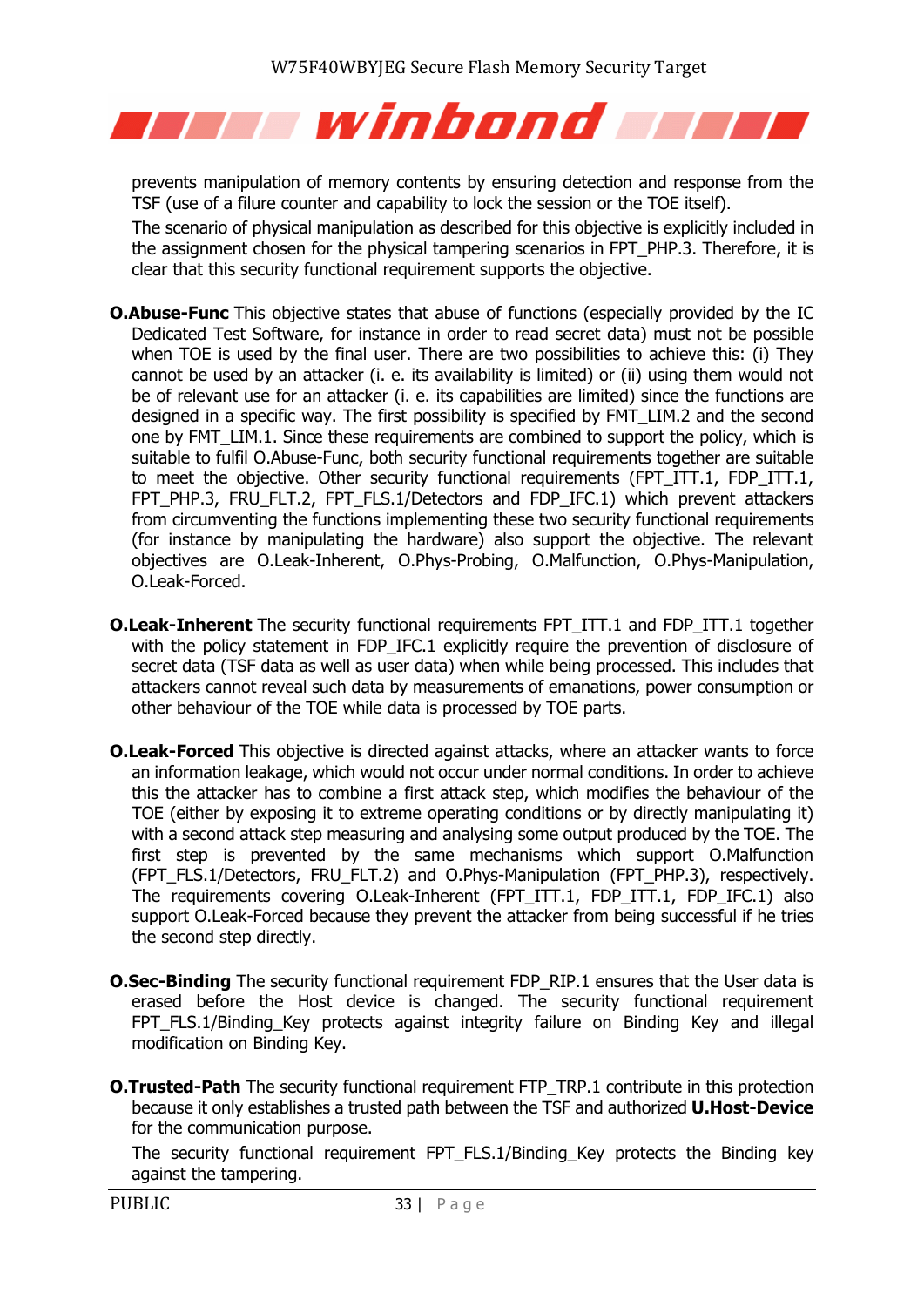

The security functional requirements FDP\_UCT.1 and FDP\_UIT.1 protect against the modification (integrity) and the disclosure (confidentiality) of the User data communication between the TSF and **U.Host-Device**.

#### <span id="page-33-0"></span>*6.4.2 Rationale tables of Security Objectives and SFRs*

|                                | Security Objectives Security Functional Requirements                                                | Rationale              |
|--------------------------------|-----------------------------------------------------------------------------------------------------|------------------------|
| O.Phys-Probing                 | FPT PHP.3, FDP SDC.1                                                                                | Section 6.4.1.1        |
| O.Malfunction                  | FRU FLT.2, FPT FLS.1/Detectors                                                                      | <b>Section 6.4.1.1</b> |
| O.Phys-<br><b>Manipulation</b> | FDP SDI.2, FPT PHP.3                                                                                | <b>Section 6.4.1.1</b> |
| O.Abuse-Func                   | FDP ITT.1, FPT ITT.1, FPT PHP.3, FRU FLT.2,<br>FPT FLS.1/Detectors, FMT LIM.1, FMT LIM.2, FDP IFC.1 | <b>Section 6.4.1.1</b> |
| O.Leak-Inherent                | FDP ITT.1, FPT ITT.1, FDP IFC.1                                                                     | Section 6.4.1.1        |
| O.Leak-Forced                  | FDP ITT.1, FPT ITT.1, FRU FLT.2, FPT FLS.1/Detectors,<br>FPT PHP.3, FDP IFC.1                       | <b>Section 6.4.1.1</b> |
| O.Sec-Binding                  | FDP RIP.1, FPT FLS.1/Binding Key                                                                    | Section 6.4.1.1        |
| O.Trusted-Path                 | FDP UCT.1, FDP UIT.1, FPT FLS.1/Binding Key, FTP TRP.1                                              | Section 6.4.1.1        |

#### <span id="page-33-1"></span>**Table 11 Security Objectives and SFRs - Coverage**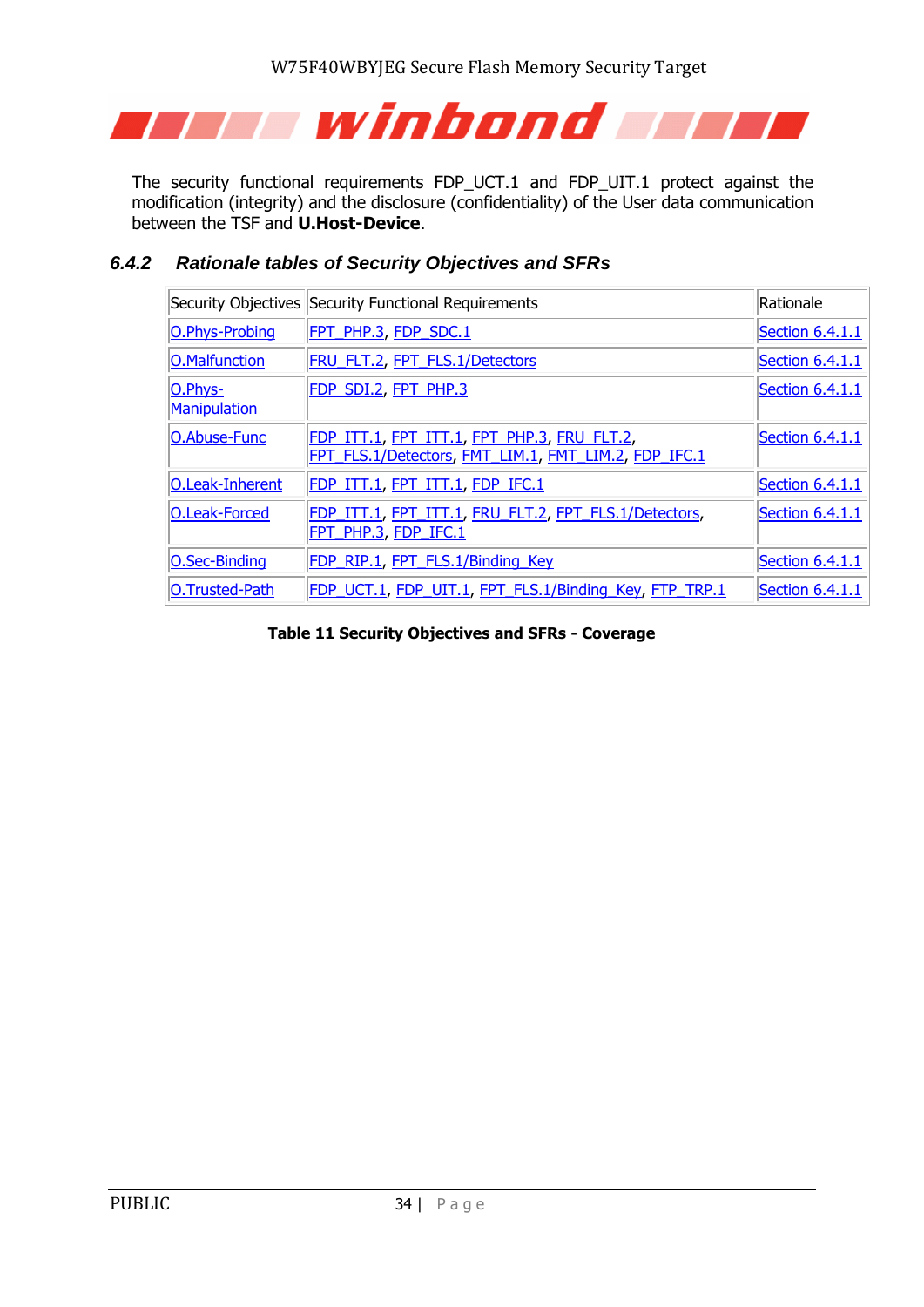

| <b>Security Functional</b><br>Requirements | Security Objectives                                                  |
|--------------------------------------------|----------------------------------------------------------------------|
| FRU FLT.2                                  | O.Malfunction, O.Abuse-Func, O.Leak-Forced                           |
| FPT FLS.1/Detectors                        | O.Malfunction, O.Abuse-Func, O.Leak-Forced                           |
| FMT LIM.1                                  | O.Abuse-Func                                                         |
| FMT LIM.2                                  | O.Abuse-Func                                                         |
| FDP SDC.1                                  | O.Phys-Probing                                                       |
| FDP SDI.2                                  | O.Phys-Manipulation                                                  |
| FPT PHP.3                                  | O.Phys-Probing, O.Phys-Manipulation, O.Abuse-<br>Func, O.Leak-Forced |
| FDP_ITT.1                                  | O.Abuse-Func, O.Leak-Inherent, O.Leak-Forced                         |
| FPT ITT.1                                  | O.Abuse-Func, O.Leak-Inherent, O.Leak-Forced                         |
| FDP IFC.1                                  | O.Abuse-Func, O.Leak-Inherent, O.Leak-Forced                         |
| FDP UCT.1                                  | O.Trusted-Path                                                       |
| FDP UIT.1                                  | O.Trusted-Path                                                       |
| FTP TRP.1                                  | O.Trusted-Path                                                       |
| FPT FLS.1/Binding Key                      | O.Trusted-Path, O.Sec-Binding                                        |
| FDP RIP.1                                  | O.Sec-Binding                                                        |

#### **Table 12 SFRs and Security Objectives**

#### <span id="page-34-1"></span><span id="page-34-0"></span>*6.4.3 Dependencies*

#### **6.4.3.1SFRs Dependencies**

| Requirements               | CC Dependencies                               | Satisfied Dependencies |
|----------------------------|-----------------------------------------------|------------------------|
| <b>FRU FLT.2</b>           | $\left \left(\text{FPT\_FLS.1}\right)\right $ | FPT FLS.1/Detectors    |
| <b>FPT FLS.1/Detectors</b> | No Dependencies                               |                        |
| FMT LIM.1                  | (FMT_LIM.2)                                   | <b>FMT LIM.2</b>       |
| <b>FMT LIM.2</b>           | $(FMT_LIM.1)$                                 | FMT LIM.1              |
| <b>FDP SDC.1</b>           | No Dependencies                               |                        |
| <b>FDP SDI.2</b>           | No Dependencies                               |                        |
| <b>FPT PHP.3</b>           | No Dependencies                               |                        |
| <b>FDP ITT.1</b>           | (FDP_ACC.1 or FDP_IFC.1)                      | FDP IFC.1              |
| <b>FPT ITT.1</b>           | No Dependencies                               |                        |
| FDP IFC.1                  | $(FDP_IFF.1)$                                 |                        |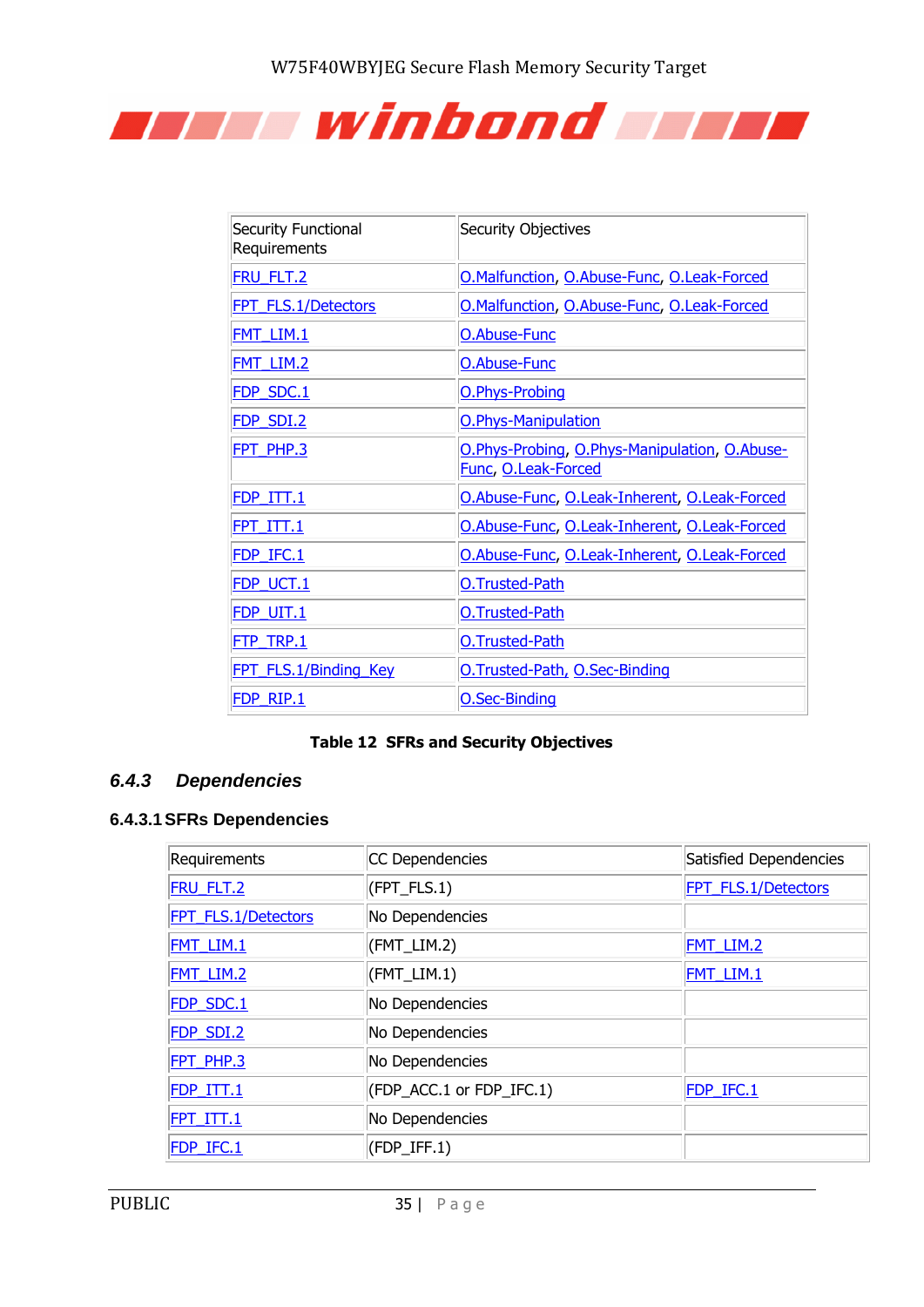# aan winbond and a

| Requirements          | CC Dependencies                                            | Satisfied Dependencies      |
|-----------------------|------------------------------------------------------------|-----------------------------|
| FDP UCT.1             | (FDP_ACC.1 or FDP_IFC.1) and (FTP_ITC.1<br>or $FTP_TRP.1)$ | FDP IFC.1, FTP TRP.1        |
| FDP UIT.1             | (FDP_ACC.1 or FDP_IFC.1) and (FTP_ITC.1<br>or $FTP_TRP.1)$ | <b>FDP IFC.1, FTP TRP.1</b> |
| <b>FTP TRP.1</b>      | No Dependencies                                            |                             |
| FPT FLS.1/Binding Key | No Dependencies                                            |                             |
| FDP RIP.1             | No Dependencies                                            |                             |

#### **Table 13 SFRs Dependencies**

<span id="page-35-0"></span>**Rationale for the exclusion of Dependencies**

**The dependency FDP\_IFF.1 of FDP\_IFC.1 is discarded.** Part 2 of the Common Criteria defines the dependency of FDP IFC.1 (information flow control policy statement) on FDP\_IFF.1 (Simple security attributes). The specification of FDP\_IFF.1 would not capture the nature of the security functional requirement nor add any detail.

As stated in the Data Processing Policy referred to in FDP IFC.1, there are no attributes necessary. The security functional requirement for the TOE is sufficiently described using FDP ITT.1 and its Data Processing Policy (FDP IFC.1).

| Requirements     | CC Dependencies                                   | Satisfied Dependencies          |
|------------------|---------------------------------------------------|---------------------------------|
| ADV ARC.1        | (ADV_FSP.1) and (ADV_TDS.1)                       | ADV FSP.5, ADV TDS.4            |
| ADV FSP.5        | (ADV_IMP.1) and (ADV_TDS.1)                       | ADV IMP.1, ADV TDS.4            |
| ADV IMP.1        | (ADV_TDS.3) and (ALC_TAT.1)                       | <b>ADV TDS.4, ALC TAT.2</b>     |
| ADV INT.2        | (ADV_IMP.1) and (ADV_TDS.3) and<br>(ALC_TAT.1)    | ADV IMP.1, ADV TDS.4, ALC TAT.2 |
| <b>ADV TDS.4</b> | (ADV_FSP.5)                                       | <b>ADV FSP.5</b>                |
| AGD OPE.1        | (ADV_FSP.1)                                       | <b>ADV FSP.5</b>                |
| <b>AGD PRE.1</b> | No Dependencies                                   |                                 |
| ALC CMC.4        | (ALC_CMS.1) and (ALC_DVS.1) and<br>(ALC_LCD.1)    | ALC CMS.5, ALC DVS.2, ALC LCD.1 |
| ALC CMS.5        | No Dependencies                                   |                                 |
| ALC DEL.1        | No Dependencies                                   |                                 |
| <b>ALC DVS.2</b> | No Dependencies                                   |                                 |
| ALC LCD.1        | No Dependencies                                   |                                 |
| ALC TAT.2        | $(ADV_IMP.1)$                                     | ADV IMP.1                       |
| ASE_CCL.1        | (ASE_ECD.1) and (ASE_INT.1) and<br>$(ASE\_REQ.1)$ | ASE_ECD.1, ASE_INT.1, ASE_REQ.2 |

#### **6.4.3.2SARs Dependencies**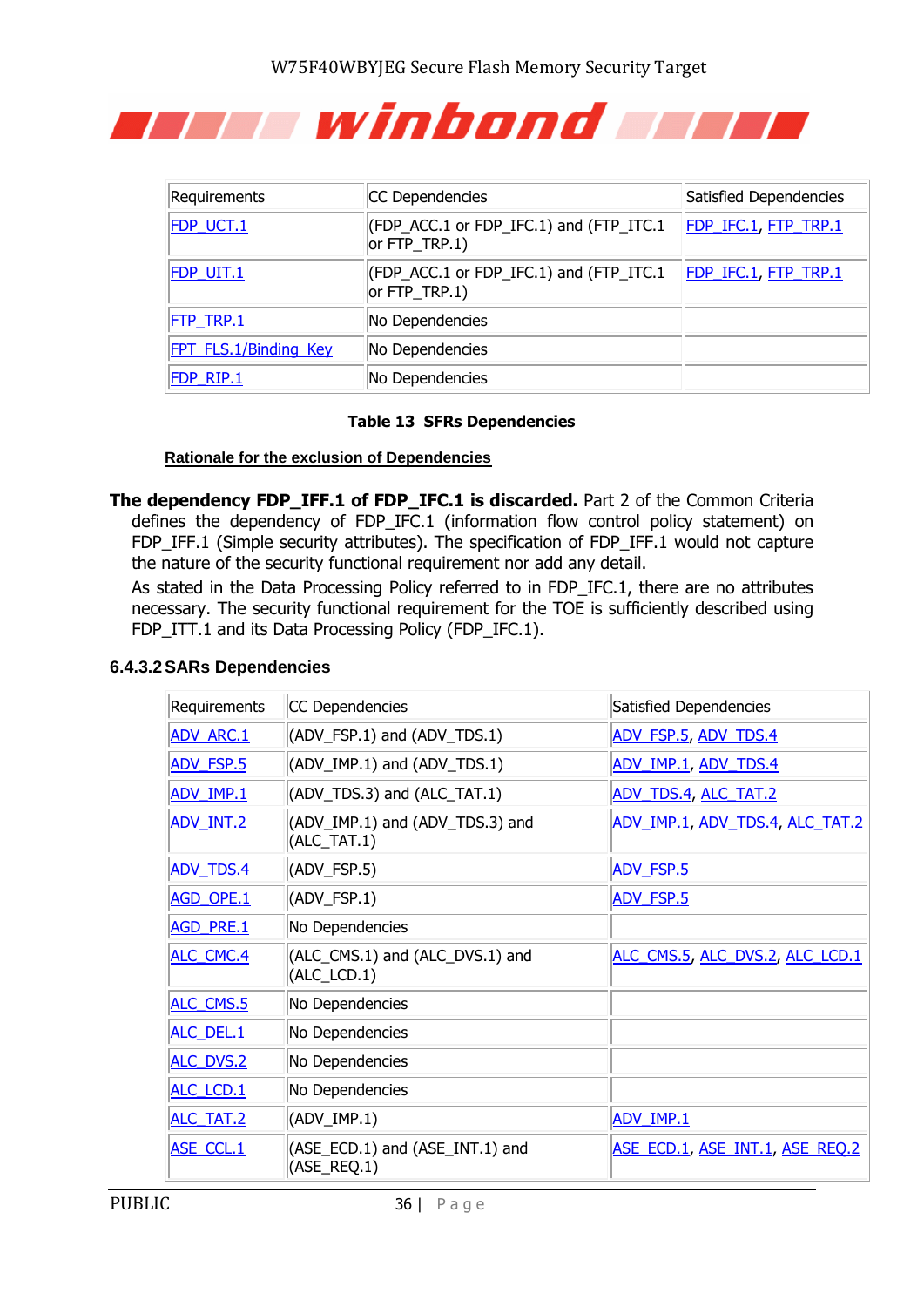# aan winbond and a

| Requirements     | CC Dependencies                                                                                                      | Satisfied Dependencies                                                               |
|------------------|----------------------------------------------------------------------------------------------------------------------|--------------------------------------------------------------------------------------|
| <b>ASE ECD.1</b> | No Dependencies                                                                                                      |                                                                                      |
| ASE INT.1        | No Dependencies                                                                                                      |                                                                                      |
| ASE OBJ.2        | $(ASE\_SPD.1)$                                                                                                       | <b>ASE SPD.1</b>                                                                     |
| <b>ASE REQ.2</b> | $(ASE_ECD.1)$ and $(ASE_OBJ.2)$                                                                                      | ASE ECD.1, ASE OBJ.2                                                                 |
| <b>ASE SPD.1</b> | No Dependencies                                                                                                      |                                                                                      |
| <b>ASE TSS.1</b> | (ADV_FSP.1) and (ASE_INT.1) and<br>$(ASE\_REQ.1)$                                                                    | <u>ADV FSP.5, ASE INT.1, ASE REQ.2</u>                                               |
| <b>ATE COV.2</b> | (ADV_FSP.2) and (ATE_FUN.1)                                                                                          | ADV FSP.5, ATE FUN.1                                                                 |
| ATE DPT.3        | (ADV_ARC.1) and (ADV_TDS.4) and<br>(ATE_FUN.1)                                                                       | ADV ARC.1, ADV TDS.4,<br>ATE FUN.1                                                   |
| <b>ATE FUN.1</b> | (ATE_COV.1)                                                                                                          | <b>ATE COV.2</b>                                                                     |
| ATE IND.2        | (ADV_FSP.2) and (AGD_OPE.1) and<br>(AGD_PRE.1) and (ATE_COV.1) and<br>(ATE_FUN.1)                                    | ADV FSP.5, AGD OPE.1,<br>AGD PRE.1, ATE COV.2,<br><b>ATE FUN.1</b>                   |
| <b>AVA VAN.5</b> | (ADV_ARC.1) and (ADV_FSP.4) and<br>(ADV_IMP.1) and (ADV_TDS.3) and<br>(AGD_OPE.1) and (AGD_PRE.1) and<br>(ATE_DPT.1) | ADV ARC.1, ADV FSP.5,<br>ADV IMP.1, ADV TDS.4,<br>AGD OPE.1, AGD PRE.1,<br>ATE DPT.3 |

#### **Table 14 SARs Dependencies**

#### <span id="page-36-2"></span><span id="page-36-0"></span>*6.4.4 Rationale for the Security Assurance Requirements*

The assurance level EAL5 and the augmentation with the requirements ALC\_DVS.2, and AVA\_VAN.5 were chosen in order to meet assurance expectations explained in the following paragraphs.

An assurance level of EAL5 with the augmentations AVA\_VAN.5 and ALC\_DVS.2 are required for this type of TOE since it is intended to defend against sophisticated attacks. This evaluation assurance package was selected to permit a developer to gain maximum assurance from positive security engineering based on good commercial practices. In order to provide a meaningful level of assurance that the TOE provides an adequate level of defence against such attacks, the evaluators should have access to the low level design and source code.

#### <span id="page-36-1"></span>*6.4.5 ALC\_DVS.2 Sufficiency of security measures*

Development security is concerned with physical, procedural, personnel and other technical measures that may be used in the development environment to protect the TOE.

In the particular case of a memory flash the TOE is developed and produced within a complex and distributed industrial process which must especially be protected. Details about the implementation, (e.g. from design, test and development tools as well as Initialisation Data)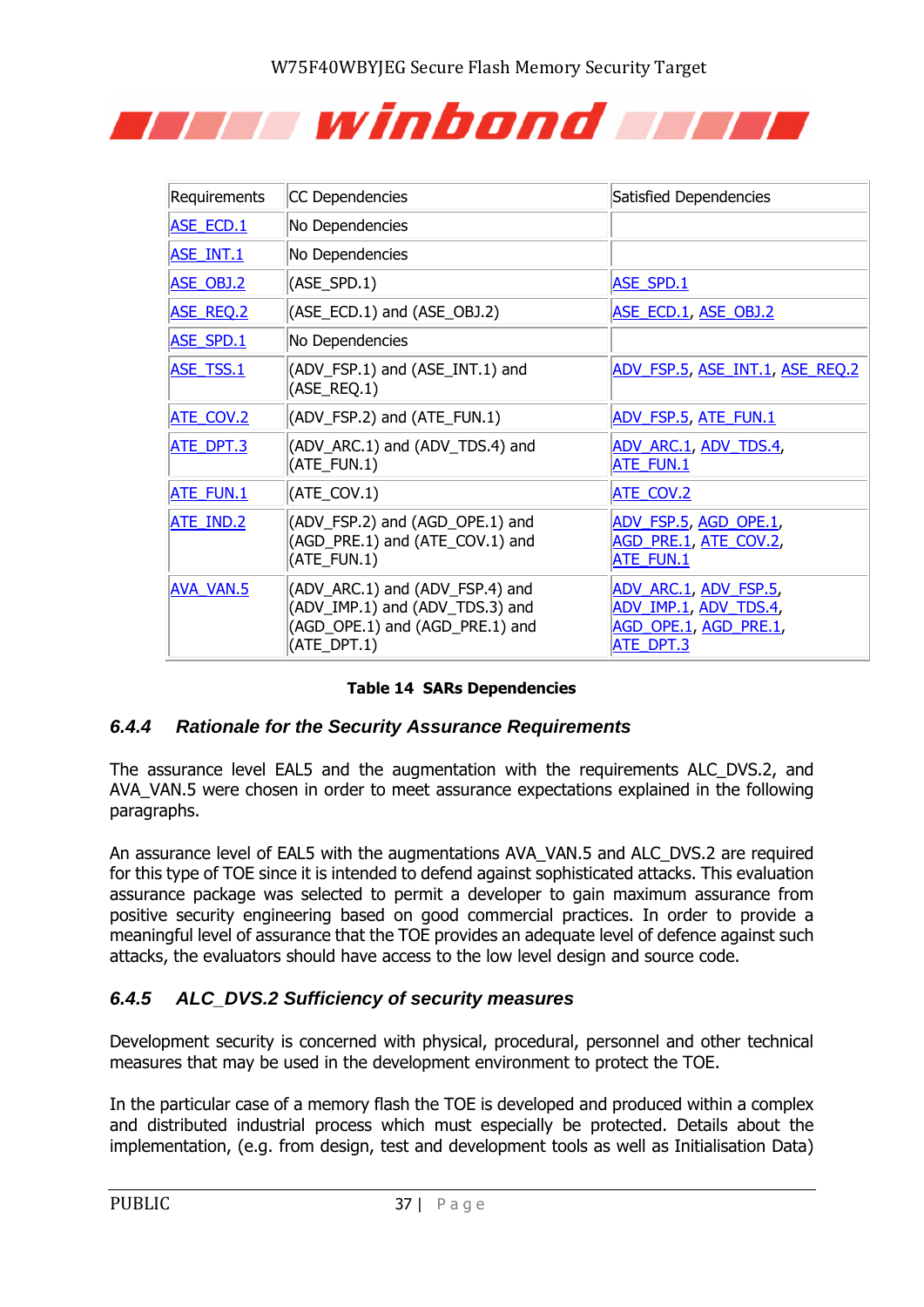

may make such attacks easier. Therefore, in the case of a memory flash, maintaining the confidentiality of the design is very important.

This assurance component is a higher hierarchical component to EAL5 (which only requires ALC\_DVS.1). ALC\_DVS.2 has no dependencies.

#### <span id="page-37-0"></span>*6.4.6 AVA\_VAN.5 Advanced methodical vulnerability analysis*

Due to the intended use of the TOE, it must be shown to be highly resistant to penetration attacks. This assurance requirement is achieved by the AVA\_VAN.5 component.

Independent vulnerability analysis is based on highly detailed technical information. The main intent of the evaluator analysis is to determine that the TOE is resistant to penetration attacks performed by an attacker possessing high attack potential.

AVA\_VAN.5 has dependencies to ADV\_ARC.1 "Security architecture description", ADV\_FSP.2 "Security enforcing functional specification", ADV\_TDS.3 "Basic modular design", ADV\_IMP.1 "Implementation representation of the TSF", AGD\_OPE.1 "Operational user guidance", and AGD\_PRE.1 "Preparative procedures". All these dependencies are satisfied by EAL5.

It has to be assumed that attackers with high attack potential try to attack memory flashes embedded in smart cards used for digital signature applications or payment systems. Therefore, specifically AVA\_VAN.5 was chosen in order to assure that even these attackers cannot successfully attack the TOE.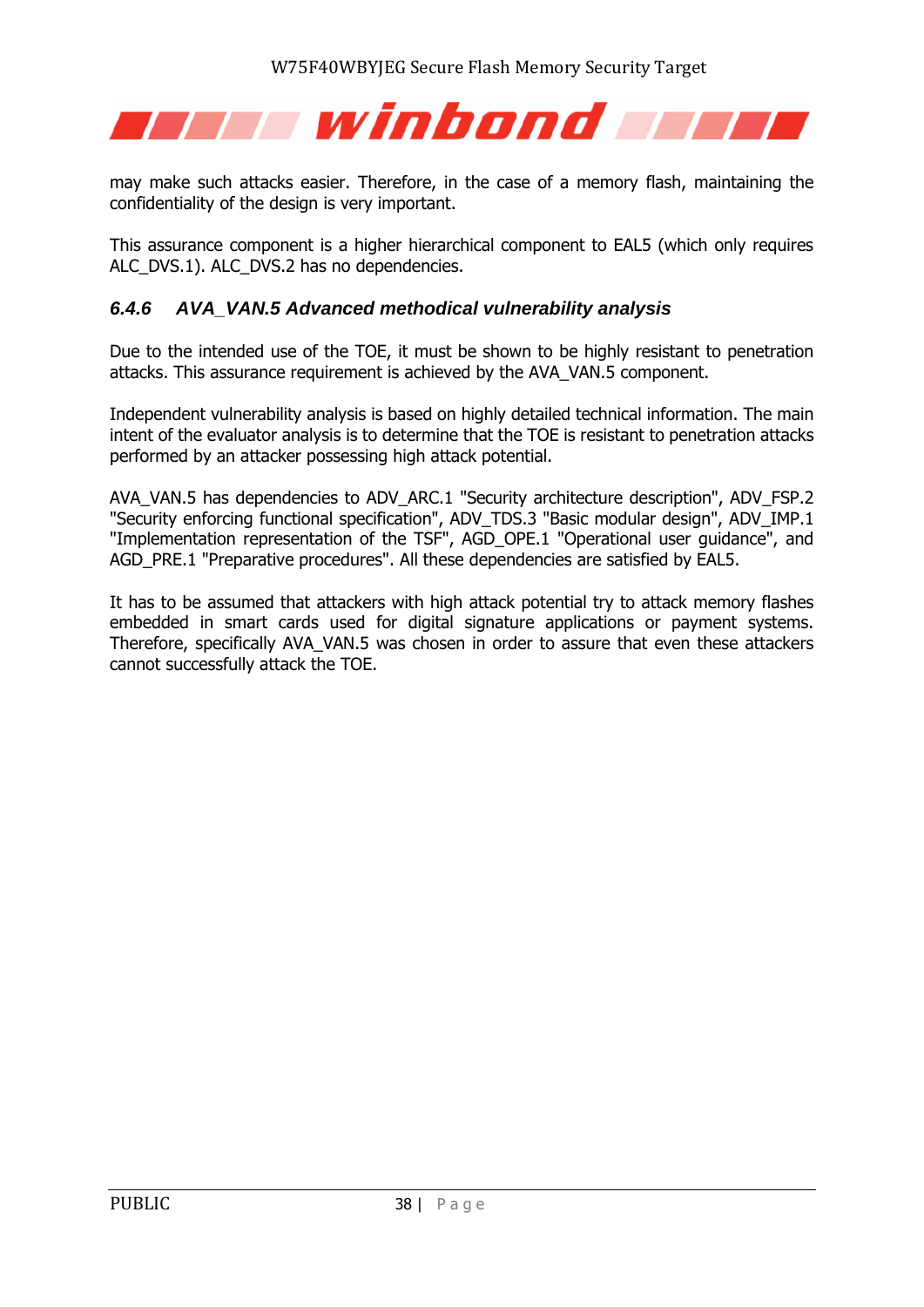

## <span id="page-38-0"></span>**7 TOE Summary Specification**

This Chapter describes the TSF security functionality by a set of security features and justifies how the SFR defined in Chapter 6 are enforced by those features.

## <span id="page-38-1"></span>**7.1 TOE Summary Specification**

#### <span id="page-38-3"></span>**SF.SEC-COM**

#### **Secure communication**

SF.SEC-COM protects the confidentiality and the integrity of the communication between the TOE and **U.Host-Device** against probing, Man-in-the-Middle, hammering and replay attacks. In particular,

- o a fresh session key is used for each session;
- o for update operations (write/erase): the payload (access address and data) is encrypted and a MAC digest is added to ensure integrity;
- o for reading operation: 8 transport integrity check bits are added to each 32 bit long word, providing a progressive authentication of the transmitted data;
- o session and transaction counters are also used to protect against replaying;

SF.SEC-COM is devised to enable in-place execution of the code stored in the TOE. For this purpose, each data-word sent by TOE is separately encrypted by applying a cascade of a stream ciphering operation and a mixing operation that cryptographically maps input bits to output bits.

Also, to maintain the throughput needed for the in-place execution, the data sent by TOE is authenticated by a sequence of authentication bytes interleaved with the data-words so that each given byte cumulatively authenticates the data words that were authenticated by a previous byte in the sequence and the data words transmitted between the previous byte and the given byte.

#### <span id="page-38-2"></span>**SF.PHY-PRO**

#### **Physical protection**

SF.PHY-PRO protects the TOE against physical manipulation (including the TOE probing). SF.PHY-PRO includes the following security mechanisms:

- o Failure counter: this counter is incremented after each tamper-detection and the TOE is locked if the counter reaches a pre-defined value.
- o Active Shielding: The Active Shield detection is filtered using a counter, when that number reaches a preset threshold, the Active Shield raises a tamper alarm.
- o Dual flip-flops: A difference in the state of two joint flip-flops indicates a fault and raises the Fault Injection Alarm output signal. This mechanism is designed to detect perturbation attacks like Laser or Electro-Magnetic fault injections.
- o Clock-tree protection: The 0-1 pattern spreads in a dedicated shift register with every clock pulse provided all clock signals are active. This mechanism is designed to ensure that the clock-tree is intact.
- o State machine monitoring: The TOE implements Tamper Detectors that detects abnormal conditions and reports a fault state.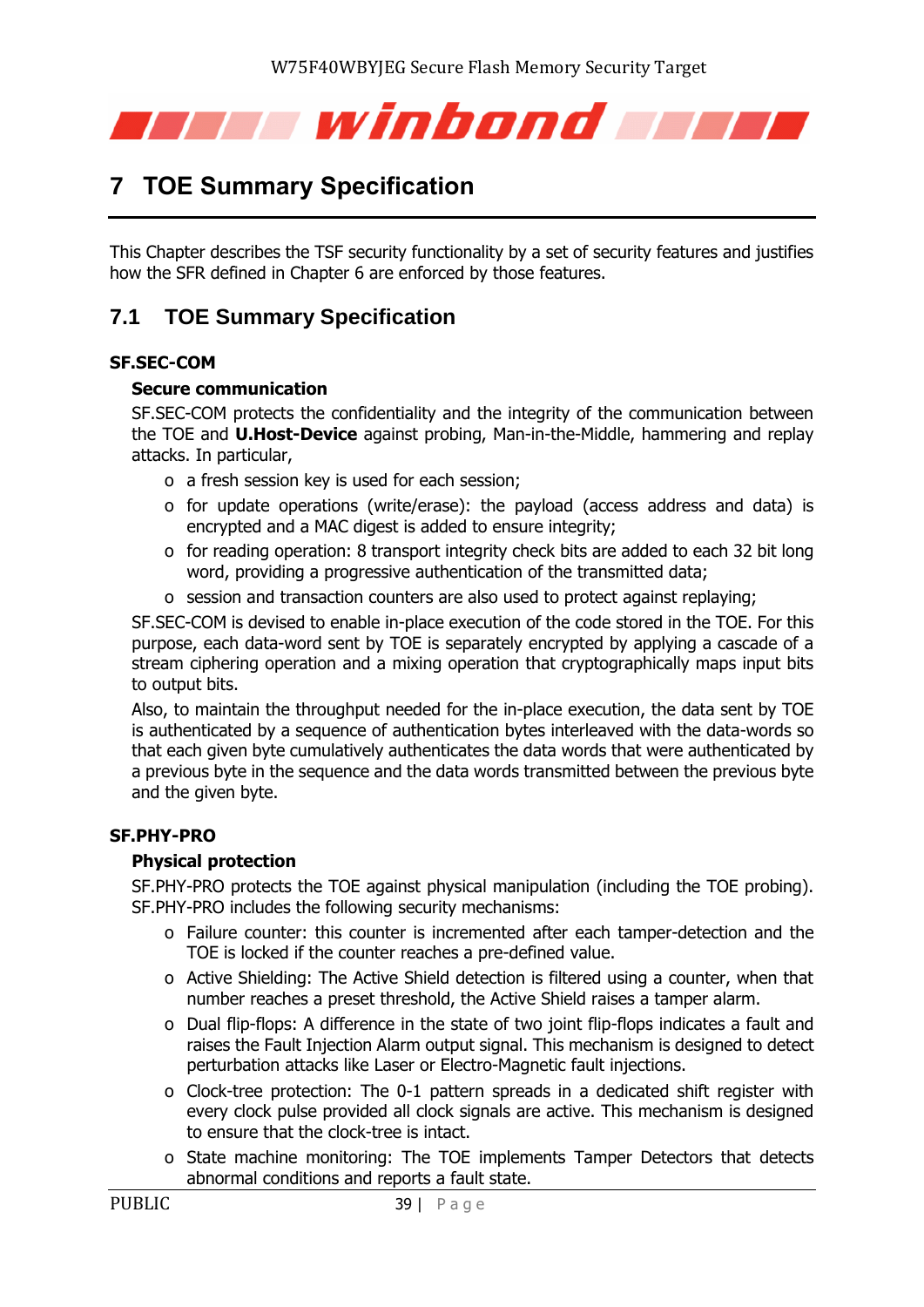

o Bus Encoding: Command bus to the Flash array is encoded, such that more than 1 bit flip distinguishes between any two commands. Further more, some of the bits of the command are used as qualifiers for internal analog processes within the Flash array.

SF.PHY-PRO also protects the TOE against the inherent or intentional leak of the TOE operations by the following security mechanisms:

- o advanced stream cipher using long linear feedback shift registers: the calculations are protected against timing and power consumption leak;
- o anti-leakage measures for the hash functions that are used for stream-ciphering and MAC digest: masking input data and undisclosure of intermediate output values;
- o session setup: the logic is protected against timing and power consumption leak;

#### <span id="page-39-1"></span>**SF.OPE-MODE**

#### **Control of Operating Modes**

SF.OPE-MODE ensures that the TSF and User Data is not disclosed or manipulated via the features avalailable in the TEST mode.

In particular, the Flash array is completely erased before switching to TEST mode. Furthermore, the access to the TSF and User data is also restricted in the Test mode. More precisely:

- o The Binding Key (Kb) cannot be read out by the Flash commands;
- o The Binding key cannot be erased unless a complete erase has been done after the last reset;
- o The read and write commands do not read and write effective values of the Fash array;

#### <span id="page-39-0"></span>**SF.OPE-COND**

#### **Control of Operating Conditions**

SF.OPE-COND detects the abnormal operation conditions (voltage, temperature, clock frequency, power glitch) using the corresponding sensors.

If an abnormal operation condition happens, then SF.OPE-COND disturbs the cryptographic computations, interrupts data interchange and inform **U.Host-Device**.

#### <span id="page-39-2"></span>**SF.SEC-MEM-INT**

#### **Storage Integrity**

SF.SEC-MEM-INT protects the integrity of the User Data (including executable codes) stored in the flash array using CRC-32 error detecting code. All User data can be protected by CRC-32 error detecting code but the integrity verification is performed only if the access is done via an authenticated read (i.e. AUTH\_READ command).

If an inconsistency is detected between an User data and its error detecting code, then SF.SEC-MEM-INT informs U.Host-Device about the error.

In addition, SF.SEC-MEM-INT also sends pseudo-randomly chosen of the CRC-32 error detecting code to **U.Host-Device** in a secure way so that data integrity can be independently verified by **U.Host-Device**.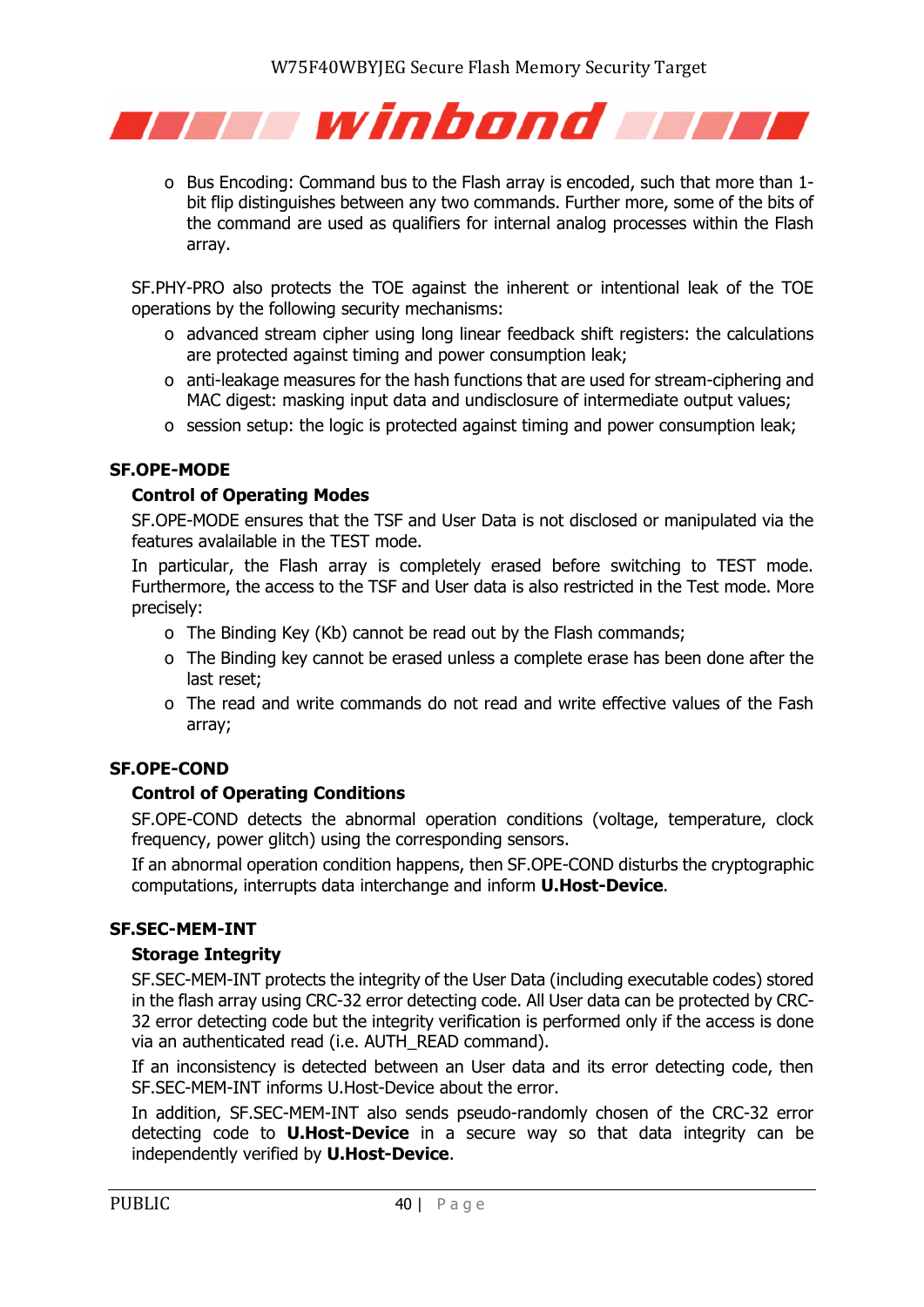

#### <span id="page-40-2"></span>**SF.SEC-MEM-CONF**

#### **Storage Confidentiality**

SF.SEC-MEM-CONF protects the confidentiality of the User Data stored in the flash array by a memory scrambling mechanism that is based on diversified keys. Both the addresses and the memory content are scrambled but by a key that is unique for each instance of the TOE.

#### <span id="page-40-4"></span>**SF.KEY-PRO**

#### **Protection of Binding Key**

SF.KEY-PRO protects the User data against disclosure by manipulating the binding key. In particular, the Flash array is completely erased before

- o a new Binding key is set, or
- o the current Binding key is erased.

Furthermore, the current Binding key is stored in the Auxiliary array and cannot be read out by the Flash commands. The integrity of the Binding key is protected by a digest value: if an illegal modifcation is detected on the Binding key, then the TOE is locked and can only be unlocked in Test mode (and the Flash array has been erased).

#### <span id="page-40-3"></span>**SF.SEC-AUTH**

#### **Secure Authentication**

SF.SEC-AUTH ensures that only an authorized Host device (i.e. a Host device that knows the Binding key Kb) can open a secure channel to communicate with the TOE.

More precisely, SF.SEC-AUTH provides a mutual authentication between the Host device and the TOE by verifying that both of them share the same Binding key. A failed authentication increases the Failure counter: if this counter reaches a pre-defined value, then the TOE is locked.

#### <span id="page-40-0"></span>**7.2 SFRs and TSS**

#### <span id="page-40-1"></span>*7.2.1 SFRs and TSS - Rationale*

#### **7.2.1.1TOE Summary Specification**

- **SF.SEC-COM** enforces the FDP\_UCT.1 and FDP\_UIT.1 because the the User Data is protected while being transmitted to **U.Host-Device**. SF.SEC-COM enforces the FDP\_IFC.1 in particular the user data is protected in terms of confidentility when being transferred by the TOE to **U.Host-Device**. Moreover, the user data is protected in terms of intergrity during the communication between the TOE and **U.Host-Device**.
- **SF.PHY-PRO** enforces the TOE resistance against physical attacks (FPT\_PHP.3). SF.PHY-PRO contributes to the integrity and confidentiality protection of the User data stored in the TOE (FDP\_SDI.2 and FDP\_SDC.1): the failure counter is increased when a data inconsistency is detected; the cryptographic services are also protected against the physical attacks.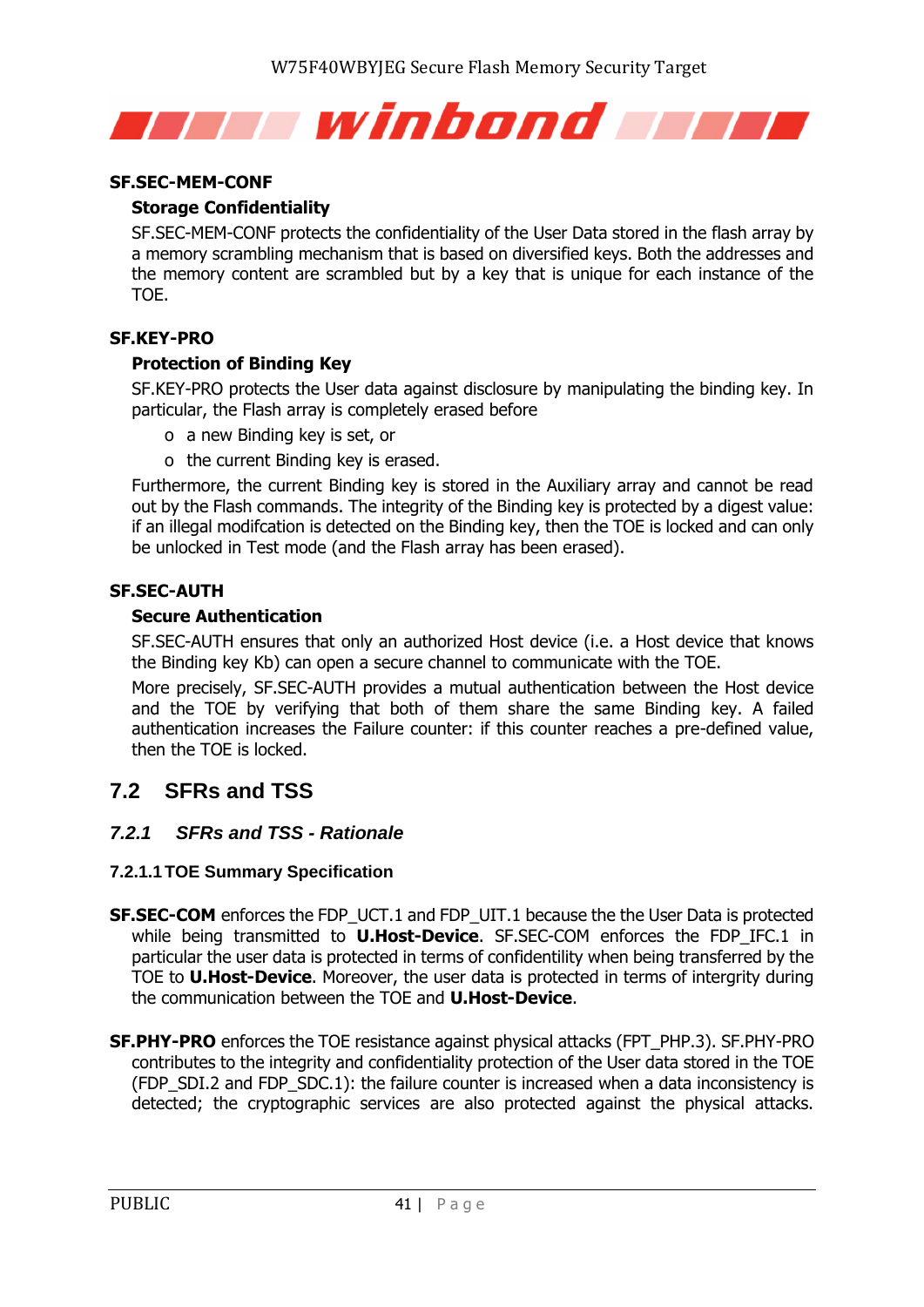

SF.PHY-PRO protects against some attacks on the cryptographic services used for the transmission of the User data (FPT\_ITT.1, FDP\_ITT.1 and FDP\_IFC.1).

- **SF.OPE-MODE** enforces the restriction of the TSF capabilities and availabily during the deployment of the test features after the TOE delivery (respectively FMT\_LIM.1 and FMT\_LIM.2).
- **SF.OPE-COND** enforces the TOE fault-tolerance and fail-secure (respectively FRU\_FLT.2 and FPT\_FLS.1/Detectors).
- **SF.SEC-MEM-INT** By definition, SF.SEC-MEM-INT enforces FDP\_SDI.2.
- **SF.SEC-MEM-CONF** By definition, SF.SEC-MEM-CONF enforces FDP\_SDC.1. SF.SEC-MEM-CONF also enforces the FDP\_IFC.1 in particular the User data and TSF data are protected in terms of confidentility when being stored, processed or transferred between two TOE components (SFF and Flash array).
- **SF.KEY-PRO** enforces FDP\_RIP.1 because it erases the Flash content before a new Binding key is set or the current Binding key is erased. SF.KEY-PRO also detects the failure and put the TOE in a secure state (i.e. locked state) due to an illegal modification of the current Binding key. In other words, SF.KEY-PRO enforces FPT\_FLS.1/Binding\_Key.
- **SF.SEC-AUTH** enforces the FTP\_TRP.1 because only an authorized **U.Host-Device** can open a trusted channel with the TOE.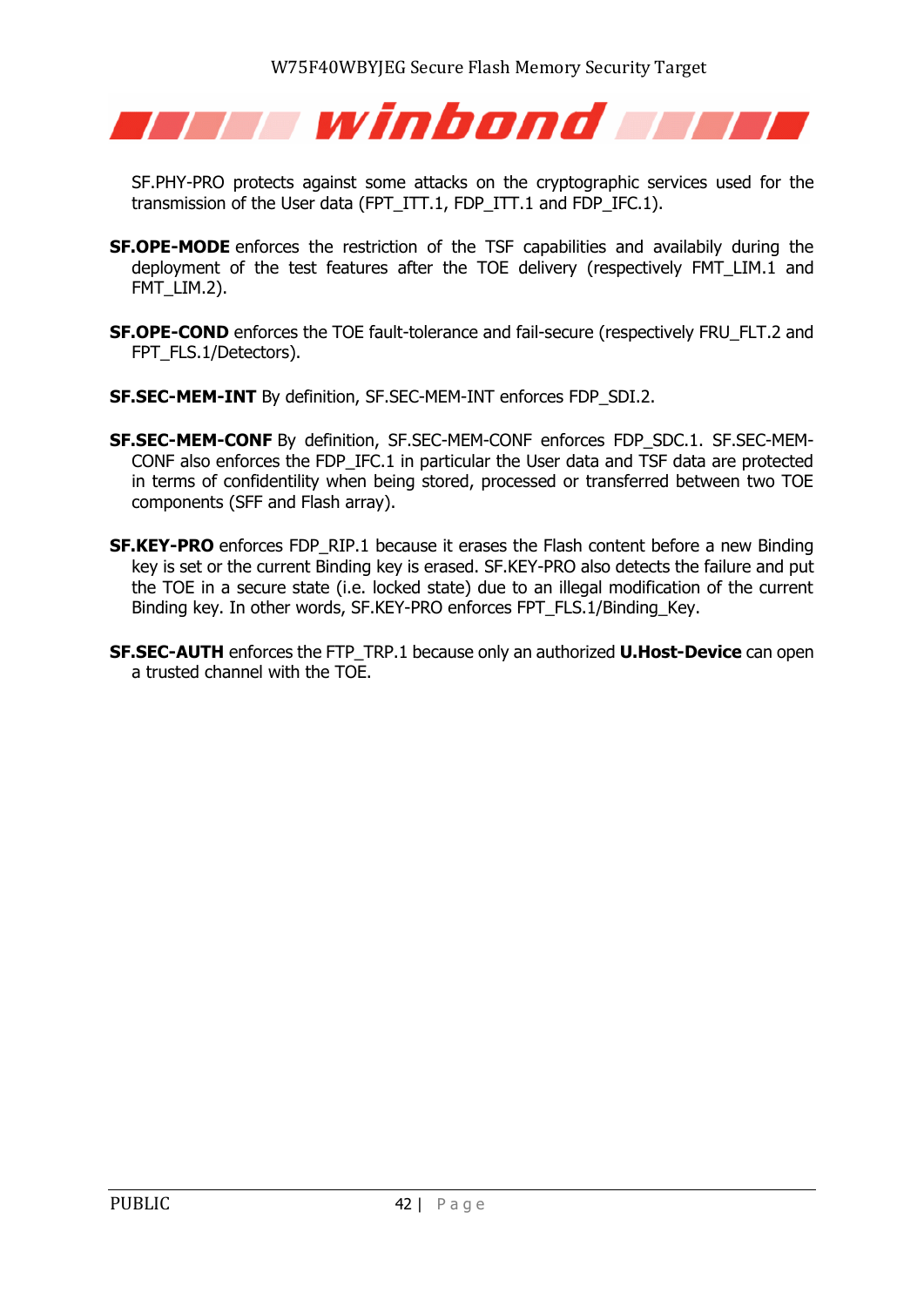

### <span id="page-42-0"></span>*7.2.2 Association tables of SFRs and TSS*

| Security Functional Requirements | <b>TOE Summary Specification</b>        |
|----------------------------------|-----------------------------------------|
| <b>FRU FLT.2</b>                 | <b>SF.OPE-COND</b>                      |
| FPT FLS.1/Detectors              | <b>SF.OPE-COND</b>                      |
| <b>FMT LIM.1</b>                 | <b>SF.OPE-MODE</b>                      |
| FMT LIM.2                        | <b>SF.OPE-MODE</b>                      |
| FDP SDC.1                        | SF.PHY-PRO, SF.SEC-MEM-CONF             |
| FDP SDI.2                        | SF.PHY-PRO, SF.SEC-MEM-INT              |
| FPT PHP.3                        | <b>SF.PHY-PRO</b>                       |
| FDP ITT.1                        | <b>SF.PHY-PRO</b>                       |
| <b>FPT ITT.1</b>                 | <b>SF.PHY-PRO</b>                       |
| FDP IFC.1                        | SF.SEC-MEM-CONF, SF.SEC-COM, SF.PHY-PRO |
| FDP UCT.1                        | <b>SF.SEC-COM</b>                       |
| FDP UIT.1                        | <b>SF.SEC-COM</b>                       |
| FTP TRP.1                        | <b>SF.SEC-AUTH</b>                      |
| FPT FLS.1/Binding Key            | <b>SF.KEY-PRO</b>                       |
| FDP RIP.1                        | <b>SF.KEY-PRO</b>                       |

#### **Table 15 SFRs and TSS - Coverage**

<span id="page-42-1"></span>

| <b>TOE Summary Specification</b> | Security Functional Requirements                                 |
|----------------------------------|------------------------------------------------------------------|
| <b>SF.SEC-COM</b>                | FDP IFC.1, FDP UCT.1, FDP UIT.1                                  |
| <b>SF.PHY-PRO</b>                | FDP SDC.1, FDP SDI.2, FPT PHP.3, FDP ITT.1, FPT ITT.1, FDP IFC.1 |
| <b>SF.OPE-MODE</b>               | <u>FMT_LIM.1, FMT_LIM.2</u>                                      |
| <b>SF.OPE-COND</b>               | <b>FRU FLT.2, FPT FLS.1/Detectors</b>                            |
| <b>SF.SEC-MEM-INT</b>            | FDP SDI.2                                                        |
| <b>SF.SEC-MEM-CONF</b>           | FDP SDC.1, FDP IFC.1                                             |
| <b>SF.KEY-PRO</b>                | FPT FLS.1/Binding Key, FDP RIP.1                                 |
| <b>SF.SEC-AUTH</b>               | <u>FTP TRP.1</u>                                                 |

#### <span id="page-42-2"></span>**Table 16 TSS and SFRs - Coverage**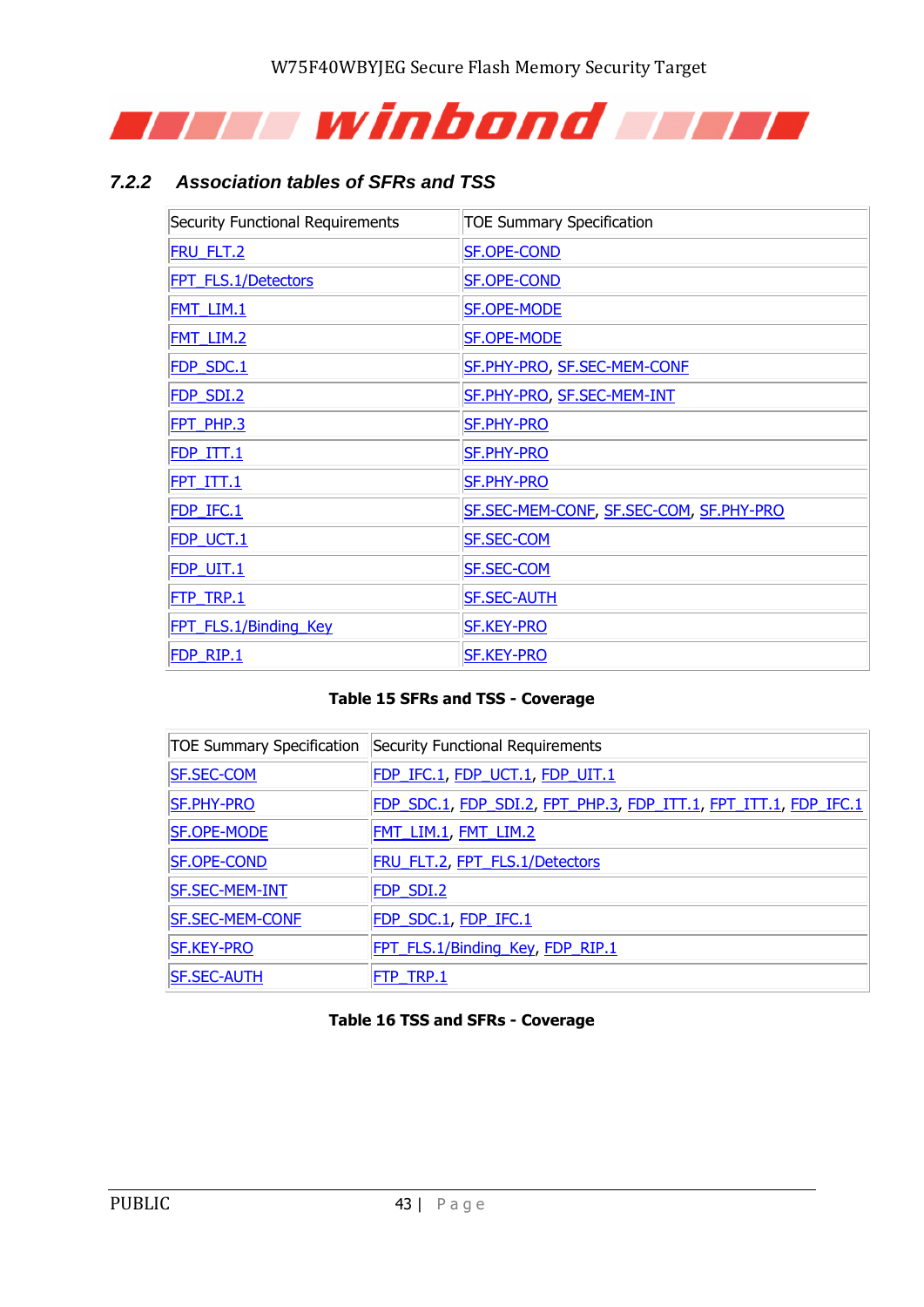

## <span id="page-43-0"></span>**8 Revisions**

<span id="page-43-1"></span>

| Modification | Comment           |
|--------------|-------------------|
| IА           | New version       |
|              | Certified Version |
| IE.          | Lite version      |

**Table 17 History of Modifications**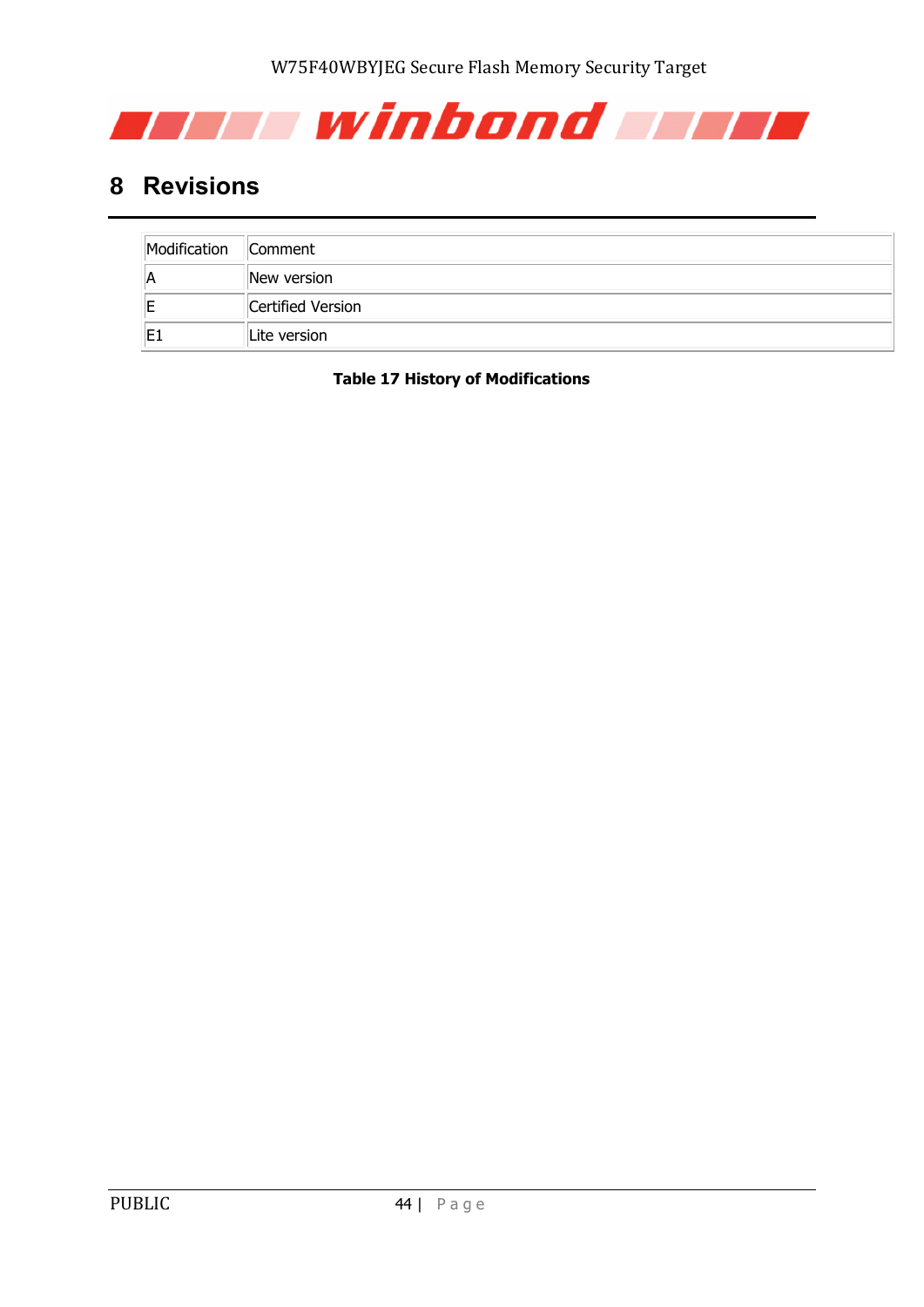

## <span id="page-44-0"></span>**9 ANNEX**

#### <span id="page-44-1"></span>**9.1 Glossary**

#### **SFI**

**Secure Flash Interface** is the SPI interface on the Host device (i.e. SPI Master).

#### **SFF**

**Secure Flash Front-end** is the SPI interface on the memory chip (i.e. SPI Slave).

#### **SPI**

**Serial Peripheral Interface** is a [synchronous](http://en.wikipedia.org/wiki/Synchronous_circuit) [serial data link,](http://en.wikipedia.org/wiki/Serial_communications) a *de facto* [standard,](http://en.wikipedia.org/wiki/De_facto_standard) that operates in [full duplex](http://en.wikipedia.org/wiki/Full_duplex) mode.

#### <span id="page-44-2"></span>**9.2 Abbreviations**

**CC** Common Criteria

**EAL** Evaluation Assurance Level

**IT** Information Technology

**PP** Protection Profile

**ST** Security Target

**TOE** Target of Evaluation

**TSC** TSF Scope of Control

**TSF** TOE Security Functionality

#### **TSFI** TSF Interface

**TSP** TOE Security Policy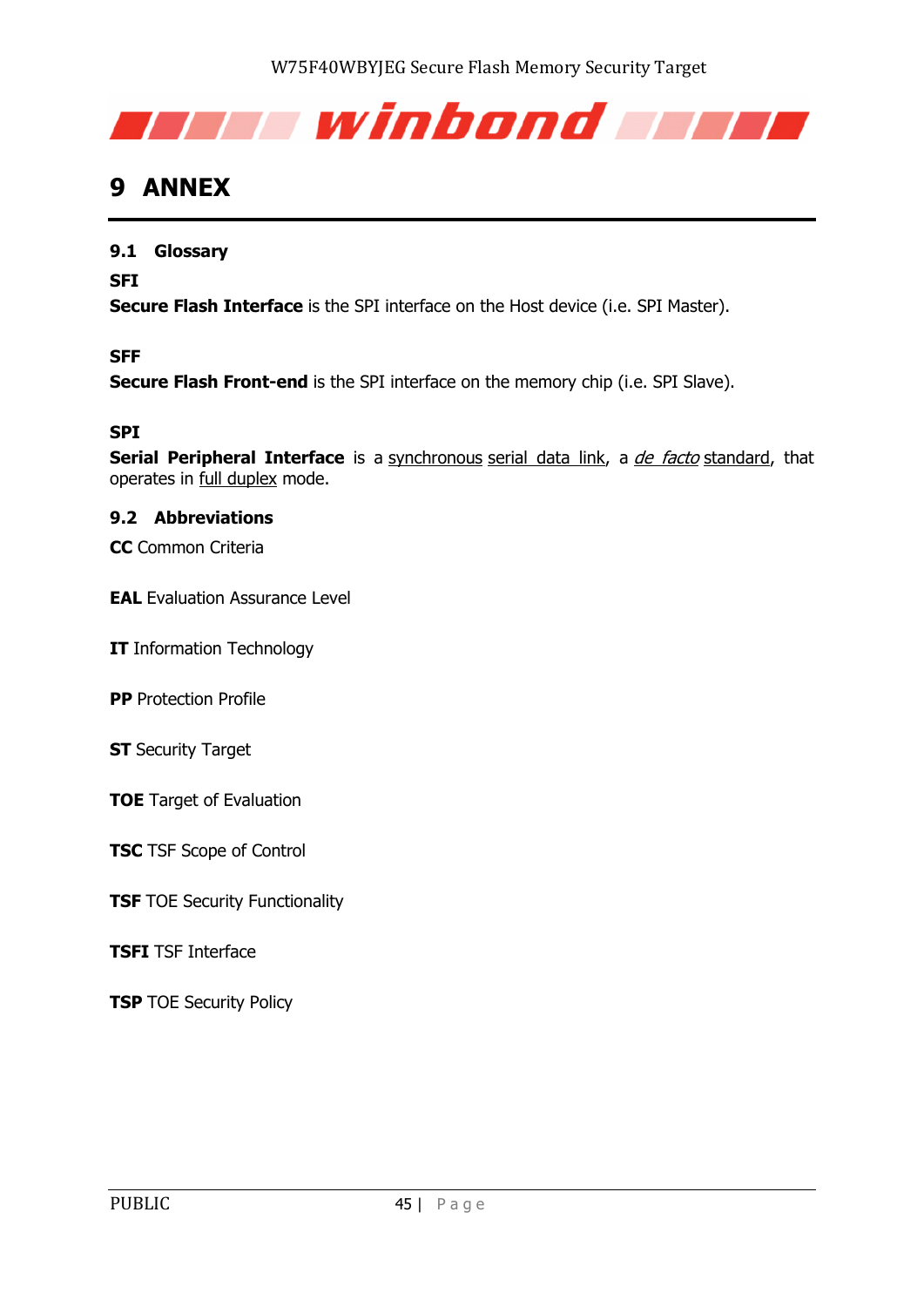

## <span id="page-45-0"></span>**9.3 References**

- [1] Common Criteria, Part 1: Common Criteria for Information Technology Security Evaluation, Part 1: Introduction and General Model, Version 3.1, Revision 5, April 2017, CCMB-2017-04-001
- [2] Common Criteria, Part 2: Common Criteria for Information Technology Security Evaluation, Part 2: Security Functional Components, Version 3.1, Revision 5, April 2017, CCMB-2017-04-002
- [3] Common Criteria, Part 3: Common Criteria for Information Technology Security Evaluation, Part 3: Security Assurance Components, Version 3.1, Revision 5, April 2017, CCMB-2017-04-003
- [4] Common Methodology for Information Technology Security Evaluation, Evaluation Methodology, Version 3.1, Revision 5, April 2017, CCMB-2017-04-004
- [5] Eurosmart, Security IC Platform with Augmentation Packages, Version 1.0, February 2014, BSI-PP-0084.
- [6] Winbond Technology Ltd., SpiFlash 1.8V secure flash memory Datasheet.
- [7] Winbond Technology Ltd., N/A.
- [8] Joint Interpretation Library: Application of Attack Potential to Smartcards, April 2019, Version 3.0
- [9] Supporting Document, Mandatory Technical Document: The Application of CC to Integrated Circuits, March 2009, Version 3.0, Revision 1, CCDB-2009-03-002
- [10] Supporting Document Guidance: *Smartcard Evaluation*, February 2010, Version 2.0, CCDB-2010-03-001
- [11] Supporting Document Guidance Security Architecture requirements (ADV\_ARC) for smart cards and similar devices, April 2012, Version 2.0, CCDB-2012-04-003
- $[12] N/A$
- [13] Supporting Document Mandatory Technical Document: Application of Attack Potential to Smartcards April 2013, Version 2.3, CCDB-2013-05-002
- [14] Supporting Document: Composite product evaluation for Smart Cards and similar devices, May 2018, Version 2.1
- [15] Joint Interpretation Library: Minimum Site Security Requirements, April 2019
- [16] ISO/IEC 7816-3. Identification cards integrated circuit cards. Part 3: Cards with contacts Electrical interface and transmission protocols.